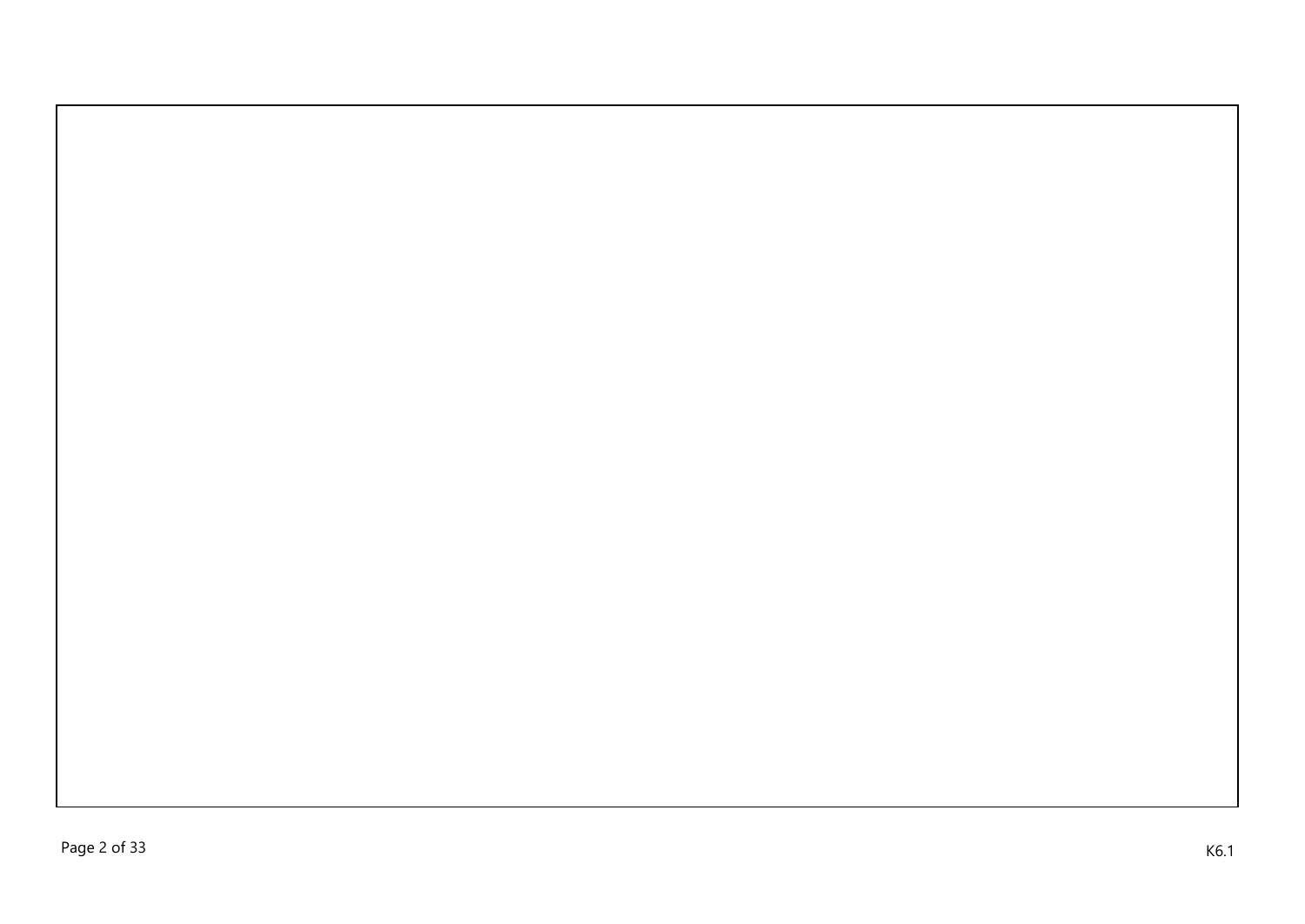| #              | Island              | House Name          | Name                      | Sex       | National ID | ، ه ، پر <u>م</u>                                                     | ىئرىتر                                                                                                                                                         |
|----------------|---------------------|---------------------|---------------------------|-----------|-------------|-----------------------------------------------------------------------|----------------------------------------------------------------------------------------------------------------------------------------------------------------|
|                | ADh. Dhigurah       |                     |                           |           |             |                                                                       |                                                                                                                                                                |
|                | ADh. Dhigurah       | Shabunameege        | Munawwar Adam             | ${\sf M}$ | A284271     | ے کے سر <sub>حی</sub> کی                                              | و ره رو د بوره<br>تر سمدوس اړتون                                                                                                                               |
|                | Dh. Hulhudheli      |                     |                           |           |             |                                                                       |                                                                                                                                                                |
| 2              | Dh. Hulhudheli      | Mushthareege        | Fathimath Shaneeza        | F.        | A209355     | ر مشر د مړينې<br>مرغوب مړينې                                          | رُّمُودَةُ شَسِيَّ                                                                                                                                             |
| F. Feeali      |                     |                     |                           |           |             |                                                                       |                                                                                                                                                                |
| 3              | F. Feeali           | Iramaa Villa        | Aminath Suriyya           | F         | A263291     | وبمرقر وقحر                                                           | הכתב התהת                                                                                                                                                      |
|                | GDh. Thinadhoo      |                     |                           |           |             |                                                                       |                                                                                                                                                                |
| $\overline{4}$ | GDh. Thinadhoo      | Dhaftharu No 061    | Mohamed Hussain           | ${\sf M}$ | A020727     | رەر ئەرەپ 160                                                         | ورەرو برخىرىگ                                                                                                                                                  |
|                | Gn. Fuvahmulah      |                     |                           |           |             |                                                                       |                                                                                                                                                                |
| 5              | Gn. Fuvahmulah      | Funaadu. Minaa      | Aishath Naseera           | F         | A278364     | زیندی، جانگه                                                          | مەر شەق سىسبىر                                                                                                                                                 |
| HA. Baarah     |                     |                     |                           |           |             |                                                                       |                                                                                                                                                                |
| $\vert 6$      | HA. Baarah          | Dhekunuge           | Zahidha Haroon            | F         | A089314     | ے ج ج ے<br>تور مسری                                                   | يجرير مجمعر                                                                                                                                                    |
|                | HA. Filladhoo       |                     |                           |           |             |                                                                       |                                                                                                                                                                |
| 17             | HA. Filladhoo       | Night Rose          | Fathimath Majeedha        | F         | A290016     | يئد ۾ عمر ٿ                                                           | وَّجْعِدَهُ وَمَعِنَّزٌ                                                                                                                                        |
| 8              | HA. Filladhoo       | Shadows             | Ahmed Aathof              | M         | A341545     | $\begin{array}{c} \circ \mathcal{C} \\ \circ \circ \circ \end{array}$ | נסגר גסגם<br>הגבע ההפצ                                                                                                                                         |
|                | HDh. Kulhudhuffushi |                     |                           |           |             |                                                                       |                                                                                                                                                                |
| 9              | HDh. Kulhudhuffushi | Georgia             | Mohamed Hassan            | M         | A063542     | صحيحة<br>  صحيحة                                                      | ورەرو برىيە                                                                                                                                                    |
| K. Gulhi       |                     |                     |                           |           |             |                                                                       |                                                                                                                                                                |
| $ 10\rangle$   | K. Gulhi            | Rantharige          | Ahmed Ishaq               | M         | A141179     | ىر ھ <sub>ە</sub> ئەرى                                                | رەرو مەمۇر                                                                                                                                                     |
| L. Gan         |                     |                     |                           |           |             |                                                                       |                                                                                                                                                                |
| 11             | L. Gan              | Mukurimagu. Newshan | Abdul Raheem Abdul Razzaq | ${\sf M}$ | A135961     | دور دو.<br>  د <i>ما بردی</i> سرم شوش                                 | נים בינים נים בינים בידים בידים בידים בידים בידים בידים בידים בידים בידים בידים בידים בידים בידים בידים בידים<br>המשיבות בידים בידים המשיבות בידום בידים בידים |
|                | L. Maabaidhoo       |                     |                           |           |             |                                                                       |                                                                                                                                                                |
| 12             | L. Maabaidhoo       | Feneybaa            | Khadheejath Lileena       | F         | A310348     | ی یرو<br>تو سر <del>ت</del>                                           | زَمرِيَمْ وَوِيثَر                                                                                                                                             |
| L. Maavah      |                     |                     |                           |           |             |                                                                       |                                                                                                                                                                |
| $ 13\rangle$   | L. Maavah           | Fennaaruge          | Mausooma Adam             | F         | A140350     | ه و و د ه<br>و مرمتربر د                                              | ر د دو.<br>وه سوگ<br>پور ہ<br>مرتزو                                                                                                                            |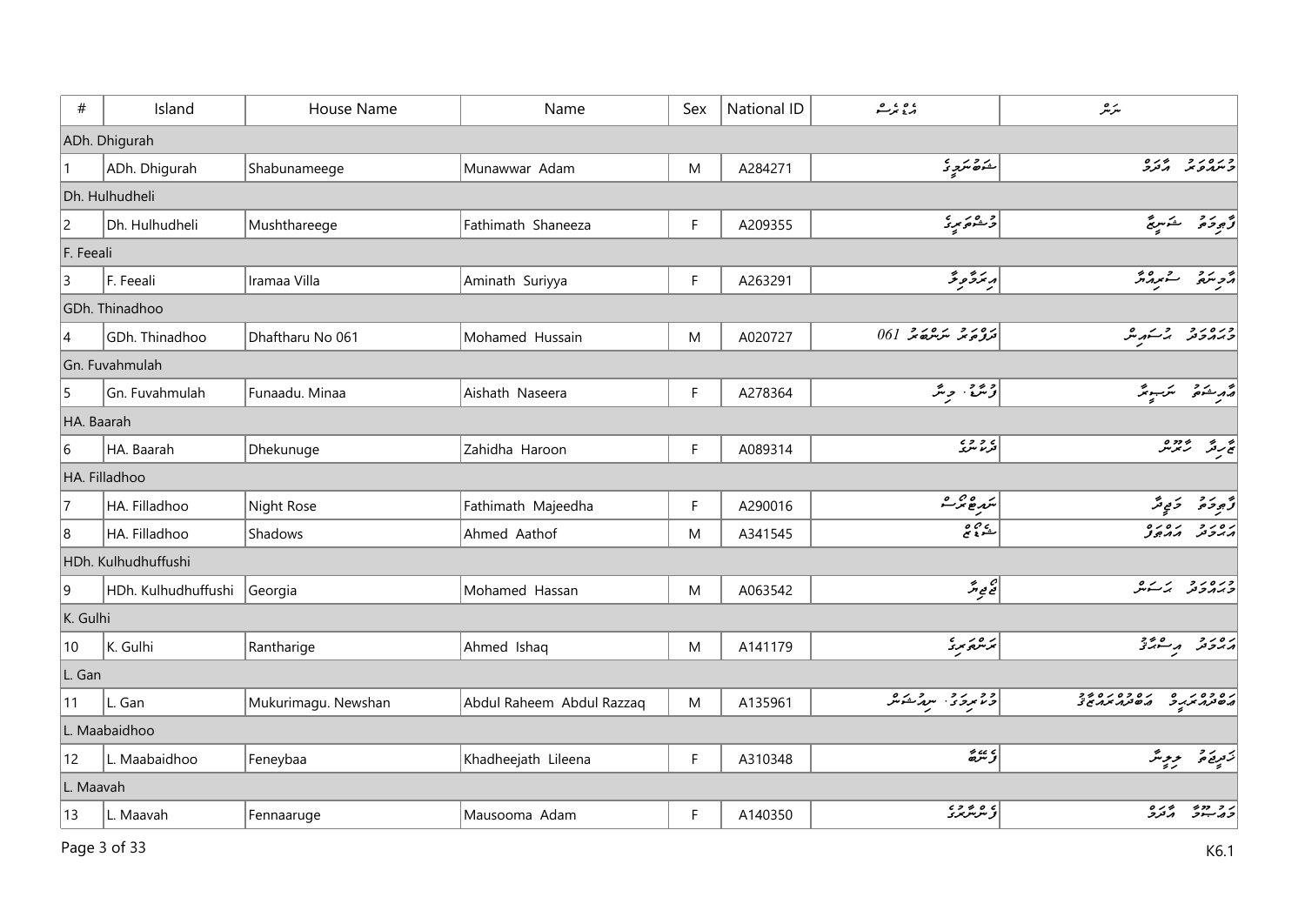| 14           | L. Maavah     | Snow          | Zulaikha Naswa     | F           | A314820 | سەيىر                                | ج تحریر شخص سرک عرض                                                                                                                                     |
|--------------|---------------|---------------|--------------------|-------------|---------|--------------------------------------|---------------------------------------------------------------------------------------------------------------------------------------------------------|
|              | Lh. Kurendhoo |               |                    |             |         |                                      |                                                                                                                                                         |
| 15           | Lh. Kurendhoo | Kaneerumaage  | Ibrahim Waheed     | ${\sf M}$   | A214409 | ئەسپرىژىچ                            | رەنزىر ئەيتر                                                                                                                                            |
|              | M. Dhiggaru   |               |                    |             |         |                                      |                                                                                                                                                         |
| 16           | M. Dhiggaru   | Angoorumaage  | Mariyam Sharuma    | $\mathsf F$ | A221435 | ر ۵ دو و پر د<br>۱رسری مورمی         | ر ه ر ه<br><del>و</del> بربرو<br>شە تەرى                                                                                                                |
| 17           | M. Dhiggaru   | Dhullisaage   | Fathimath Shazuna  | F           | A138852 | وه <sub>مر</sub> ید ،                | قرجوحرة الشواجع                                                                                                                                         |
|              | M. Kolhufushi |               |                    |             |         |                                      |                                                                                                                                                         |
| 18           | M. Kolhufushi | Aafehi        | Ahmed Shakir       | ${\sf M}$   | A081513 | لمجتوسه                              | أرور والمحمومة                                                                                                                                          |
| $ 19\rangle$ | M. Kolhufushi | Aafehi        | Nasreena Adam      | F           | A224233 | پژویر                                |                                                                                                                                                         |
| 20           | M. Kolhufushi | Aafehi        | Fathmath Shaakira  | $\mathsf F$ | A224234 | پروس                                 |                                                                                                                                                         |
| 21           | M. Kolhufushi | Aafehi        | Haleemath Nadiya   | F           | A224238 | پژوبر                                | $\frac{1}{2}$<br>سَّوبرمَّرَ                                                                                                                            |
| 22           | M. Kolhufushi | Aafehi        | Aishath Sharoona   | F           | A224242 | و و<br>مروب                          | ر دون<br>سنونترنتر<br>د د شو د "                                                                                                                        |
| 23           | M. Kolhufushi | Aahiyaa       | Adam Shakir        | M           | A106424 | پر برگر                              | وره ځېږ                                                                                                                                                 |
| 24           | M. Kolhufushi | Aaress        | Assad              | M           | A111684 | دىمە                                 | بر 2 پر د                                                                                                                                               |
| 25           | M. Kolhufushi | Aaress        | Jazmeena           | F           | A218745 | ېژ ټر مه                             | ئەنچ چە ئىگر                                                                                                                                            |
| 26           | M. Kolhufushi | Aaress        | Maryam Mihudha     | F           | A218763 | لٹر تیر ہے                           | و ورو ورقر                                                                                                                                              |
| 27           | M. Kolhufushi | Aaveli        | Aminath Naseera    | F           | A224651 | لمحتفو                               | أأدوبتكم الترسوم                                                                                                                                        |
| 28           | M. Kolhufushi | Aaveli        | Moosa Naseer       | M           | A224652 | پژځ مخه                              | $\begin{array}{cc} \hline \begin{array}{cc} \mathcal{L} & \mathcal{L} & \mathcal{D} \\ \mathcal{L} & \mathcal{L} & \mathcal{L} \end{array} \end{array}$ |
| 29           | M. Kolhufushi | Aaveli        | Ahmed Najeedh      | M           | A224669 | لمحرمو                               | رەر ئىرىم                                                                                                                                               |
| 30           | M. Kolhufushi | Abadhah Hiyaa | Moosa Haleem       | M           | A128335 | بر بر بر ه<br>م <i>ه فر</i> ىرىدگر   | در برده                                                                                                                                                 |
| 31           | M. Kolhufushi | Abadhah Hiyaa | Hussain Habeeb     | M           | A147209 | ر ر ر ه<br>مەمرىر بىر                | جر سکر مگر مگر جدیدها                                                                                                                                   |
| 32           | M. Kolhufushi | Abadhah Hiyaa | Latheefa Adam      | F           | A224168 | ر ر ر ه<br>م <i>ه فرمر</i> بر        | تزەر ئەرە                                                                                                                                               |
| 33           | M. Kolhufushi | Abadhah Hiyaa | Abdul Raheem Moosa | M           | A224173 | رے تر عر پڑ                          | גם כם גם נכילי                                                                                                                                          |
| 34           | M. Kolhufushi | Abadhah Hiyaa | Ahmed Abdul Raheem | M           | A224184 | ر ر ر ه ر پژ<br>م <i>رگ تر در</i> بر | גפגר גפרסגם                                                                                                                                             |
| 35           | M. Kolhufushi | Abadhah Hiyaa | Aminath Vardha     | F.          | A224187 | پر نه پر دیگر                        | ړ ده په ده ده                                                                                                                                           |
| 36           | M. Kolhufushi | Alihandhuvaru | Shamsiyya Ibrahim  | F           | A220895 | مَعِرَ سَعِدْهَ مَرْ                 | شكو سهرش مرەممرىر                                                                                                                                       |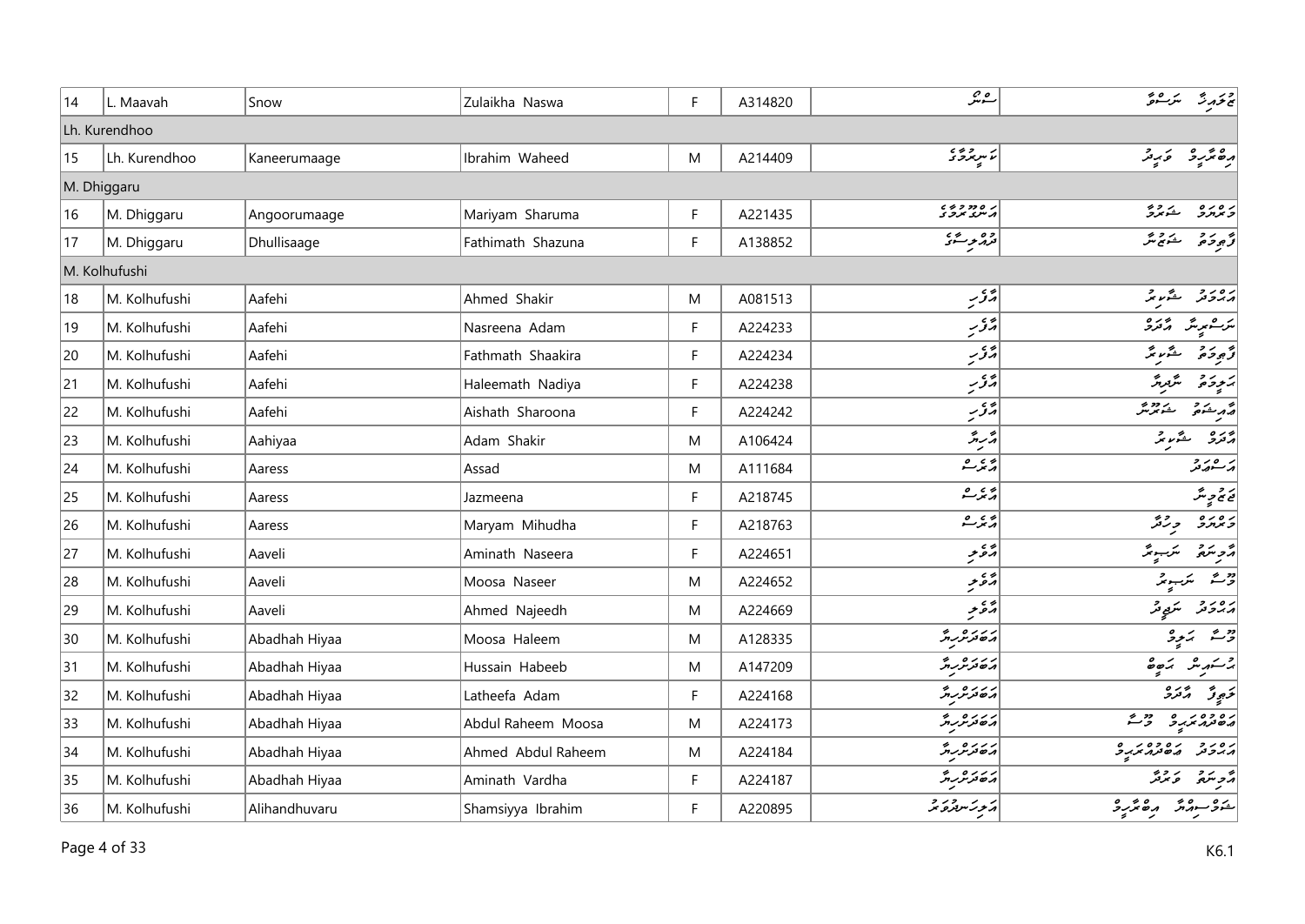| 37 | M. Kolhufushi | Alihandhuvaru | Moosa Adam             | M           | A220904 | مزمر سر مرکز مر             | پور ہ<br>مرکز ژ<br>ادو مئے                                                                                                                                                                                                                                                                                                                                                                                                                                                                                                                                                |
|----|---------------|---------------|------------------------|-------------|---------|-----------------------------|---------------------------------------------------------------------------------------------------------------------------------------------------------------------------------------------------------------------------------------------------------------------------------------------------------------------------------------------------------------------------------------------------------------------------------------------------------------------------------------------------------------------------------------------------------------------------|
| 38 | M. Kolhufushi | Alihandhuvaru | Aboobakuru Adam        | M           | A220930 | پر بر سرچر چر               | נ בנגב<br>גם סיטיב<br>پور ہ<br>مرکز ژ                                                                                                                                                                                                                                                                                                                                                                                                                                                                                                                                     |
| 39 | M. Kolhufushi | Alihandhuvaru | Aminath Adam           | F.          | A224858 | ىز برىز سر <i>ەزى ت</i> ر   | أثرمر معر<br>ەرگەر                                                                                                                                                                                                                                                                                                                                                                                                                                                                                                                                                        |
| 40 | M. Kolhufushi | Alihandhuvaru | Ahmed Adam             | M           | A224862 | مزمر سروری تر               | גם גב בגם<br>הגבת הבנב                                                                                                                                                                                                                                                                                                                                                                                                                                                                                                                                                    |
| 41 | M. Kolhufushi | Alimasge      | Moosa Muhammadh        | M           | A220845 | أتمعر حدعي                  | و ره ر و<br><i>و پر</i> و تر<br>دو مشر<br>حراکته                                                                                                                                                                                                                                                                                                                                                                                                                                                                                                                          |
| 42 | M. Kolhufushi | Alimasge      | Fathmath Siyaama       | F.          | A220849 | لأمرخ سفو                   | وٌ و دو مسترد                                                                                                                                                                                                                                                                                                                                                                                                                                                                                                                                                             |
| 43 | M. Kolhufushi | Alimasge      | Haleemath Siyama       | F.          | A220851 | وكمروث ومح                  | سوپر<br>برموخره                                                                                                                                                                                                                                                                                                                                                                                                                                                                                                                                                           |
| 44 | M. Kolhufushi | Alimasge      | Aminath Thukhufa       | F           | A220857 | ړ پرځ ش <sub>و</sub> ءِ     | ړ ده ده ده ورو                                                                                                                                                                                                                                                                                                                                                                                                                                                                                                                                                            |
| 45 | M. Kolhufushi | Alivaage      | Ibrahim Naseer         | M           | A038120 | پەنوچ                       |                                                                                                                                                                                                                                                                                                                                                                                                                                                                                                                                                                           |
| 46 | M. Kolhufushi | Alivaage      | Hafsa Ali              | F.          | A122096 | پەنوچ                       | بروبة<br>رځمنو                                                                                                                                                                                                                                                                                                                                                                                                                                                                                                                                                            |
| 47 | M. Kolhufushi | Alivaage      | Zubaidha Ali           | F           | A222530 | أتروعه                      | حرم مر<br>محمد مر<br>رځمنو                                                                                                                                                                                                                                                                                                                                                                                                                                                                                                                                                |
| 48 | M. Kolhufushi | Asareege      | Fareesha Gasim         | F.          | A104218 | ىز سەئىرى <sup>ي</sup><br>ئ | سچ سور<br>ر<br>ترىپەشگە                                                                                                                                                                                                                                                                                                                                                                                                                                                                                                                                                   |
| 49 | M. Kolhufushi | Asareege      | Aishath Naseera        | F.          | A151737 | ېز سه پېړۍ<br>په            | و المر السياسية المركز المركز المركز المركز المركز المركز المركز المركز المركز المركز المركز المركز المركز الم<br>المركز المركز المركز المركز المركز المركز المركز المركز المركز المركز المركز المركز المركز المركز المركز المرك                                                                                                                                                                                                                                                                                                                                          |
| 50 | M. Kolhufushi | Asfaru        | Aminath Najuma         | F.          | A153544 | ېر شوتر بر                  | أأدرج أروم                                                                                                                                                                                                                                                                                                                                                                                                                                                                                                                                                                |
| 51 | M. Kolhufushi | Asfaru        | Aishath Naeema         | F           | A218114 | ىر ھۆتە<br>مەسىرى           | أمار ينكو أمام المتباريخ                                                                                                                                                                                                                                                                                                                                                                                                                                                                                                                                                  |
| 52 | M. Kolhufushi | Asfaru        | Mariyam Shakeela       | F           | A218844 | ېر شو تر چه                 | ر ه ر ه<br><del>و</del> بربرو<br>ے کیا تھ<br>مقام                                                                                                                                                                                                                                                                                                                                                                                                                                                                                                                         |
| 53 | M. Kolhufushi | Asfaru        | Khathma Ismail Rasheed | $\mathsf F$ | A218854 | ىر ھۇ ئە                    | روو رے و و عربور                                                                                                                                                                                                                                                                                                                                                                                                                                                                                                                                                          |
| 54 | M. Kolhufushi | Asfaru        | Fathimath Ihusana      | F           | A218856 | ىر ھۇنجە                    | توجوج مدعش                                                                                                                                                                                                                                                                                                                                                                                                                                                                                                                                                                |
| 55 | M. Kolhufushi | Asfaru        | Nadeema Ismail         | F.          | A218857 | ىر ھۇنجە                    | ىئەرچە<br>سىر<br>برے پچ پر و                                                                                                                                                                                                                                                                                                                                                                                                                                                                                                                                              |
| 56 | M. Kolhufushi | Asrafeege     | Nishana                | F.          | A075904 | ىر شەنىرى <sub>ر</sub> ،    | سرىشەتگر                                                                                                                                                                                                                                                                                                                                                                                                                                                                                                                                                                  |
| 57 | M. Kolhufushi | Asrafeege     | Aminath Risfa          | F.          | A217972 | ر 2 سر پر پر<br>مرگ         | أأردتهم<br>ېرت<br>په سونو                                                                                                                                                                                                                                                                                                                                                                                                                                                                                                                                                 |
| 58 | M. Kolhufushi | Asrafeege     | Aishath Nasheeda       | F           | A221483 | ىر ھ <sub>ى</sub> جەرى ئ    |                                                                                                                                                                                                                                                                                                                                                                                                                                                                                                                                                                           |
| 59 | M. Kolhufushi | Asseyri       | Ali Shifau             | M           | A112133 | بره مي<br>مرکز مسلمبر       | $\begin{array}{cc} \overline{\phantom{a}} & \phantom{\overline{a}} & \phantom{\overline{a}} & \phantom{\overline{a}} & \phantom{\overline{a}} & \phantom{\overline{a}} & \phantom{\overline{a}} & \phantom{\overline{a}} & \phantom{\overline{a}} & \phantom{\overline{a}} & \phantom{\overline{a}} & \phantom{\overline{a}} & \phantom{\overline{a}} & \phantom{\overline{a}} & \phantom{\overline{a}} & \phantom{\overline{a}} & \phantom{\overline{a}} & \phantom{\overline{a}} & \phantom{\overline{a}} & \phantom{\overline{a}} & \phantom{\overline{a}} & \phantom$ |
| 60 | M. Kolhufushi | Asseyri       | Ibrahim Rasheed        | M           | A139067 | اړه چيم                     | ىر شەقر                                                                                                                                                                                                                                                                                                                                                                                                                                                                                                                                                                   |
| 61 | M. Kolhufushi | Asseyri       | Shareeka               | $\mathsf F$ | A218052 | لئەۋسىمبر                   | $\begin{array}{c}\n0 \\ 0 \\ 3 \\ -7 \\ -7 \\ -7 \\ -7 \\ -7 \\ -7 \\ -7 \\ -7\n\end{array}$                                                                                                                                                                                                                                                                                                                                                                                                                                                                              |
| 62 | M. Kolhufushi | Asurumaage    | Hassan Razy            | M           | A061738 | ورووه                       | ر<br>رسكس الدكت                                                                                                                                                                                                                                                                                                                                                                                                                                                                                                                                                           |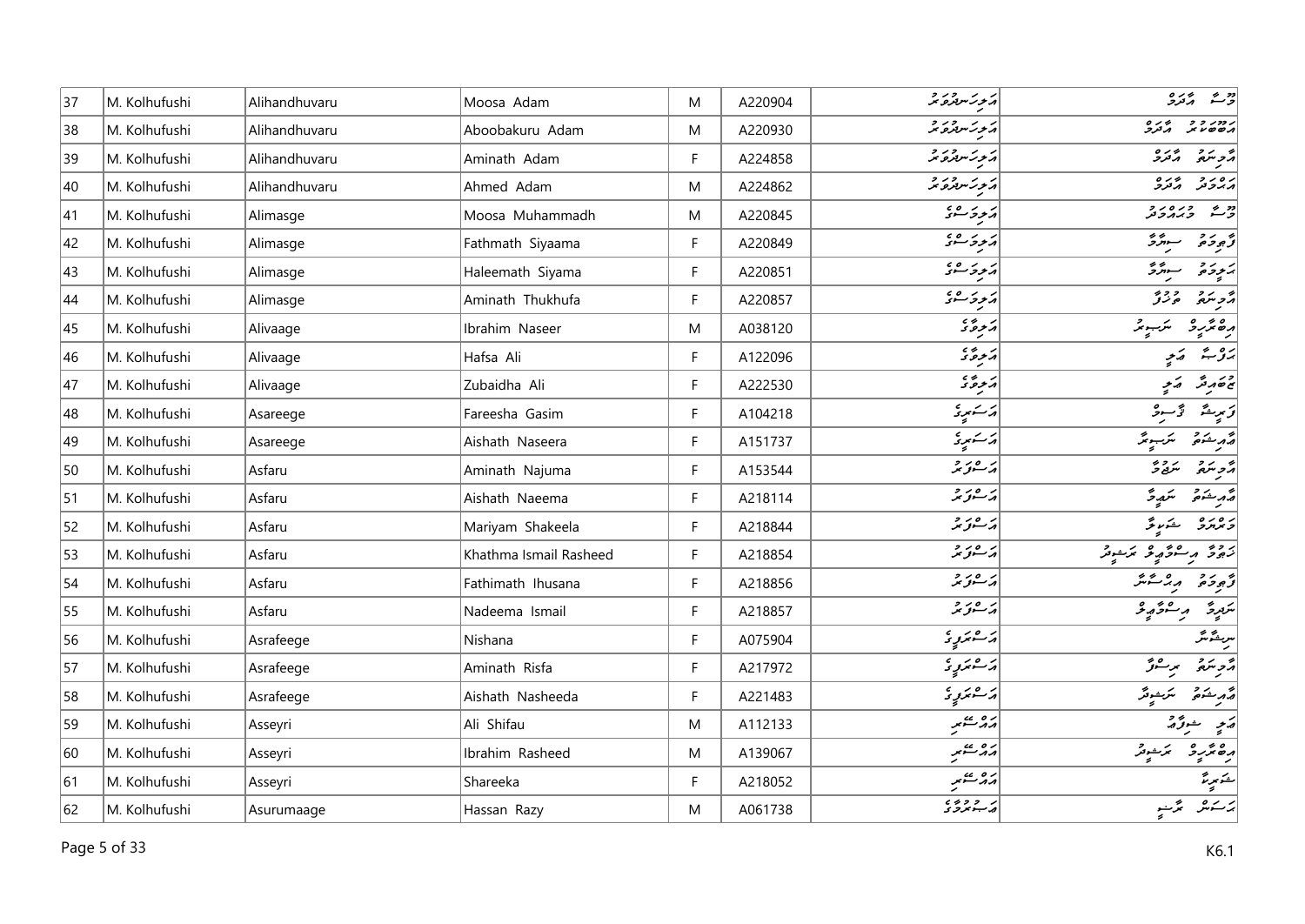| 63 | M. Kolhufushi | Asurumaage            | Ismail Nizam        | M         | A104524 | ر و و » د<br>پرسونور    | و سو په ده سرچه                           |
|----|---------------|-----------------------|---------------------|-----------|---------|-------------------------|-------------------------------------------|
| 64 | M. Kolhufushi | Asurumaage            | Ahmed Riyaz         | ${\sf M}$ | A130658 | ر و و » ،<br>پرسونور    | ره رو بروه                                |
| 65 | M. Kolhufushi | Asurumaage            | Aishath Riyasa      | F         | A217775 | ر و و » د<br>پرسونور    | أقهر مشكاتهم المرور محمد                  |
| 66 | M. Kolhufushi | Asurumaage            | Mohamed Shathiu     | M         | A217777 | ر و و » د<br>پرسونور    | وره رو شهرو                               |
| 67 | M. Kolhufushi | Athireege             | Khalid Mohamed      | M         | A155202 | لەھ بىرى<br>كەنبە       | تزور وبرورو                               |
| 68 | M. Kolhufushi | Athireege             | Mohamed Saeed       | ${\sf M}$ | A218598 | ړ<br>مرموسونه           | ورەرو سەرى                                |
| 69 | M. Kolhufushi | Athireege             | Haleemath Saeeda    | F         | A218646 | لرَهومورَ               | پرچەكى سەرپىگە                            |
| 70 | M. Kolhufushi | Athireege             | Ahmed Shakeeb       | M         | A218652 | ر<br>مرمو مور           | أرور ويدرج                                |
| 71 | M. Kolhufushi | Athireege             | Visama Khalidh      | F         | A218653 | لرَهومبرءُ              | <br> عرشق<br>رَّحْرِ قُرْ                 |
| 72 | M. Kolhufushi | Athireege             | Nizama Khalid       | F         | A218656 | ر<br> مرحو موری<br>     | سرچينې<br>سرچونې<br>رَّحِومَر             |
| 73 | M. Kolhufushi | Athireege             | Ahmed Simaal        | ${\sf M}$ | A218717 | لأحومونه                | ر ەر د<br>م <i>رگ</i> تر<br>سەۋىۋ         |
| 74 | M. Kolhufushi | Athireege             | Nazuleema           | F         | A218718 | <br>  مەھ مورى<br>      | ىدىنج بوڭر                                |
| 75 | M. Kolhufushi | Athireege             | Meeshag Mohamed     | M         | A218719 | لأحومونكه               | و مشرو<br>تو<br>ورەر د<br><i>دى</i> رمەتر |
| 76 | M. Kolhufushi | <b>Bahaaree Villa</b> | Rugiyya Moosa Fulhu | F         | A048200 | ئەترىرى <del>ئى</del> ر | כ ספי כב בכב<br>זהב באת כ                 |
| 77 | M. Kolhufushi | <b>Bahaaree Villa</b> | Abdulla Mahir       | ${\sf M}$ | A060269 | ە ئەبىرە ۋ<br>ئ         | أشكاه قمرالله كمح سامته                   |
| 78 | M. Kolhufushi | <b>Bahaaree Villa</b> | Hassan Mahir        | ${\sf M}$ | A067089 | ە ئەبرە ۋ<br>ئ          | يەسەھە ئەرىر                              |
| 79 | M. Kolhufushi | <b>Bahaaree Villa</b> | Aniyath Afeefa      | F         | A073263 | ۇ ئەبرە ۋ<br>ئ          | أأسرار وأوالمجمور                         |
| 80 | M. Kolhufushi | <b>Bahaaree Villa</b> | Abdul Majid         | M         | A217770 | ە ئەبرە ۋ<br>م          | ره وه و و<br>د ه تر تر د تو تر            |
| 81 | M. Kolhufushi | Bijileege             | Adam Saeed          | ${\sf M}$ | A115777 | ھ جو بوري<br>مرمز پير   | وره سکه تر                                |
| 82 | M. Kolhufushi | Bijileege             | Dawood Hussain      | M         | A223154 | <br>  حرم حرم<br>       | پروو و حرکت میں<br>توریختر ایر کے سکار س  |
| 83 | M. Kolhufushi | Bijileege             | Fathimath Saeeda    | F         | A223155 | ە بىر بىرى<br>مەمرىيە   | ۇۋۇۋە سەر ئۇ                              |
| 84 | M. Kolhufushi | Bijileege             | Ibrahim Mansoor     | M         | A223156 | ھ جو بوري<br>مرم        | ە ھەترىرى<br>مەھىرىرى<br>ىر ھەج د         |
| 85 | M. Kolhufushi | Bijileege             | Masrooh             | ${\sf M}$ | A223158 | ھ جو پور<br>مرمز        | ر ۱۶۶ وره<br><del>د</del> ر سومربر        |
| 86 | M. Kolhufushi | Bijileege             | Ismail Dawood       | ${\sf M}$ | A223159 | ے جا پر ج<br>حرم ہ      | د صورته و مورد د                          |
| 87 | M. Kolhufushi | <b>Blue Grass</b>     | Ali Ibrahim         | ${\sf M}$ | A067349 | ه دده بر م<br>حور برگ   | أتمنح مركانتم                             |
| 88 | M. Kolhufushi | <b>Blue Grass</b>     | Mariyam Suhana      | F         | A153552 | ه دده بر م<br>حور برگ   | ر ه ر ه<br><del>و</del> بربرو<br>سەرمىر   |
|    |               |                       |                     |           |         |                         |                                           |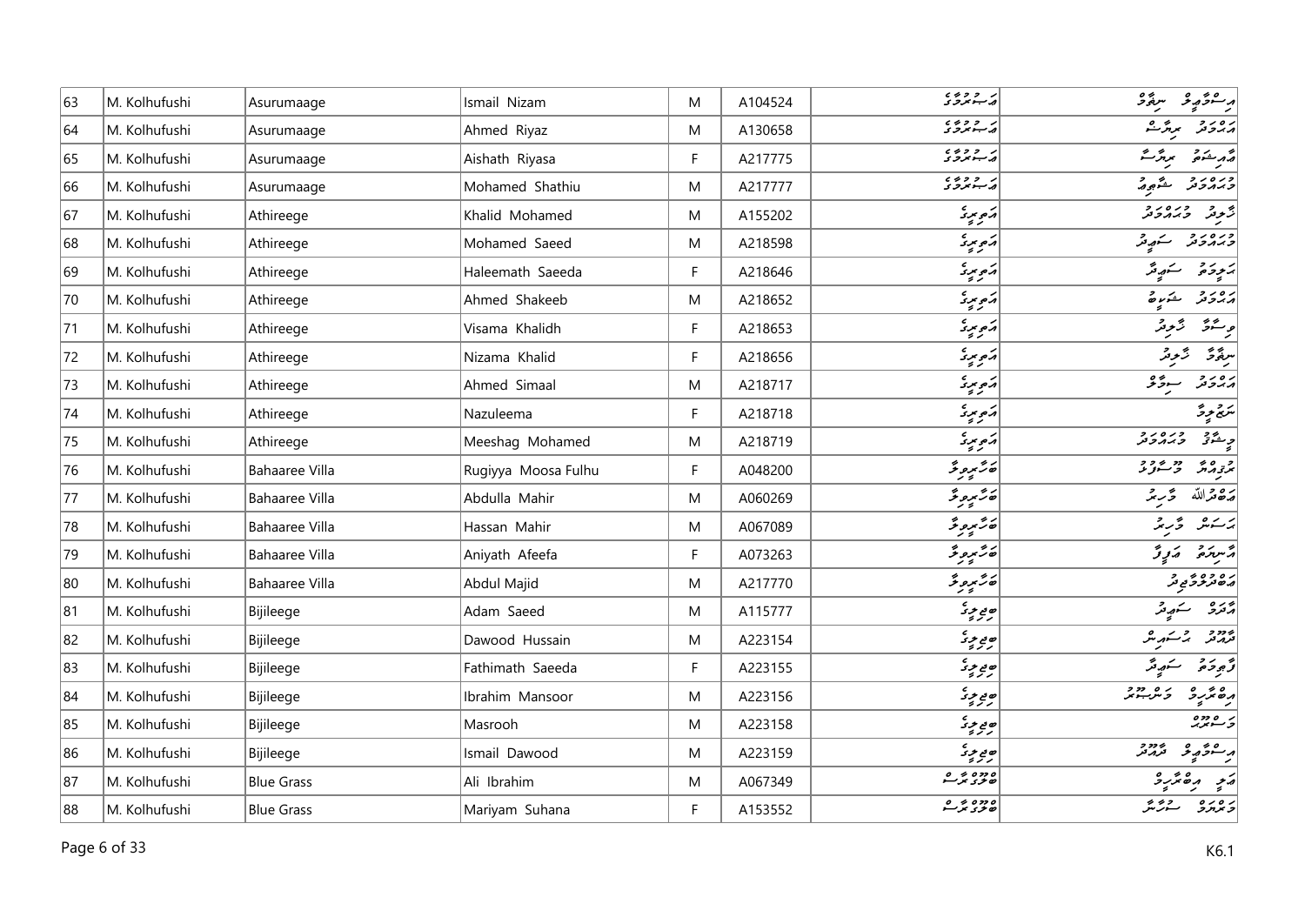| 89           | M. Kolhufushi | <b>Blue Grass</b> | Nafeesa Ibrahim                  | F. | A224374 | ه دوه پر م<br>حوړ مرک                   | أرە ئۆرۈ<br> سَموٍ ہے                                       |
|--------------|---------------|-------------------|----------------------------------|----|---------|-----------------------------------------|-------------------------------------------------------------|
| $ 90\rangle$ | M. Kolhufushi | <b>Blue Grass</b> | Aishath Rizana                   | F  | A224376 | ه دوه پر ه<br>حوړ مرک                   | پر<br>درگرد شومی<br>ىرىخ ئىر                                |
| 91           | M. Kolhufushi | <b>Blue Grass</b> | Asiyath Abdul Rahman             | F  | A224378 | ه دده و م<br>حور برگ                    | ر ه و ه د ه د ه<br>پره تربر تر تر<br>پر<br>در سه در د       |
| 92           | M. Kolhufushi | <b>Blue Grass</b> | Farusana                         | F  | A224380 | ه دده بر م<br>حور برگ                   | ر ج <sub>ە</sub> ر مەشر                                     |
| 93           | M. Kolhufushi | <b>Blue Grass</b> | Zareena Abdul Rahman             | F. | A224382 | ه دده و م<br>حور برگ                    | ر مورد ده ده ده دورد و<br>در مورد مدار مورد تس              |
| 94           | M. Kolhufushi | <b>Blue Grass</b> | Mohamed Sadhdham Abdul<br>Rahman | M  | A224384 | ه دوه پر م<br>حوبی تر ک                 | وره رو دره ۵۶۵ ده ده ۵۶۵ و<br>وبروژنتر سورترژ و صنور مربرژس |
| 95           | M. Kolhufushi | <b>Blue House</b> | Asima Munzir                     | F  | A147637 | و دور و ه<br><i>ه می د</i> ۸            | تر شروبر<br>رژ سه ژ                                         |
| 96           | M. Kolhufushi | <b>Blue House</b> | Agisa Munzir                     | F  | A222747 | و دور و ه<br><i>ه می د</i> ۸            | 3 مگ <sub>فر</sub> یز<br>ە تەنەپ                            |
| 97           | M. Kolhufushi | <b>Blue House</b> | Mariyam Afiyaa                   | F. | A222754 | و دور و ه<br><i>ه می د</i> ۸            | ر ه بر ه<br><del>د</del> بربرگر<br>ەتروتر                   |
| 98           | M. Kolhufushi | <b>Blue House</b> | Ahmed Mahil                      | M  | A222761 | ە دەر دەر                               | پروژو<br>ۇرۇ                                                |
| 99           | M. Kolhufushi | Boagan Villa      | Hafsath Naeema                   | F. | A218766 | 2 ئەرەرىگە<br>مەسىرە بىر                | رە بەر<br>بەر سەھ<br>سمەر                                   |
| 100          | M. Kolhufushi | Bokarumaage       | Abdulla Fahmee                   | M  | A217967 | پر د و و و<br><i>ه ما پر و</i> د        | برە تراللە<br>تزترج                                         |
| 101          | M. Kolhufushi | Bokarumaage       | Abdul Muhusinu                   | M  | A217968 | پر ر د » ،<br>ن <i>ه تا بو</i> ر د      | ر ه و ه و و<br>پرې تربر تر سوس                              |
| 102          | M. Kolhufushi | Chaandaneege      | Fathimath Hussain Fulhu          | F. | A154054 | ڭۇسىرىسىد                               | جر سەر سرى <sub>ر</sub> ئە<br>ۇ بوز <sub>ە</sub>            |
| 103          | M. Kolhufushi | Coconut House     | Ahmed Luthfy                     | M  | A114634 | بره ، ه ر د ه<br>تر تر شرف ک            | أرور وو                                                     |
| 104          | M. Kolhufushi | Coconut House     | Hussain Latheef                  | M  | A129010 | بره ، <i>ور د</i> ه                     | يزحكر يحبوقر                                                |
| 105          | M. Kolhufushi | Coconut House     | Rageeba Ibrahim                  | F  | A217285 | بره ، ه ر د ه<br>تا تا مربع ترمر        | ەھ ترىرى<br>ىمرتوقى                                         |
| 106          | M. Kolhufushi | Coconut House     | Rahma Ibrahim                    | F. | A218868 | بره ، ه ر د ه<br>بربر سرچ <i>ز</i> د ک  | ر ه و<br>برر <del>و</del><br>ە ھەترىرى<br>برەتترىرى         |
| 107          | M. Kolhufushi | Coconut House     | Rafeea Ibrahim                   | F. | A218878 | بره ، ه بر د ه                          | ەھ تررۈ<br>ىرىمە                                            |
| 108          | M. Kolhufushi | Coconut House     | Zuleykha Ibrahim                 | F  | A218885 | بره ، ه ر د ه<br>بربر سرچ <i>ز</i> د ک  | ەھ ترر ۋ<br>تح ځرمر جگ                                      |
| 109          | M. Kolhufushi | Coconut House     | Mohamed Majdee                   | M  | A218887 | بره ، و بر و ه                          | و ر ه ر د<br>تر پر ژ تر<br>تر 3 فر<br>5 فع فور              |
| 110          | M. Kolhufushi | Coconut House     | Mohamed Rishwaan                 | M  | A335985 | پره پره پر د ه                          | ىر شەھ تىر<br>و ر ه ر و<br>د بر پر <del>و</del> تر          |
| 111          | M. Kolhufushi | Daisymaage        | Abdulla Mohamed                  | M  | A224346 | ړي وي<br>نام پی                         | صصرالله<br>و ره ر و<br><i>و پر</i> و تر                     |
| 112          | M. Kolhufushi | Daisymaage        | Hawwa Zahira                     | F. | A224347 | پی پیچ دی<br>  پی پیچ تر <sub>ک</sub>   | ر ه بح<br>برآر څ<br>ىتى سەتتىر                              |
| 113          | M. Kolhufushi | Daisymaage        | Jadhulla Abdulla                 | M  | A224360 | پی پیچ دی<br>  پائی پیچ تر <sub>ک</sub> | قح فمرالله<br>مَەھىراللە                                    |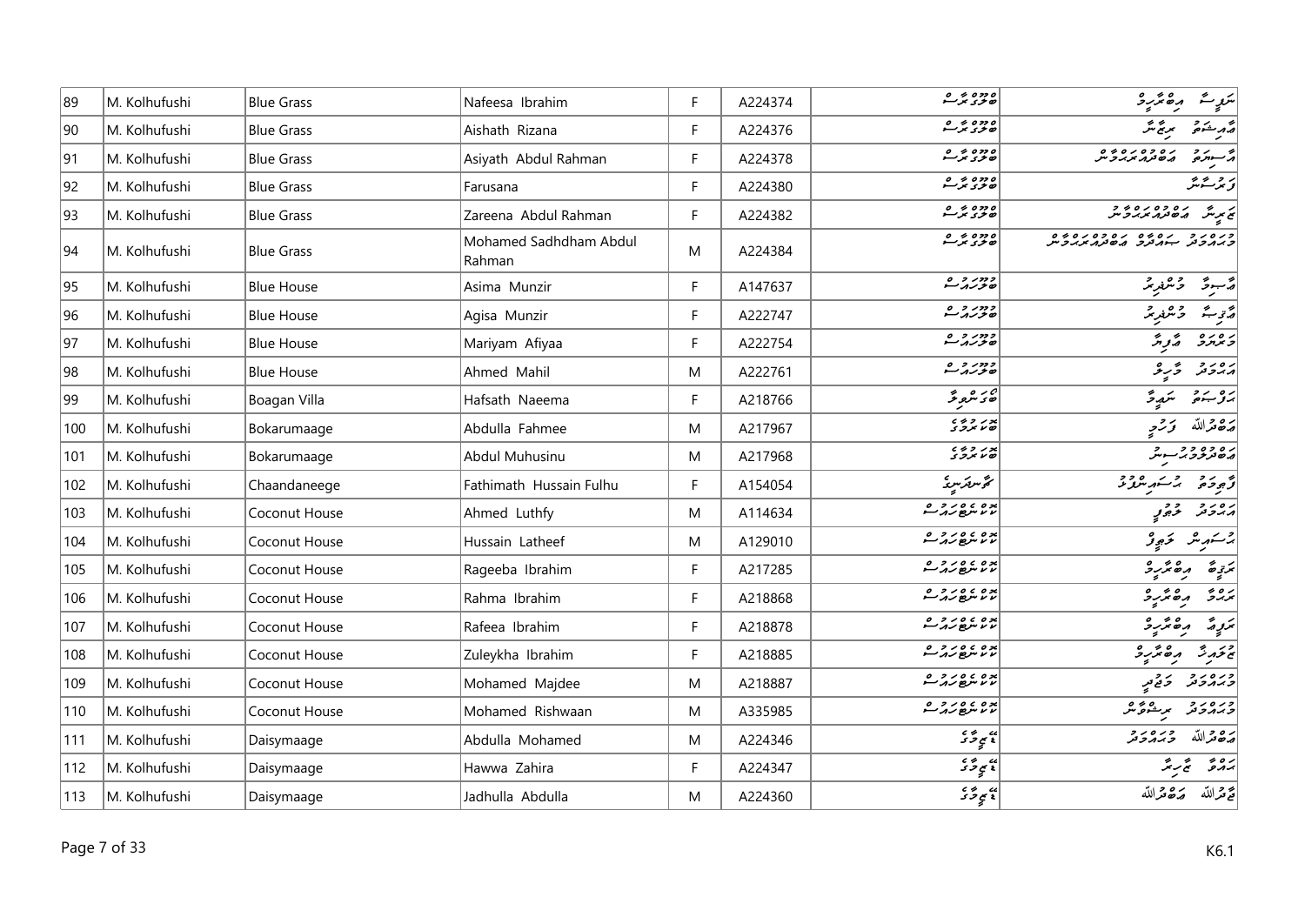| 114 | M. Kolhufushi | Daisymaage     | Najudha Abdulla            | F         | A224364 | پر سپر دی<br>  پاسم سپر حرک                                  | تربيح تر مركاته                                  |
|-----|---------------|----------------|----------------------------|-----------|---------|--------------------------------------------------------------|--------------------------------------------------|
| 115 | M. Kolhufushi | Daisymaage     | Fathuhulla Abdulla Mohamed | M         | A376317 | )<br>پانې پې تر <sub>ک</sub>                                 | روج الله رووج الله وبروير                        |
| 116 | M. Kolhufushi | Deaasaa        | Aminath Minha              | F         | A219295 | بورميمة                                                      | أروبتهم وبثدا                                    |
| 117 | M. Kolhufushi | Dhabuvilla ge  | Hassan Muneer              | M         | A123090 | ترځونځۍ                                                      | و سربر<br>ر<br>برسەيىتە                          |
| 118 | M. Kolhufushi | Dhabuvilla ge  | Wafiyya Ismail             | F         | A223590 | ترضمو څرنه                                                   | تورد پر مؤرثو                                    |
| 119 | M. Kolhufushi | Dhabuvilla ge  | Hussain Muneer             | ${\sf M}$ | A223594 | در در پر ،<br>  ترخور                                        | يزعتبرش وتبريز                                   |
| 120 | M. Kolhufushi | Dhabuvilla ge  | Aishath Fareesha           | F         | A223604 | در در پر<br>  ترخور                                          | أقهر شدة وكبر مثم                                |
| 121 | M. Kolhufushi | Dhabuvilla ge  | Haleemath Shaeedha         | F         | A223606 | د د په ،<br>  ترخوند                                         | رَوِرَةٍ حَمَدٍ مَرَّ                            |
| 122 | M. Kolhufushi | Dhilaasaage    | Nazeeha Ahmed              | F         | A218532 | ەرگۇرىچى                                                     | ىترىپە ئە<br>ر ه ر د<br>م <i>. ب</i> رونر        |
| 123 | M. Kolhufushi | Dhilaasaage    | Ahmed Rushdhee             | ${\sf M}$ | A218534 | ەرگەشىمى                                                     | أبره روح وحره ويحمد المحمد                       |
| 124 | M. Kolhufushi | Dhilbahaaruge  | Ali Amir                   | M         | A065195 | ه در ۶ و ۷<br>درمر <i>ه ر</i> بو <sub>ک</sub>                | $\frac{2}{3}$ $\frac{2}{3}$ $\frac{2}{3}$        |
| 125 | M. Kolhufushi | Dhilbahaaruge  | Fathimath Fariyaala        | F         | A147178 | ه در ۶ و ۷<br>درمر <i>ه ر</i> بر <sub>ک</sub>                | ۇ بىر پژىژ<br>ۇ بور د<br>گ                       |
| 126 | M. Kolhufushi | Dhilbahaaruge  | Haleemath Shafeega         | F         | A217750 | ه در ۶ و ۷<br>درمر <i>ه ر</i> بر د                           | پر پر ده په شوړ تخ                               |
| 127 | M. Kolhufushi | Dhilbahaaruge  | Ismail Gasim               | ${\sf M}$ | A217949 | ه در ۶ و ۷<br>درمر <i>ه ر</i> بر <sub>ک</sub>                | رەشۇر قىر                                        |
| 128 | M. Kolhufushi | Dhilbahaaruge  | Aminath Zulfa              | F         | A217958 | ه در ۶ و ۷<br>درمر <i>ه ر</i> بر د                           | $rac{202}{756}$ $rac{2}{3}$                      |
| 129 | M. Kolhufushi | Dhilbahaaruge  | Mariyam Sharafiyya         | F         | A217959 | ه در ۶ و ۷<br>درمر <i>ه ر</i> بر <sub>ک</sub>                | رەرە شەرىرە                                      |
| 130 | M. Kolhufushi | Dhilkash Villa | Sahula Mohamed             | F         | A123651 | <sub>مر</sub> ور مش <sub>م</sub> و و گ                       | و ر ه ر د<br>تر پروتر<br>سەرىتى                  |
| 131 | M. Kolhufushi | Dhilkash Villa | Saara Mohamed              | F         | A223035 | <sub>مر</sub> ور مش <sub>م</sub> و و گ                       | و رە ر د<br><i>د بر</i> گرىز<br>ستمبر            |
| 132 | M. Kolhufushi | Dhilkash Villa | Sehenaza                   | F         | A223153 | موعجم مشعورة                                                 | ے ئەشتى                                          |
| 133 | M. Kolhufushi | Dhilshaadhuge  | Thahumeena Waleed          | F         | A051855 | تر تو شگ <sup>ور</sup> و بم                                  | ەرجەش كەچەر                                      |
| 134 | M. Kolhufushi | Dhilshaadhuge  | Thasleema Waleedh          | F         | A075891 | تر تو شه و <sup>ج</sup><br>تر تو شه تر <sub>ک</sub>          | ىر ھېچە ئ <sup>ې</sup> ر<br>ءَ وِتر              |
| 135 | M. Kolhufushi | Dhilshaadhuge  | Khadeeja Mahamood          | F         | A155861 | و و شگ <sup>و و ی</sup><br>ترنوشگ <sup>و</sup> تری           | ئرتورچ<br>م<br>ر ه دد د<br>تر بر <del>و</del> تر |
| 136 | M. Kolhufushi | Dhilshaadhuge  | Rugiyya Fareedha           | F         | A217321 | و ه <sup>و و ي</sup>                                         | بمزيمه زَمرِيمَ                                  |
| 137 | M. Kolhufushi | Dhilshaadhuge  | Ahmed Haleem               | ${\sf M}$ | A217322 | و ه <sup>و و ي</sup><br>ترنو شگ <sup>و</sup> تر <sub>ک</sub> | برور و<br>برَجِرْ                                |
| 138 | M. Kolhufushi | Dhilshaadhuge  | Haleemath Firasha          | F         | A217323 | تېر بۇ شەرىرى                                                | وبرَّثَہ<br>  پر پور و<br>                       |
| 139 | M. Kolhufushi | Dhivaru Blue   | Ibrahim Waseem             | ${\sf M}$ | A068181 | مرح مرگ مح                                                   | رەنۇرۇ بۇسۇ                                      |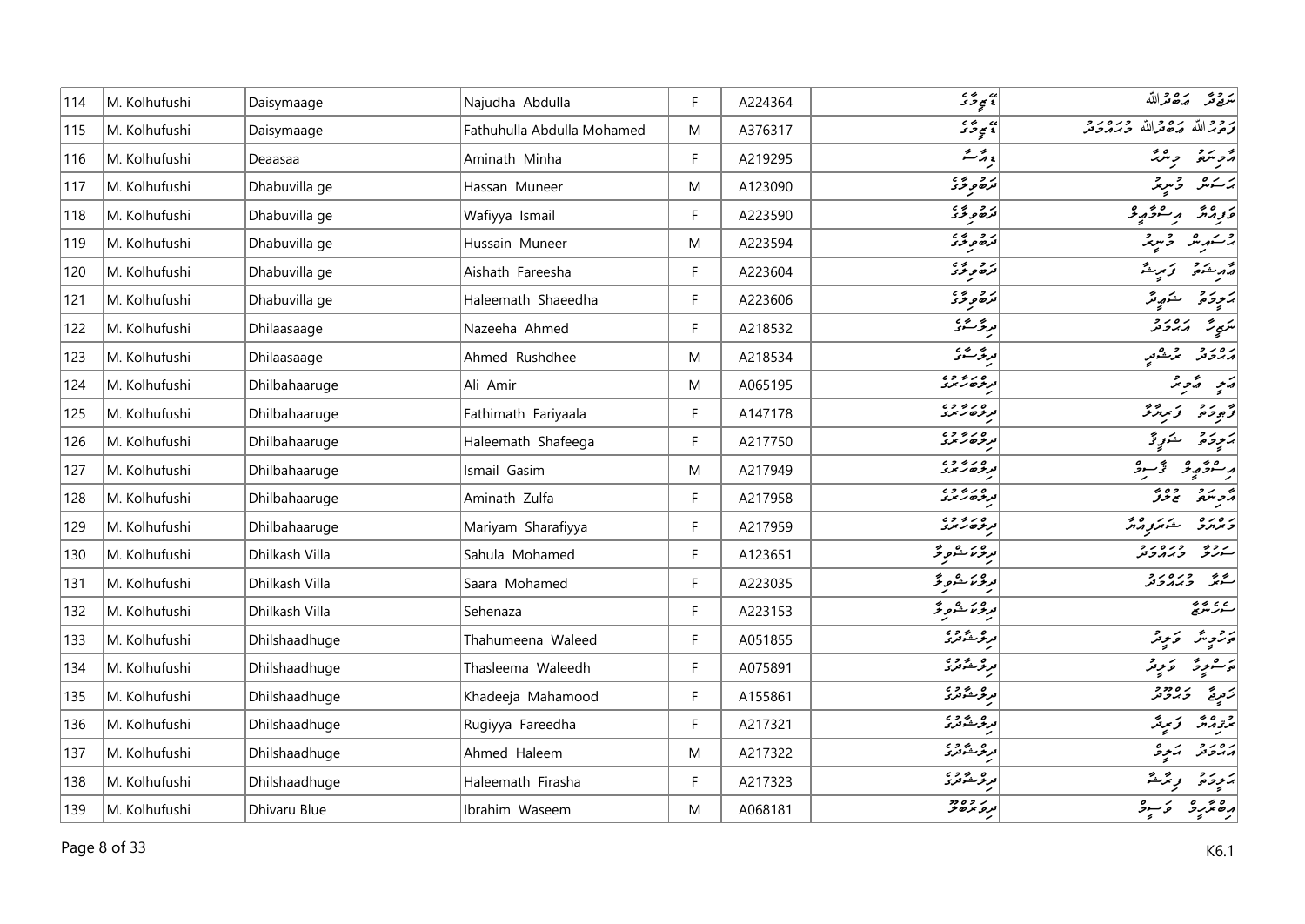| 140 | M. Kolhufushi | Dhonveli       | Abdulla Faheem       | M  | A026983 | پر ه ی<br>  تر شره م                                           | رە دالله ترىرد                              |
|-----|---------------|----------------|----------------------|----|---------|----------------------------------------------------------------|---------------------------------------------|
| 141 | M. Kolhufushi | Dhuveydhaaruge | Hussain Waheedh      | M  | A047735 | وړ پر و د<br>ترو ترمرد                                         | جر سکھر مگر کر تھر                          |
| 142 | M. Kolhufushi | Dhuveydhaaruge | Fathimath Waheeda    | F  | A116074 | و در به و د<br>تر <i>و</i> تر بر د                             | قَهْ فِرَةٌ وَرِيْدٌ                        |
| 143 | M. Kolhufushi | Dhuveydhaaruge | Saud Waheed          | M  | A120256 | و ړر په و د<br>تر <i>و</i> تر بر ت                             | سەھەر كەبەھ                                 |
| 144 | M. Kolhufushi | Dhuveydhaaruge | Mohamed Nisham       | M  | A217619 | و ړر بو و د<br>ترو تر مر پ                                     | و ره ر د<br>تر پر تر تر<br>سرڪو             |
| 145 | M. Kolhufushi | Dhuveydhaaruge | Sabeena Saudh        | F. | A217621 | وړ پر و د<br>ترو تر بر ت                                       | بەھ شەھەتر                                  |
| 146 | M. Kolhufushi | Dhuveydhaaruge | Mariyam Waheedha     | F  | A217623 | وړ، پر و ،<br>ترو تر بر <sub>ک</sub>                           | رەرە رېڭ                                    |
| 147 | M. Kolhufushi | Dhuveydhaaruge | Zeeniya Saud         | F  | A334983 | و ړر په و د<br>ترلو ترمر تر                                    | ستهرقر<br>سچ سرچڙ<br>تو                     |
| 148 | M. Kolhufushi | Dorency Villa  | Ibrahim Rasheed      | M  | A119771 | م<br>كى ئۇيتۇرسوم <b>ۇ</b>                                     | ەھترىرى ترىنىدۇ.<br>مەمگرى                  |
| 149 | M. Kolhufushi | Dorency Villa  | Ahmed Rasheed        | M  | A144659 | م بر مر به مو محر<br>مسیح مسیح                                 | رەرچە كەشىمى<br>مەركى كەشىمى                |
| 150 | M. Kolhufushi | Dorency Villa  | Ali Rasheed          | M  | A224196 | م تومر<br>الممر شروع                                           | ر<br>موسم سي                                |
| 151 | M. Kolhufushi | Dorency Villa  | Hawwa Hussain        | F  | A224201 | م<br>كېمرىشومو تو                                              | ر ه پ<br>بر د څ<br>برسەمەرىش                |
| 152 | M. Kolhufushi | Dorency Villa  | Aminath Rasheeda     | F  | A224205 | م بر مر به بر د محمد الله بالسياسي.<br>ما بر مر بر بر بر بر بر | أزويتمو أترجو                               |
| 153 | M. Kolhufushi | Dorency Villa  | Mariyam Rasheeda     | F  | A224209 | م ئەير سىرىدىنى ئە                                             | رەرە بەيشىر                                 |
| 154 | M. Kolhufushi | Dorency Villa  | Mohamed Rasheed      | M  | A224211 | ە ئەبەر سوپە ئە                                                | ورەر و پرَجونر                              |
| 155 | M. Kolhufushi | Dorency Villa  | Aishath Rasheedha    | F  | A224213 | م<br>كىمەشرىيە <i>مە</i> رگە                                   | لأمر شكوتم المحرك وكر                       |
| 156 | M. Kolhufushi | Dreamy Life    | Abdul Raheem Ibrahim | M  | A041460 | ، <sub>موج</sub> و برو<br>*                                    | ەر ھەترىرى<br>ر<br>ره وه ر<br>مەھىرمە ئىرىر |
| 157 | M. Kolhufushi | Dreamy Life    | Fathimath Shabana    | F  | A099048 | ، <sub>موج</sub> و برو<br>.                                    | ژودۇ شەھىر                                  |
| 158 | M. Kolhufushi | Dreamy Life    | Hussain Shamil       | Μ  | A141576 | ، <sub>موج</sub> و برو<br>.                                    | برستهرش تمتوفر                              |
| 159 | M. Kolhufushi | Dreamy Life    | Abdulla Sajidh       | M  | A224639 | ، <sub>موج</sub> و برو<br>.                                    | ستگھ فر<br>صصرالله                          |
| 160 | M. Kolhufushi | East           | Hussain Ziyad        | M  | A115692 | $\begin{bmatrix} 0 & 0 \\ 0 & -\frac{1}{2} \end{bmatrix}$      | برحمر شمر بروگر                             |
| 161 | M. Kolhufushi | Ever Green     | Aminath Wadeea       | F  | A138722 | <del>ه د کار د</del> مړينگر                                    | أرمز ترو<br>ءَ توجَّ                        |
| 162 | M. Kolhufushi | Ever Green     | Gasim Faheem         | M  | A217532 | ە ئەسرىم بىر بىر                                               | وي سور<br>ر<br>تررد                         |
| 163 | M. Kolhufushi | Ever Green     | Arifa Mohamed        | F. | A217545 | ې په چې سر مر مګر<br>مرغو پېړننګر                              | ەسىرىق<br>و ر ه ر و<br>تر پر تر تر          |
| 164 | M. Kolhufushi | Falhoamaage    | Aminath Jameela      | F  | A089756 | ر <i>0 ہ</i> ے ۔<br>وعر                                        | أأدجن وأوالمحمد                             |
| 165 | M. Kolhufushi | Falhoamaage    | Fathimath Raheema    | F  | A104945 | ر <i>0 ہ</i> ے ۔<br>وعر                                        | وٌمِ وَوَ مَدِ وَ                           |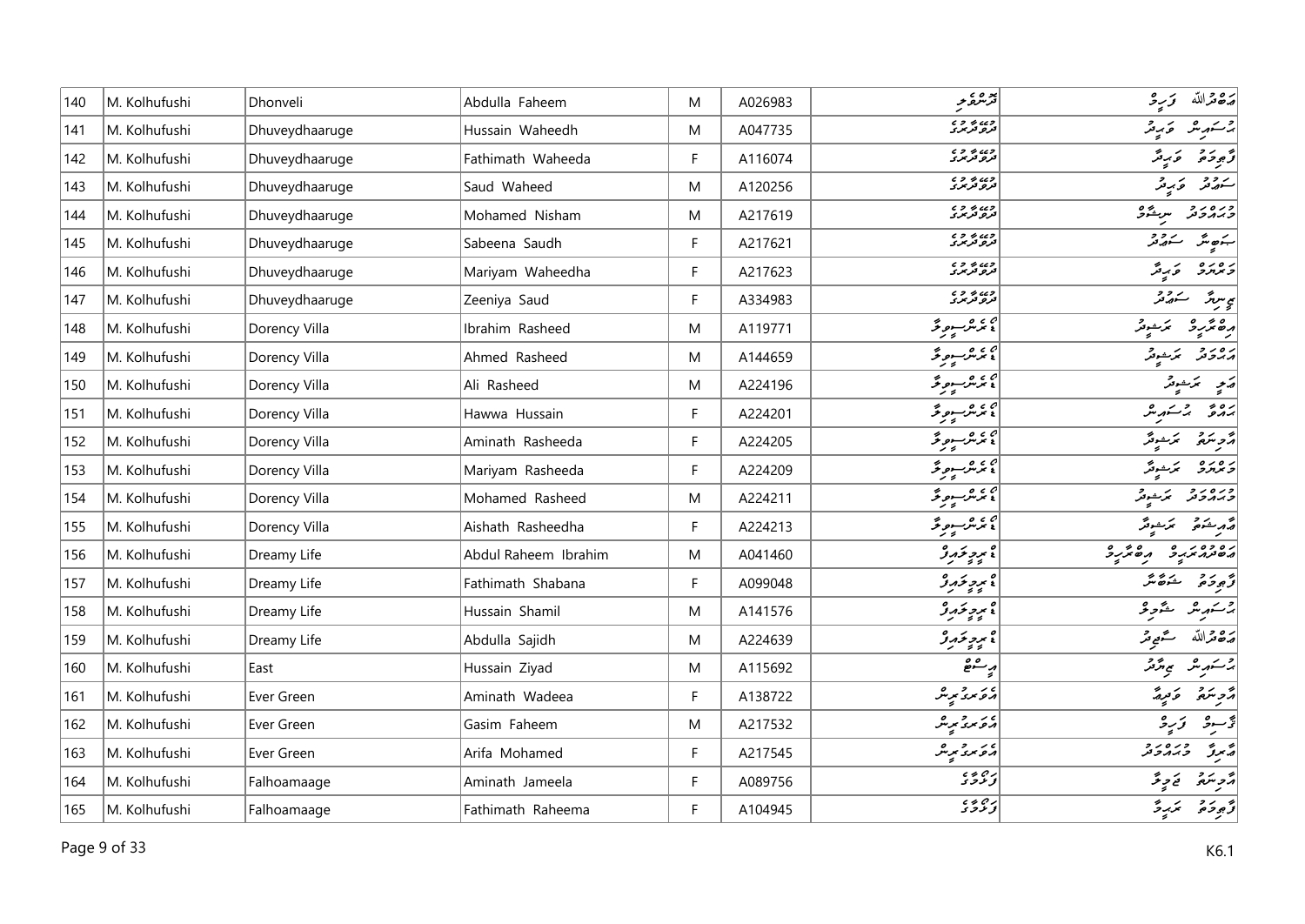| 166 | M. Kolhufushi | Falhoamaage    | Moosa Jameel       | M         | A153864 | ر ہ د د<br>او ندو د                    | ده سم د نړۍ د                                               |
|-----|---------------|----------------|--------------------|-----------|---------|----------------------------------------|-------------------------------------------------------------|
| 167 | M. Kolhufushi | Falhoamaage    | Safiyya Adam       | F         | A217723 | ر 0 ء ،<br>و د 5 د                     | بئورمد<br>پر ده<br>مرکزو                                    |
| 168 | M. Kolhufushi | Falhoamaage    | Tholhath Sobeeb    | ${\sf M}$ | A217738 | ر 0 ء ،<br>و رو د                      | ر ه ر د<br>ج نربر م<br>$\frac{2}{9}$ $\frac{2}{9}$          |
| 169 | M. Kolhufushi | Fehiali        | Waheeda Mohamed    | F         | A224110 | وربزىر                                 | و ر ه ر د<br>تر پر ژ تر<br>ءَ ٻريٽر                         |
| 170 | M. Kolhufushi | Fehiali        | Aminath Madheeha   | F         | A224113 | ۇر <sub>ە</sub> ر<br>ر                 | أأدبني أدرا                                                 |
| 171 | M. Kolhufushi | Fehiali        | Muneer Abdul Gadir | ${\sf M}$ | A224216 | ۇرىزىر                                 | و سرچر ده وه ورځ مرچر                                       |
| 172 | M. Kolhufushi | Fehiali        | Ahmed Madeeh       | M         | A224225 | ۇرىزىر                                 | رەرد دىرە                                                   |
| 173 | M. Kolhufushi | Fehiali        | Aishath Nizama     | F         | A224226 | د رکړ په                               | و مرشوم<br>مرسستوم<br>سرنجرڈ                                |
| 174 | M. Kolhufushi | Fehifarudhaage | Fathimath Sazmeena | F         | A147195 | ې په د وو،<br>د کرو مردگرد             | ۇ <sub>م</sub> ورۇ سەن <sub>و</sub> پىر                     |
| 175 | M. Kolhufushi | Fehifarudhaage | Shareefa Ibrahim   | F         | A221291 | ئۇ سەر ئەتىرى<br>                      | 5,50,<br>ىشەمرۇگە<br>ئە                                     |
| 176 | M. Kolhufushi | Fehifarudhaage | Ali Naseer Mohamed | M         | A223243 | ۇرۇپرىدى<br>ئ                          | ر<br>دي سرب د دره در                                        |
| 177 | M. Kolhufushi | Fehige         | Khadheeja Ramiza   | F         | A148737 | ې رې<br>تور د                          | زَ مِرِمَّ<br>رَ مِرِمَّ<br>بِرَ رَ سَرَ سَرَ<br>بمرتجر فتر |
| 178 | M. Kolhufushi | Fehige         | Rukhusaana         | F         | A219302 | ې<br>توري                              |                                                             |
| 179 | M. Kolhufushi | Fehige         | Zareena Mohamed    | F         | A219330 | ې<br>توريخ                             | تحييش وبرورو                                                |
| 180 | M. Kolhufushi | Fehige         | Abdul Latheef Ali  | ${\sf M}$ | A256080 | ې<br>توري                              | ره وه د و گرم                                               |
| 181 | M. Kolhufushi | Fehivilla ge   | Yoosuf Siraj       | ${\sf M}$ | A136614 | ۇروڭۇ                                  | دو وه<br>در سور سوبرد                                       |
| 182 | M. Kolhufushi | Fehivilla ge   | Sharafunnisa       | F         | A224047 | ۇروڭۇ                                  | .<br>  شو بروه سرت                                          |
| 183 | M. Kolhufushi | Fehivilla ge   | Hassan Nafiz       | M         | A282289 | ۇروڭۇ                                  | يَرْسَسْ سَمْدِجْ                                           |
| 184 | M. Kolhufushi | Fehivilu       | Abdulla Saeed      | M         | A146413 | ۇروڭر                                  | سە پە تىر<br>برە قراللە                                     |
| 185 | M. Kolhufushi | Fehivilu       | Aminath Naeema     | F         | A224277 | ء رو ٿر<br>ر                           | سكەيچ<br>أرمر بمرد                                          |
| 186 | M. Kolhufushi | Fehivilu       | Zaheena Adam       | F         | A224283 | ۇروڭر                                  | ىز بەشر<br>پر ده<br>مرکزو                                   |
| 187 | M. Kolhufushi | Fehivilu       | Ibrahim Sharim     | ${\sf M}$ | A224287 | ۇروڭر                                  | دە ئېرىۋ<br>شەمەر ئ                                         |
| 188 | M. Kolhufushi | Fehivina       | Haleemath Mausoora | F         | A220883 | ۇر <sub>ەبىر</sub><br>مەر              | $\frac{1}{\frac{2n}{\lambda^2-1} - \frac{2}{2}}$            |
| 189 | M. Kolhufushi | Fehivina       | Athifa Munzir      | F         | A222729 | ۇروپر                                  | ة وڙ<br>ۇش <sub>ىرىمە</sub>                                 |
| 190 | M. Kolhufushi | Fenfiyaazuge   | Aishath Ali        | F         | A223165 | ع عروج دي.<br> زينزپورتبن <sub>ک</sub> | و د برخو<br>ەكىيە                                           |
| 191 | M. Kolhufushi | Fenfiyaazuge   | Haneesa            | F         | A223166 | ئۇ شرى <sub>ق</sub> ىرىمى<br>          | ئە س <sub>و</sub> رىشە<br>ئە                                |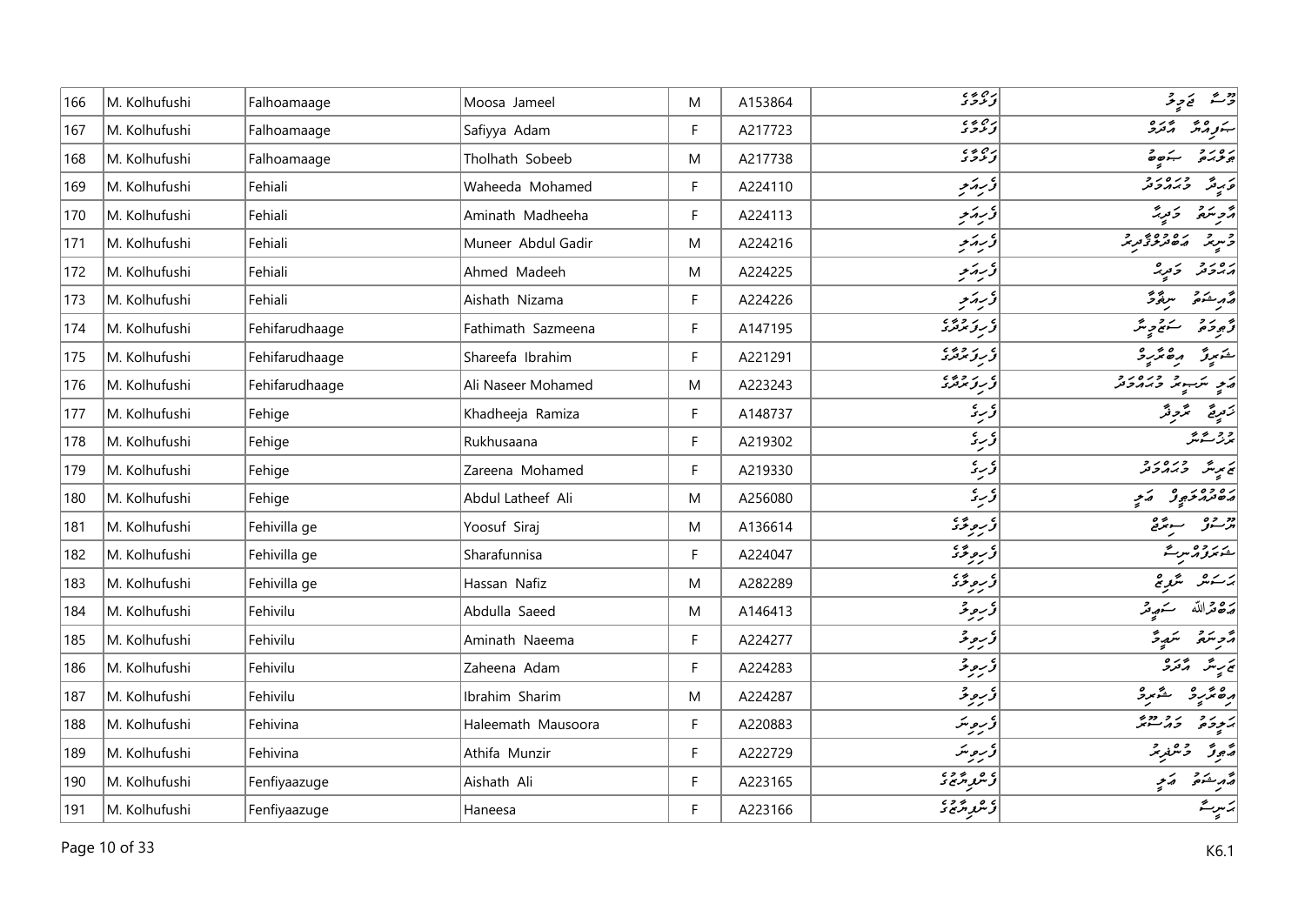| 192 | M. Kolhufushi | Fenfoahmaage  | Moosa Anwar          | M           | A221636 | ، ه ۵ ۵ ۵ و.<br>نومبونه و د                    | وژ شه کرده در                                                                       |
|-----|---------------|---------------|----------------------|-------------|---------|------------------------------------------------|-------------------------------------------------------------------------------------|
| 193 | M. Kolhufushi | Fenthilage    | Shaheema             | F           | A218540 | ۇشمۇخر                                         | شەرىچ                                                                               |
| 194 | M. Kolhufushi | Fenthilage    | Fathimath Shaheedha  | F           | A218541 | ې ش <sub>م</sub> وځه ک                         | توجوحتم<br>شترىرىگر                                                                 |
| 195 | M. Kolhufushi | Fenthilage    | Mohamed Irufaan      | M           | A218543 | ې ش <sub>عر تر</sub> ،                         | ورەر دېرومر                                                                         |
| 196 | M. Kolhufushi | Feyrumaage    | Azeeza Abdulla       | $\mathsf F$ | A147042 | ده و د »<br>توسرو د                            | مَ يبحِ مَنْ مَدَّاللَّهُ                                                           |
| 197 | M. Kolhufushi | Feyrumaage    | Mariyam Khaleela     | F           | A217360 | د، و و ،<br>توسرو د                            | زەرە تەبەر                                                                          |
| 198 | M. Kolhufushi | Feyrumaage    | Abdulla Sodiq        | ${\sf M}$   | A221680 | ړ، و و ،<br>تو مرتز ی                          | <mark>بر22</mark> مرالله<br>ر گەن 7                                                 |
| 199 | M. Kolhufushi | Finifenmaage  | Ali Khaleel          | ${\sf M}$   | A041768 | ار سرو مرد ؟<br>سرو مرد ؟                      | ړې ديږد                                                                             |
| 200 | M. Kolhufushi | Finifenmaage  | Haleemath Shahuma    | F           | A154967 | لوسوځ مرچ <sup>ي</sup>                         | رَ وِ دَ وَ وَ وَ وَ وَ وَ وَ                                                       |
| 201 | M. Kolhufushi | Finifenmaage  | Ibrahim Shiham       | M           | A217819 | ر سرگە شر <sup>ى</sup> رى                      | رە ئەر ئىرگە                                                                        |
| 202 | M. Kolhufushi | Finihiyaage   | Abdul Rahman Mohamed | M           | A150475 | او سربرېږي<br><u>سرب</u> ر                     | נס כס נס 4 סינס נביר.<br>השנה <i>גיב</i> ית - כינוכנ                                |
| 203 | M. Kolhufushi | Finihiyaage   | Aminath Fareesha     | F           | A222936 | او سربرېږي<br><u>سربر</u>                      | وحريكم وتبيعة                                                                       |
| 204 | M. Kolhufushi | Finihiyaage   | Mariyam Abdul Rahman | F           | A222946 | او سربر پر دی<br>است                           | ر ه و ه ر ه د ه<br>پره تر پر پر تر سر<br>ر ه ر ه<br><del>د</del> بربرد              |
| 205 | M. Kolhufushi | Finivaage     | Haleema Mohamed      | F           | A150611 | و سرچ <sup>ي</sup>                             | و ره ر و<br><i>د ب</i> رگرفر<br>برَجِرةٌ                                            |
| 206 | M. Kolhufushi | Finivaage     | Adil Abdulla         | ${\sf M}$   | A152953 | و سرچ <sup>ي</sup>                             | قرمر قرة قرالله                                                                     |
| 207 | M. Kolhufushi | Fiyaathoshige | Faiza Moosa          | F           | A217864 | و پھر ہ<br>پر مرتد سر                          | $\stackrel{2}{\sim}$ $\stackrel{2}{\sim}$ $\stackrel{3}{\sim}$ $\stackrel{4}{\sim}$ |
| 208 | M. Kolhufushi | Fulooniyaage  | Ismail Shakir        | M           | A032314 | و دو سرچ ۽<br>تر ڪرس                           | وحوصوها المحمومة                                                                    |
| 209 | M. Kolhufushi | Fulooniyaage  | Azra Mohamed         | F           | A113578 | و دو سرچ <sup>ج</sup>                          | ر و در ور د<br>مربع کردگر                                                           |
| 210 | M. Kolhufushi | Fulooniyaage  | Mohamed Adheeb       | ${\sf M}$   | A122089 | ۇ ئۇسرىرى                                      | وره رو کرده                                                                         |
| 211 | M. Kolhufushi | Fulooniyaage  | Ali Nadheeb          | M           | A218118 | و دو سرچ ۽<br>تر تر سرچ <sub>ک</sub>           | ړ سربره                                                                             |
| 212 | M. Kolhufushi | Funamaage     | Sinaza               | $\mathsf F$ | A111371 | و ر د د<br>تر سرچ د                            | سومترنج                                                                             |
| 213 | M. Kolhufushi | Funamaage     | Adam Mohamed         | ${\sf M}$   | A222561 | د بر پر پر<br>توسر <del>ی</del> ر <sub>ک</sub> | و رە ر د<br><i>د ب</i> رگرىز<br>پەر ە<br>مەنىرى                                     |
| 214 | M. Kolhufushi | Funamaage     | Moosa Rasheed        | ${\sf M}$   | A222674 | و پر پر پر<br>توسر <del>ی</del> ر <sub>ک</sub> | رح كرشور                                                                            |
| 215 | M. Kolhufushi | Funamaage     | Mariyam Khaleela     | $\mathsf F$ | A222709 | و ر د د<br>توسرچ د                             | ر ه ر ه<br><del>ر</del> بربر د<br>زًى و                                             |
| 216 | M. Kolhufushi | Funamaage     | Haleemath Samia      | F           | A222713 | و ر د د<br>توسرچ د                             | برويزة                                                                              |
| 217 | M. Kolhufushi | Funamaage     | Mohamed Fayaz        | ${\sf M}$   | A222717 | د بر پر پر<br>توسر <del>ی</del> ر <sub>ک</sub> | ورەر در رو                                                                          |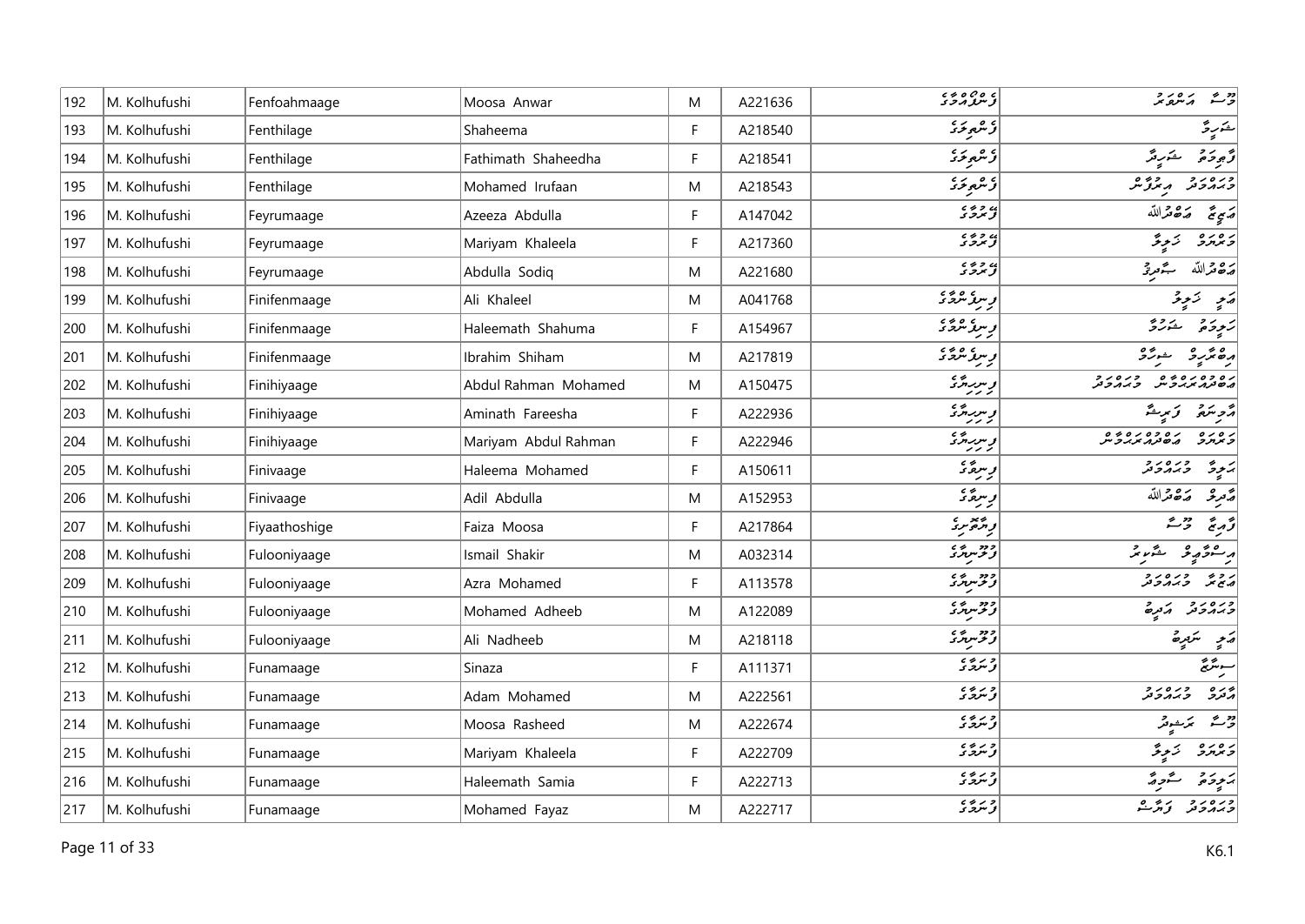| 218 | M. Kolhufushi | Funamaage         | Fathimath Maisha                        | F         | A222725 | و ر د د<br>و سرچ د                    | قرموقر ومريثه                                                   |
|-----|---------------|-------------------|-----------------------------------------|-----------|---------|---------------------------------------|-----------------------------------------------------------------|
| 219 | M. Kolhufushi | Gahaa             | Abidha Mohamed                          | F         | A217325 | ىزچ                                   | پ <sup>ر</sup> ص <sup>و</sup> ر<br>و ره ر و<br><i>و پر</i> و تر |
| 220 | M. Kolhufushi | Gahaa             | Ahmed Rasheed                           | M         | A217781 | ىزچ                                   | ره رو بر شوتر<br>مدونر برشوتر                                   |
| 221 | M. Kolhufushi | Gahaa             | Hafeeza Ahmed                           | F         | A217785 | ىزچ                                   | پروژو<br>برَوٍ پُرُ                                             |
| 222 | M. Kolhufushi | Gaskara           | Ali Auof                                | M         | A224771 | ىر <u>مە</u> رىمە                     | أتذبح أتذارد                                                    |
| 223 | M. Kolhufushi | Gaskara           | Adam Misbah                             | M         | A385505 | ر ۱۵۰۵ پر                             | ىر شەھ ر<br>پور ہ<br>پرتونژ                                     |
| 224 | M. Kolhufushi | Gedha             | Ahmed Rauf                              | M         | A063077 | ے تر<br>تحقر                          | נים ני ניבים<br>הגבע הניבי                                      |
| 225 | M. Kolhufushi | Gedha             | Ali Mahir                               | M         | A162816 | ى تىر                                 | $\frac{2}{3}$ $\frac{2}{3}$                                     |
| 226 | M. Kolhufushi | Goabilimaage      | Yoonus Ibrahim                          | M         | A067888 | م<br>د ځو د د                         | ود د ه<br>ە ھەتمەر 2<br>بەھەتمەر 2                              |
| 227 | M. Kolhufushi | <b>Gold House</b> | Mohamed Mufeed                          | M         | A223825 | ە ە ە ر د رە<br>ئەنزى <sub>د</sub> ىر | و ر ه ر د<br>د بر بر تر<br>تر تو فر                             |
| 228 | M. Kolhufushi | <b>Gold House</b> | Aminath Majidha                         | F         | A223841 | ە ە ە ر د رە<br>ئەنزى ئىرەرگ          | أأزو ينزه ومحمح وتر                                             |
| 229 | M. Kolhufushi | Green World       | Abdul Qadhiru Mohamed Adam              | ${\sf M}$ | A064230 | د سر موجود و م                        | נס כסמו כן כנסנופו בנס<br>הסטקצינקית כמהכנת הטב                 |
| 230 | M. Kolhufushi | Green World       | Abdulla Naseer                          | ${\sf M}$ | A122092 | د سر موجود و ه                        | رە داللە سكەببوتر                                               |
| 231 | M. Kolhufushi | Green World       | Hareera Fahumee Ismail Hussain<br>Fulhu | F         | A217411 | ء پر سرچ و ه<br> د سپر سرچر د         | ر<br>ر <sub>سم</sub> رگر ورکړه <sub>مر</sub> سوگړو رقمند مور    |
| 232 | M. Kolhufushi | Green World       | Rifath                                  | F         | A220231 | ء پر بره و ه<br> د پر بره چرو         | برور د<br>برو در د                                              |
| 233 | M. Kolhufushi | Green World       | Aminath Zaeema                          | F         | A220844 | ه په مره وه<br>د پېښو نوم             | أأدبتهم تمار                                                    |
| 234 | M. Kolhufushi | Gulfaam Villa     | Abdul Wahhab Adam                       | M         | A218899 | وه وه و و گ                           | ر ه و ه ر ه د ه<br>پره تر تر ه<br>پور ہ<br>مرکز ژ               |
| 235 | M. Kolhufushi | Gulfaam Villa     | Mariyam Ramiza                          | F         | A218964 | دو دو دو د                            | ر ه ر ه<br><del>ر</del> بربرگر<br>برٌوجٌ                        |
| 236 | M. Kolhufushi | Gulfaam Villa     | Hussain Rafah                           | M         | A218967 | دوءووء                                | يز سەر شەر ئەرگەنز                                              |
| 237 | M. Kolhufushi | Gulfaam Villa     | Shaheema Adam                           | F         | A220996 | وه وه ه و گ                           | ا شور ده.<br>ا<br>ەرگەر                                         |
| 238 | M. Kolhufushi | Guraha            | Mariyam Shafeega                        | F         | A065423 | د بر ر<br>بر برگ                      | ر ه بر ه<br>د بربر ژ<br>ستذورتخ                                 |
| 239 | M. Kolhufushi | Hadhuvareege      | Abdul Aleem                             | ${\sf M}$ | A092983 | ر ور<br>رکورېږي                       | ره ده در<br>ماه مردم د د                                        |
| 240 | M. Kolhufushi | Hadhuvarudheyge   | Aminath Mausooma                        | F         | A115619 | ر و ر وده ه<br>رتونو بوتوی            | ה הב גבורים                                                     |
| 241 | M. Kolhufushi | Haveereenaaz      | Mohamed Shakir                          | M         | A223185 | رَءٍ برِيثَهِ                         | و ر ه ر و<br>و پر پر و تر<br>شەرىر                              |
| 242 | M. Kolhufushi | Haveereenaaz      | Najumunnisa                             | F         | A223186 | ارَ <sub>وِ بِرِيُّدَة</sub>          | ىر 3 ج 2 مەرگە<br>سرىئے تر 2 مەرگ                               |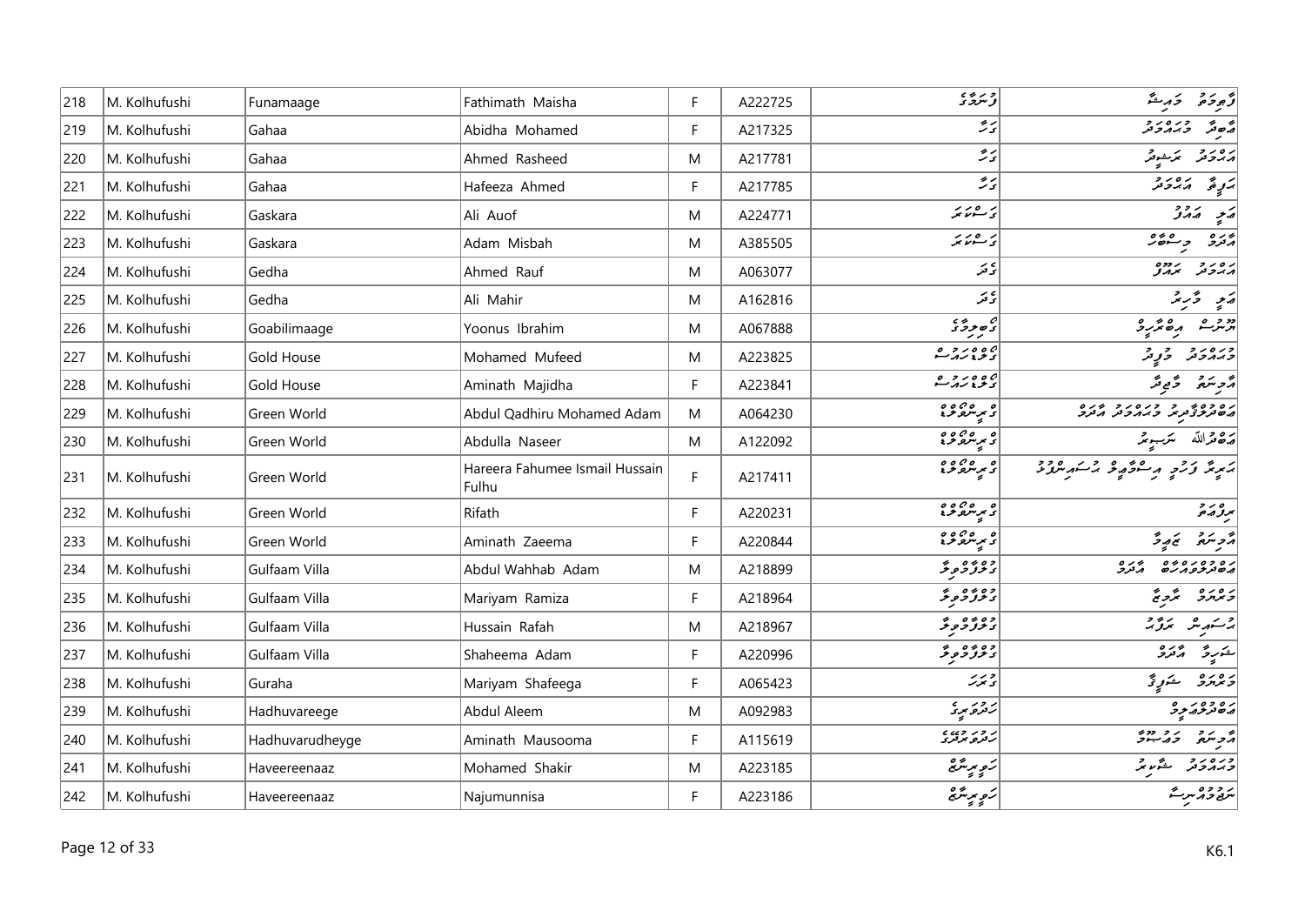| 243 | M. Kolhufushi | Haveereenaaz      | Aminath Raufa        | F         | A223187 | ئە <sub>ھە</sub> بىر ئىگە<br>ئەسىر           | أثر حريثهمج<br>بتربر بخ                         |
|-----|---------------|-------------------|----------------------|-----------|---------|----------------------------------------------|-------------------------------------------------|
| 244 | M. Kolhufushi | Hiyaleege         | Mohamed Rameez       | M         | A060700 | رېزىي <sup>ى</sup>                           | و ره ر و<br><i>د بر</i> گرفر<br>بمرتزع          |
| 245 | M. Kolhufushi | Hiyaleege         | Aishath Ramiza       | F         | A112588 | رېزېږ <sup>ي</sup>                           | ومرشنو المردمج                                  |
| 246 | M. Kolhufushi | Hiyaleege         | Haleemath Zuhudha    | F         | A148115 | رېزېږ <sup>ي</sup><br>د                      | ح 2 تەگە<br>سى مەگە<br>برويزة                   |
| 247 | M. Kolhufushi | Hiyaleege         | Yoosuf Alhan Rameez  | ${\sf M}$ | A161032 | رېزېږ <sup>ي</sup>                           | מ כם גם מם גבי                                  |
| 248 | M. Kolhufushi | Hiyaleege         | Aminath Abdul Rahman | F         | A221328 | رېزىي <sup>ى</sup>                           | ر ه و ه ر ه د ه<br>پره تر پر بر تر س<br>ړ د سرچ |
| 249 | M. Kolhufushi | Hiyaleege         | Sanfa Abdul Rahman   | F         | A221344 | رېزېږ <sup>ي</sup>                           | ر ه و ه د ه د ه<br>پره تر بربرتر س<br>سەھەتىر   |
| 250 | M. Kolhufushi | Hiyaleege         | Fathimath Salma      | F         | A221352 | رېزىر                                        | أزّوجو سنوقر                                    |
| 251 | M. Kolhufushi | Hiyaleege         | Mohamed Shaufaan     | ${\sf M}$ | A254107 | رېزى <sub>ۋى</sub>                           | ورەرو ئەدۇر                                     |
| 252 | M. Kolhufushi | Hudhuasurumaage   | Mohamed Thaufeeq     | M         | A128698 | و ورحيد و ده و<br>رقوبه سنوپور               | כנסנכ נכנס<br>כממכנג המתקיב                     |
| 253 | M. Kolhufushi | Hudhuasurumaage   | Aminath Suwaidha     | F         | A153549 | و ورحيد و ده ،<br>رسمبرگري                   | أروبترة سنقرمر                                  |
| 254 | M. Kolhufushi | Hudhuasurumaage   | Hassan Irham Mohamed | M         | A223777 | و ورحس و و پر د<br>رقوبر سنوپوری             | ر کامل ده د دره د د                             |
| 255 | M. Kolhufushi | Hudhuasurumaage   | Ali Thaufeeg         | M         | A223790 | و ورحيد و ده و<br>ر <sub>قوب</sub> ه ستوبر و | أوسم أورقم وهم                                  |
| 256 | M. Kolhufushi | Husnuheenaage     | Ahmed Ali            | M         | A057510 | 2 مەيرى <i>يەتك</i>                          | رەرد كې                                         |
| 257 | M. Kolhufushi | Husnuheenaage     | Fathimath Irasa      | F         | A221482 | 2 مەيرىر بىرى<br>مەسىر                       | ەپەتىر<br>و<br>توجو چې                          |
| 258 | M. Kolhufushi | Husnuheenaage     | Zulfa                | F         | A222524 | 2 مەش <sub>رىپ</sub> ىدى.<br>مەسرىپە         | ر وي<br>بح ترگ                                  |
| 259 | M. Kolhufushi | Huvadhumaage      | Raziyya Solih        | F         | A153547 | و ر و د »<br>ره ترو د                        | ر<br>مرسود پر مجمور                             |
| 260 | M. Kolhufushi | Iruali            | Zunaira Adam         | F         | A224427 | وبخهزمز                                      | تحسكر مجمرة المترد                              |
| 261 | M. Kolhufushi | Iruali            | Mohamed Ashraf       | M         | A224431 | وبخهزمز                                      | ورەرو كەشىرو                                    |
| 262 | M. Kolhufushi | Irudheymaage      | Hamdhoona Ali        | F         | A049085 | و ده و د و<br>در موتور و د                   | رەددە كەر                                       |
| 263 | M. Kolhufushi | Irudheymaage      | Ahmed Saneen         | M         | A049122 | و پر دره و<br>در مرتور و                     | ر ەر د<br>سەسرىگر                               |
| 264 | M. Kolhufushi | Irudheymaage      | Aishath Zahira       | F         | A217504 | <br>  پر برترو <sub>ک</sub>                  | ۇرمىشى تجرىم                                    |
| 265 | M. Kolhufushi | Irumatheege       | Asma Ibrahim         | F         | A220893 | ېر تر <i>دې</i><br>ر                         | ەھ ئرىرى<br>رَ شَرَّ                            |
| 266 | M. Kolhufushi | Irumatheege       | Sanfa Mohamed        | F         | A220897 | ېر پر دې د<br>ر                              | و ر ه ر د<br>تر پر ژ تر<br>سەھەتە               |
| 267 | M. Kolhufushi | Irumatheege       | Abdulla Adam         | ${\sf M}$ | A221874 | ېر بر دې<br>بر بر دې                         | ەھىراللە<br>پور ہ<br>مرکزو                      |
| 268 | M. Kolhufushi | Javaahiru Vaadhee | Ahmed Naseem         | M         | A060474 | ئەقرىر قرقرىيە                               | دەرو سەردە                                      |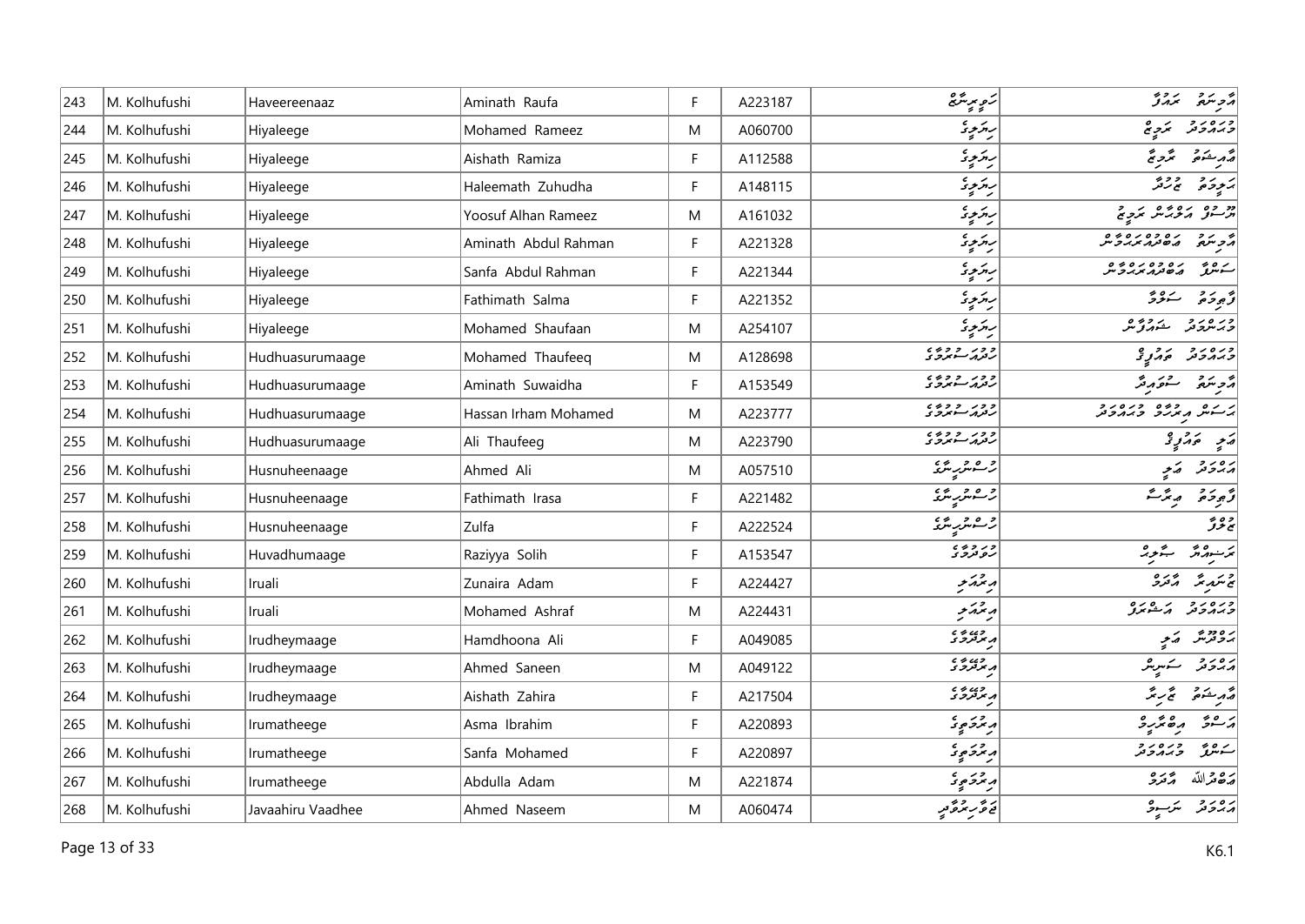| 269 | M. Kolhufushi | Javaahiru Vaadhee | Khadeeja Naseem             | F         | A114189 | ئە ئۇ سە ئەرگە ئېر                              | تزمرقے مترجو                                               |
|-----|---------------|-------------------|-----------------------------|-----------|---------|-------------------------------------------------|------------------------------------------------------------|
| 270 | M. Kolhufushi | Javaahiru Vaadhee | Lamrath Mohamed             | F.        | A157249 | ئے قریر تقریبہ                                  | ر ہ ر د<br>سکو ترج                                         |
| 271 | M. Kolhufushi | Javaahiru Vaadhee | Mohamed Saeed               | M         | A219359 | ئەڭرىر ئەر                                      | و ر ه ر د<br><i>و بر</i> پر تر<br>سکھروتر                  |
| 272 | M. Kolhufushi | Javaahiru Vaadhee | Aishath Saniya              | F.        | A219377 | ئەقرىرقىقىيە                                    | پ <sup>و</sup> پر شوچ<br>ے <i>مرین</i> گر                  |
| 273 | M. Kolhufushi | Javaahiru Vaadhee | Ahmed Rishwan               | M         | A219379 | بر گرېرگرگور                                    | رەر دېر مەشرەر<br>مەرىر بىرىشوگىر                          |
| 274 | M. Kolhufushi | Javaahirumaage    | Ali Faheem                  | M         | A140936 | ر په روپرون<br>محافر برون                       | ړې زرد                                                     |
| 275 | M. Kolhufushi | Javaahirumaage    | Moosa Faheem                | M         | A152305 | پر څر بر څر ی                                   | وحث تورو                                                   |
| 276 | M. Kolhufushi | Javaahirumaage    | Mohamed Mubashshir Musthafa | ${\sf M}$ | A217454 | پر څر پر چري                                    | وره ر د دره دره د و ه ره<br>د بربرونر و <i>ه</i> رشونر و ب |
| 277 | M. Kolhufushi | Jeymugasdhoshuge  | Ali Mubarik                 | M         | A153546 | دے و رے پو و ء<br>فع حر ي مسلومور               | أرشح وتقامره                                               |
| 278 | M. Kolhufushi | Jeymugasdhoshuge  | Haleemath Ibrahim           | F         | A217618 | دے و رے یو و ء<br>فع حر ی مسئونس پری            | بروزة المقتربة                                             |
| 279 | M. Kolhufushi | Jeymugasdhoshuge  | Abdul Azeez Ibrahim         | M         | A217744 | دے و رے پو و ء<br>فع حرمی مسلومور               | גפננגם בייני                                               |
| 280 | M. Kolhufushi | Jeymugasdhoshuge  | Azleena                     | F         | A217747 | دے و رے پو و ء<br>قع و ی سسونس دی               | ر دېږې<br>د نالو                                           |
| 281 | M. Kolhufushi | Jeymuge           | Hawwa Nuzhath               | F         | A217867 | ړ، و ع<br>قع تر <sub>ک</sub>                    | $5.23 - 5.22$                                              |
| 282 | M. Kolhufushi | Kaamineege        | Mohamed Naseem              | M         | A217485 | مڈحہ سری<br>سر                                  | ورەرو برگو                                                 |
| 283 | M. Kolhufushi | Kaamineege        | Wajeeha Mohamed             | F         | A217486 | مڈحہ سر <sup>ی</sup><br>م                       | د د د د د د د<br>  د د په د د د د                          |
| 284 | M. Kolhufushi | Kaamineege        | Haleemath Murushidha        | F         | A217488 | مۇجەسرى<br>مەس                                  | ر در در دوره<br>روزه د برخور                               |
| 285 | M. Kolhufushi | Kaamineege        | Aishath Irushadha           | F         | A217489 | نۇ جەسىئە<br>سىرسىيە                            | ە ئەرىشكە ئەر ئەر ئىگەنگە                                  |
| 286 | M. Kolhufushi | Karankaage        | Saudiyya Mohamed            | F.        | A221993 | ر ر ه و د ،<br>ما مرس د د                       | و رە ر د<br>تر <i>پر</i> و تر<br>سەپر تەرەپر               |
| 287 | M. Kolhufushi | Karankaage        | Ibrahim Saleem              | M         | A222482 | ر ر ه و د ،<br>ما بر سرد د                      | ەرھەترىر <sup>ى</sup><br>سەرد                              |
| 288 | M. Kolhufushi | Karankaage        | Ali Saleem                  | M         | A222487 | ر ر ه و و ،<br>ما <del>ب</del> رمبر <i>دا</i> د | ړې شود                                                     |
| 289 | M. Kolhufushi | Karankaage        | Gasim Moosa                 | M         | A222499 | ر ر ه و و ،<br>ما مورس                          | دو مح<br>وسبور<br>ر                                        |
| 290 | M. Kolhufushi | Kashimaage        | Ahmed Shareef               | M         | A222876 | ر<br>ئەبرىرى                                    | أرورو المتمرو                                              |
| 291 | M. Kolhufushi | Kashimaage        | Ramla Ahmed                 | F         | A222882 | ر<br>ما مورد د                                  | رە بەرد<br>برونۇ مەردىر                                    |
| 292 | M. Kolhufushi | Kashimaage        | Aminath Ramsha              | F         | A222898 | ر<br>مأمرچۍ                                     | ىر ئەشە<br>ړ ځې سرچ                                        |
| 293 | M. Kolhufushi | Kashimaage        | Mariyam Nasra               | F.        | A222906 | ر<br>مأمور <sup>ي</sup>                         | ر ه ر ه<br><del>و</del> بوبرو<br>ىئەرمەتتە                 |
| 294 | M. Kolhufushi | Kashimaage        | Asraru Ahmed                | F         | A366507 | ر<br>ماسرچۍ                                     | ر ه پر د بره رو<br>پرسوپر بر پرترن                         |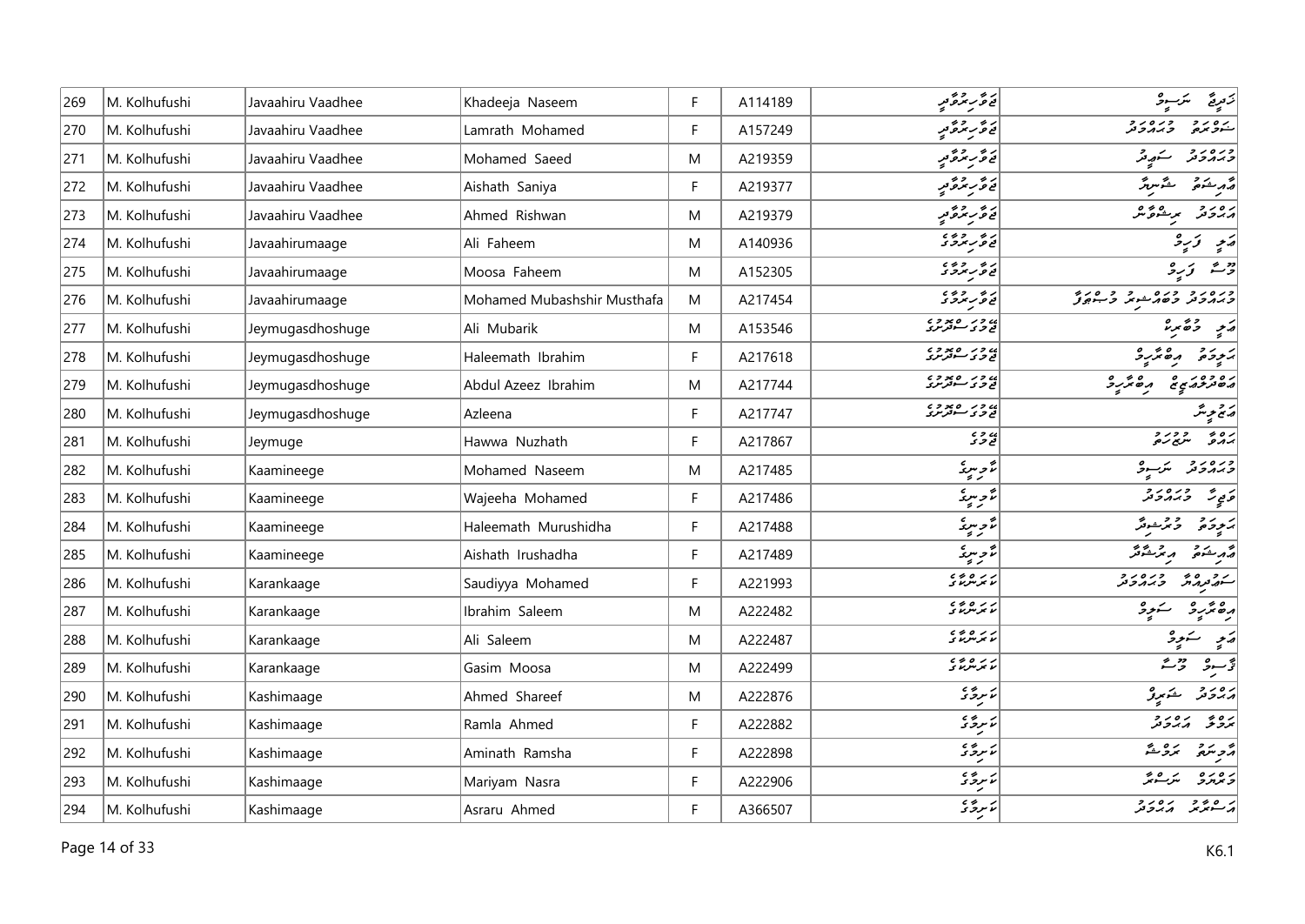| 295 | M. Kolhufushi | Kashimaage      | Khadheeja Rifsha Hassan   | F         | A407391 | ئەبرۇ ئ                                                                                              | زَمِرِةٌ بِرِوْحَةٌ بَرَسَمْرٌ                     |
|-----|---------------|-----------------|---------------------------|-----------|---------|------------------------------------------------------------------------------------------------------|----------------------------------------------------|
| 296 | M. Kolhufushi | Kashmeeruge     | Jaufar Moosa              | M         | A097909 | ئەشەرىپى                                                                                             | د در د در م                                        |
| 297 | M. Kolhufushi | Khaleela Manzil | Mohamed Naeem             | ${\sf M}$ | A130782 | زَرِ دُّرَ رُسْبِ دْ                                                                                 | و ر ه ر د<br>تر پر ټر تر<br>سكەپە                  |
| 298 | M. Kolhufushi | Khaleela Manzil | Hasma Hussain             | F         | A147746 | زَرِ دُّرَ مَرْبِر دْ                                                                                | ىز ئەنتى<br>بر سەمەرىش                             |
| 299 | M. Kolhufushi | Khaleela Manzil | Ahmed Rauf                | ${\sf M}$ | A154235 | زَرِ دُّرَ مَرْبِر دْ                                                                                | ر دوه<br>بورونو<br>ر ەر د<br>م.رى تر               |
| 300 | M. Kolhufushi | Khaleela Manzil | Shaira                    | F         | A217359 | ر ئىر ئەرگىز ئىلىنى ئىلىنى ئىلىنى ئىلىنى ئىلىنى ئىلىنى ئىلىنى ئىلىنى ئىلىنى ئىللىنىڭ ئىللىنىڭ ئىللىن | اڪثوبير                                            |
| 301 | M. Kolhufushi | Khaleela Manzil | Mahmoodh Sujau            | M         | A217362 | زَرِ دُّرَ تَرْبُو دُ                                                                                | ر ه دو و<br>تر بر تر<br>ر ج بر و<br>مستوف <i>ه</i> |
| 302 | M. Kolhufushi | Khaleela Manzil | Adam Fayaz                | ${\sf M}$ | A217363 | زَرٍ دُّرَ مَّرْبِ دُ                                                                                | په ره<br>د ترو<br>تر پژ شه                         |
| 303 | M. Kolhufushi | Khaleela Manzil | Aminath Samaha            | F         | A217365 | ر <sub>َ تر</sub> ِ تَرَ تَرْ <sub>مَ</sub> تَرْ                                                     | سترةرجه<br>أرمر وسنره                              |
| 304 | M. Kolhufushi | Kokaage         | Haseeba Mohamed           | F         | A158848 | بروی                                                                                                 | و رە ر د<br><i>د بە</i> پەر<br>برَب                |
| 305 | M. Kolhufushi | Kudhimaage      | Haleemath Wajeeha         | F         | A221451 | و د په ،<br>ما تورگ                                                                                  | برودة<br>ءَ تو ِرَّ                                |
| 306 | M. Kolhufushi | Kudhimaage      | Aishath Shaheera          | F         | A221452 | د وره و<br>ما فرقری                                                                                  | ىشكە پەتتىر<br>ر<br>مگهر شوه<br>د                  |
| 307 | M. Kolhufushi | Kudhimaage      | Aminath Zunaira           | F         | A222513 | ء مرځ ئ                                                                                              | أرمز<br>ىچ ئىزىرىتى                                |
| 308 | M. Kolhufushi | Kudhiruvaalige  | Ahmed Mufeed              | ${\sf M}$ | A045585 | و مر پرځ مو <sup>ځ</sup>                                                                             | رەر دېگرو                                          |
| 309 | M. Kolhufushi | Kudhiruvaalige  | Hawwa Naeema              | F         | A218511 | و مر پرېڅ پر <sup>ي</sup>                                                                            | پروژ سَمِدٍ دَّ                                    |
| 310 | M. Kolhufushi | Kudhiruvaalige  | Haleemath Zuhaira Mohamed | F         | A218515 | ژوپرځ و ځ                                                                                            | 21912 2112 2191                                    |
| 311 | M. Kolhufushi | Kudhiruvaalige  | Agisa Mohamed             | F         | A218516 | د و د دې<br>پاتوبرگونو د                                                                             | و ره ر د<br>تر <i>پر</i> و تر<br> مچمخو ہے         |
| 312 | M. Kolhufushi | Kudhiruvaalige  | Adam Yaameen              | M         | A218517 | د و پرځو پرې<br>مړينو کمر                                                                            | أروه المردية                                       |
| 313 | M. Kolhufushi | Kuri            | Aminath Niyaza            | F         | A026219 | و<br>ما مر                                                                                           | سرتريخ<br>أرمز ترة                                 |
| 314 | M. Kolhufushi | Kuri            | Ibrahim Waheed            | ${\sf M}$ | A224044 | اچ<br>س                                                                                              | ە ھەترىرى<br>رەھىرىرى<br>ءَ ٻريمر                  |
| 315 | M. Kolhufushi | Kuri            | Fathimath Mayaa           | F         | A224063 | تتمبر                                                                                                | وٌ پر دو د                                         |
| 316 | M. Kolhufushi | Kuri            | Binyameen Waheedh         | F         | A224064 | د<br>ما مر                                                                                           | ە ئىزگە ئىر ئىر                                    |
| 317 | M. Kolhufushi | Kurikeelage     | Mariyam Zareera           | F         | A140851 | ر<br>ما مر بر مر د                                                                                   | ويويره<br>ىج ئىرىتىر                               |
| 318 | M. Kolhufushi | Kurikeelage     | Mohamed Saamil            | ${\sf M}$ | A219175 | ر<br>سربر مود<br>سربر م                                                                              | ر شەر بۇ<br>و ره ر و<br><i>و پر</i> و تر           |
| 319 | M. Kolhufushi | Laksameege      | Abdulla Saeed             | M         | A076753 | ئەشەرى<br>  ئەنگەرى                                                                                  | برة قرالله<br>سے مرتبہ                             |
| 320 | M. Kolhufushi | Laksameege      | Aminath Safuna            | F         | A224123 | ئۇنۇسئوچ                                                                                             | ۇ ئەسىرە ئەرەپ                                     |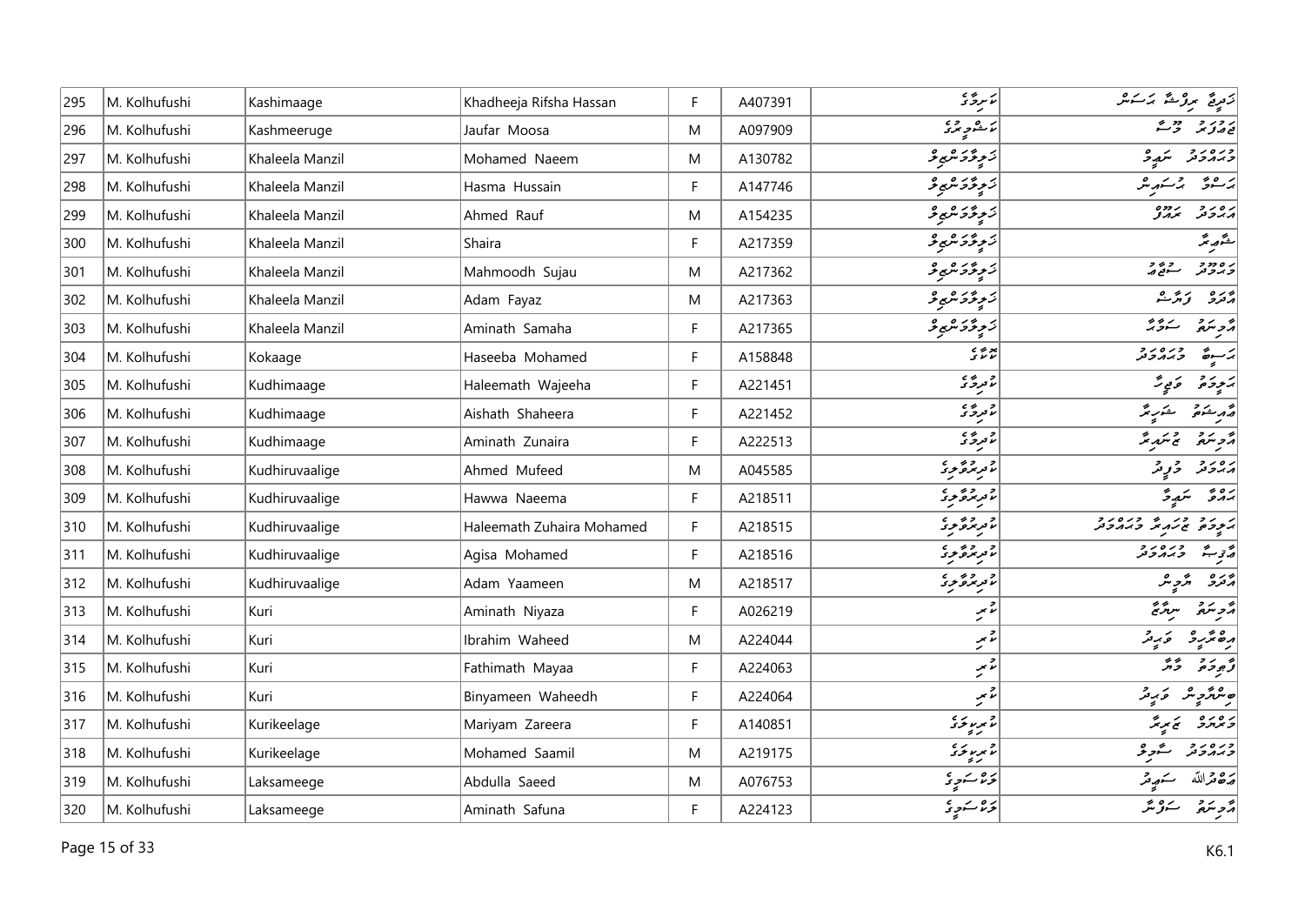| 321 | M. Kolhufushi | Laksameege     | Aishath Afuna        | F         | A224127 | ئۇنۇسكىرى                              | $\frac{2}{x^{2}-x^{2}}$                               |
|-----|---------------|----------------|----------------------|-----------|---------|----------------------------------------|-------------------------------------------------------|
| 322 | M. Kolhufushi | Lillynight     | Muaviyath            | M         | A223178 | ووبئدء                                 | د و بر د<br>د ټرمرمو                                  |
| 323 | M. Kolhufushi | Lillynight     | Mariyam Mausooma     | F         | A223180 | وويئهرهح                               | ر د دره<br>د پرسر<br>ر ه ر ه<br><del>ر</del> بربرگ    |
| 324 | M. Kolhufushi | Lillynight     | Mareena Ali          | F         | A223181 | وويئيرة                                | د پر تر پر                                            |
| 325 | M. Kolhufushi | Lilymaage      | Ahmed Najeeb         | M         | A065093 | ووڈء                                   | رەرو شەھ                                              |
| 326 | M. Kolhufushi | Lilymaage      | Surayya Abdul Sattar | F         | A112033 | و و دی<br>ری                           | כנס מסכס נסמכ<br>המגרג הסטה ביתו                      |
| 327 | M. Kolhufushi | Lilymaage      | Abdul Matheen        | ${\sf M}$ | A112085 | ووڈ ء<br>ر                             | ره وه ر<br>مه مرود م <sub>و</sub> شر                  |
| 328 | M. Kolhufushi | Lilymaage      | Abdul Aleem          | ${\sf M}$ | A147749 | ووڈء                                   | ر <i>ج د و د پ</i> ر و<br>پره تر تر پر و              |
| 329 | M. Kolhufushi | Lilymaage      | Abdul Sattar Mohamed | M         | A217505 | اوودي<br>است                           | נסכם נסמכ כנסנכ<br>השנג ייתפא כגגבת                   |
| 330 | M. Kolhufushi | Lilymaage      | Sakeena Mohamed      | F         | A217526 | ووژگی<br>رئی                           | سَرِیدٌ دره رو                                        |
| 331 | M. Kolhufushi | Maabageechaage | Shamsunnisa          | F         | A219277 | د څو په د                              | شۇر مەھرىرىگە                                         |
| 332 | M. Kolhufushi | Maachabeyleege | Ibrahim Rasheed      | ${\sf M}$ | A217780 | ور» ۽<br>حکم صوبي                      | ە ھەترىرى<br>بر ھەترىرى<br>مركب وتر                   |
| 333 | M. Kolhufushi | Maachabeyleege | Fathimath Azumeela   | F         | A217790 | پري .<br>د کړه م <sub>و</sub> د        |                                                       |
| 334 | M. Kolhufushi | Maadhivaru     | Asima Waleed         | F         | A217851 | <br> وسرعه مر<br>                      | ة سودً أو و و                                         |
| 335 | M. Kolhufushi | Maadhivaru     | Mariyam Ameena       | F         | A217852 | ۇ تىرى ئىر                             | ر ه ر ه<br>د بربرگ<br>ىر جە ئىتر                      |
| 336 | M. Kolhufushi | Maakoalhi      | Aishath Moosa        | F         | A218842 | وه ده<br>د کام                         | دين شهر<br>پ <sup>م</sup> پر ڪو                       |
| 337 | M. Kolhufushi | Maakoalhi      | Mariyam Yauqoob      | F         | A218843 | جړنمو په                               | ر ه ر ه<br><del>ر</del> بربرگ<br>ر دوده<br>پروژه      |
| 338 | M. Kolhufushi | Maalhandhooge  | Abdul Sattar Easa    | ${\sf M}$ | A152276 | بر ر ه دد ،<br>تر نر نرور              | ره ده ره د د په                                       |
| 339 | M. Kolhufushi | Maalhandhooge  | Mariyam Naeema       | F         | A217461 | بر ر ه دد ،<br>تر نر سربر <sub>ک</sub> | ر ه بر ه<br>تر <del>ب</del> ر بر                      |
| 340 | M. Kolhufushi | Maalhandhooge  | Sabana Abdul Sattar  | F         | A217479 | به رک دون<br>تر تر سربر <sub>ک</sub>   | ره وه ره دور<br>پره تر پر سه پر س<br>ئەھ ئىر          |
| 341 | M. Kolhufushi | Maalhandhooge  | Rabia Abdul Sattar   | F         | A217482 | بر ر ه دد ،<br>تر تر سربر <sub>ک</sub> | 220102012                                             |
| 342 | M. Kolhufushi | Maalhandhooge  | Haneefa Abdul Sattar | F         | A217483 | بر ر ه دد ،<br>تر نر نرور              | ر ٥ ۶ ٥ ٥ ٥ ٠ ٥ ٠<br>پره تر پر سه پر موسر<br>ىز سورتى |
| 343 | M. Kolhufushi | Maathila       | Ibrahim Afeef        | ${\sf M}$ | A221455 | څ حوځه                                 | رەپرى <sub>م</sub> ېرو                                |
| 344 | M. Kolhufushi | Maathila       | Aishath Sabana       | F         | A221461 | و څخه مخه<br>م                         | ۇرخۇ خۇش                                              |
| 345 | M. Kolhufushi | Maathila       | Hussain Nizam        | M         | A221462 | قرموخر                                 | جر سەر شەھ سىنى ئى                                    |
| 346 | M. Kolhufushi | Maathila       | Abdulla Nizaam       | M         | A221465 | ترموخه                                 | رە تەللە سەرتى                                        |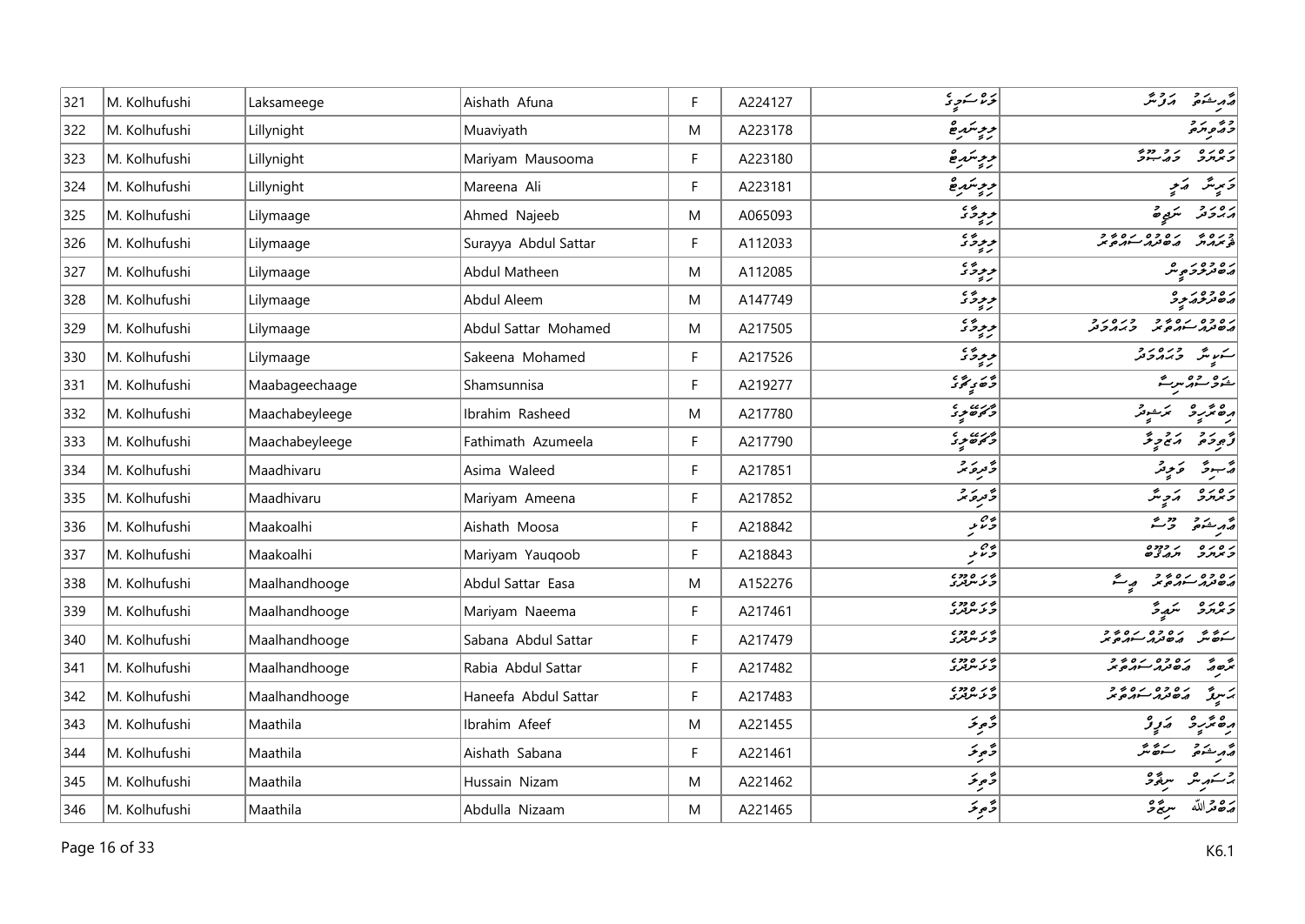| 347 | M. Kolhufushi | Malhaaru      | Imran Abdulla         | M         | A048136 | ر ه و و<br>5 نور بر       | أصر محمد الله الله                                          |
|-----|---------------|---------------|-----------------------|-----------|---------|---------------------------|-------------------------------------------------------------|
| 348 | M. Kolhufushi | Malhaaru      | Abdul Razzag          | M         | A111709 | ىرە بەر                   | ر ٥ - ٥ - ٥ - ٥ <u>-</u><br>۵ - <del>۵ تر</del> ۸ - ۶ - ۶ - |
| 349 | M. Kolhufushi | Malhaaru      | Zahida Khaleela       | F         | A217813 | ر ه و و<br>5 نور بر       | تج برنڈ - کرموٍ تحر                                         |
| 350 | M. Kolhufushi | Malhaaru      | Abdulla Sodhig        | M         | A218810 | ر ه و و<br>5 گرگ          | <mark>بر22</mark> مرالله<br>ر گروري                         |
| 351 | M. Kolhufushi | Malhaaru      | Abdul Majeed          | M         | A218813 | ر ه و و<br>5 نور بر       | ر ه وه ر<br>د ه ترڅرنو تو تر                                |
| 352 | M. Kolhufushi | Malhaaru      | Abdul Wahid           | M         | A218814 | ى ۋرىتر                   | ر ه و ه و بر و<br>پرې تر پور                                |
| 353 | M. Kolhufushi | Malhaaru      | Sodhiga               | F         | A218815 | ر ه و و<br>5 گرمگ         | سەمىرتى<br>                                                 |
| 354 | M. Kolhufushi | Malhaaru      | Fathimath Fareeha     | F         | A218834 | ىرە بەر                   | قەم قىيد                                                    |
| 355 | M. Kolhufushi | Manhal        | Mariyam Rafahath      | F         | A224755 | ىر ەر ي <sub>ە</sub>      | ر ه بر ه<br>د بربرگ<br>ر بر ر د<br>برتو بر ه                |
| 356 | M. Kolhufushi | Manzil        | Abdul Nasir Mohamed   | M         | A045543 | ئەشرىر بۇ                 | و ر ه ر د<br>تر پر پر تر<br>ره وه شر- و<br>مصغره مترجو تر   |
| 357 | M. Kolhufushi | Manzil        | Abdulla Naeem         | M         | A046894 | ئەنتىبى بۇ                | أصفعرالله تتميز                                             |
| 358 | M. Kolhufushi | Manzil        | Mohamed Nasir         | ${\sf M}$ | A091764 | ئەنئىرىمۇ                 | ىئرىبىدىز<br>و ر ه ر و<br>تر پر تر تر                       |
| 359 | M. Kolhufushi | Manzil        | Haleemath Mausooma    | F         | A217743 | ئەشىر ۋ                   |                                                             |
| 360 | M. Kolhufushi | Manzil        | Ahmed Siyaz           | M         | A223170 | ځە شېر ۋ                  | أرور والمسترجي                                              |
| 361 | M. Kolhufushi | Manzil        | Aishath Nasira        | F         | A223172 | ئەشىرو                    | مەر ئىسكى ئىسكى ئىسكى                                       |
| 362 | M. Kolhufushi | Manzil        | Ismail Shifaaz        | M         | A223174 | ۇمىئېۋ                    | رەم ئەركى ئىستىقى<br>مەسىرگە ئىستىقى                        |
| 363 | M. Kolhufushi | Manzil        | Hawwa Nasiraa         | F         | A223175 | ئەشىر ۋ                   | رەپ شەر                                                     |
| 364 | M. Kolhufushi | Manzil        | Mohamed Razaan Riyaaz | M         | A272854 | ځ شمېر څه                 |                                                             |
| 365 | M. Kolhufushi | Meenaaz       | Abdul Kareem Mohamed  | M         | A099739 | حريثره                    | מסיפטי פימיני<br>הסיתית הממידי                              |
| 366 | M. Kolhufushi | Meenaaz       | Zainab Hussain Fulhu  | F         | A223189 | جریٹرچ                    | zzone z arné                                                |
| 367 | M. Kolhufushi | Meenaaz       | Fathimath Nazira      | F         | A223190 | جريثي                     | ۇ <sub>ج</sub> وچۇ سىھمىتە                                  |
| 368 | M. Kolhufushi | Minvaru       | Ajiz Abdul Gadir      | ${\sf M}$ | A219192 | ە بەر د                   | ر ده ده ده در در د                                          |
| 369 | M. Kolhufushi | Minvaru       | Moosa Abdul Gadhir    | ${\sf M}$ | A219195 | حەشرى تىر                 | و ده ده ده ده در د                                          |
| 370 | M. Kolhufushi | Misururuvaage | <b>Ahmed Manik</b>    | ${\sf M}$ | A081087 | و رو و و د و<br>و سنوبوړۍ | ر ٥ ر ٥ ر ٥<br>ג ر <del>د</del> تر <del>د</del> س           |
| 371 | M. Kolhufushi | Misururuvaage | Mohamed Ismail Manik  | M         | A081736 | <br>  د سه پر پره د       | ورەرو برىشۇپە ئەسر                                          |
| 372 | M. Kolhufushi | Misururuvaage | Mariyam Naseeha       | F         | A223975 | إدر في ودي                | ويواده الكرسائر                                             |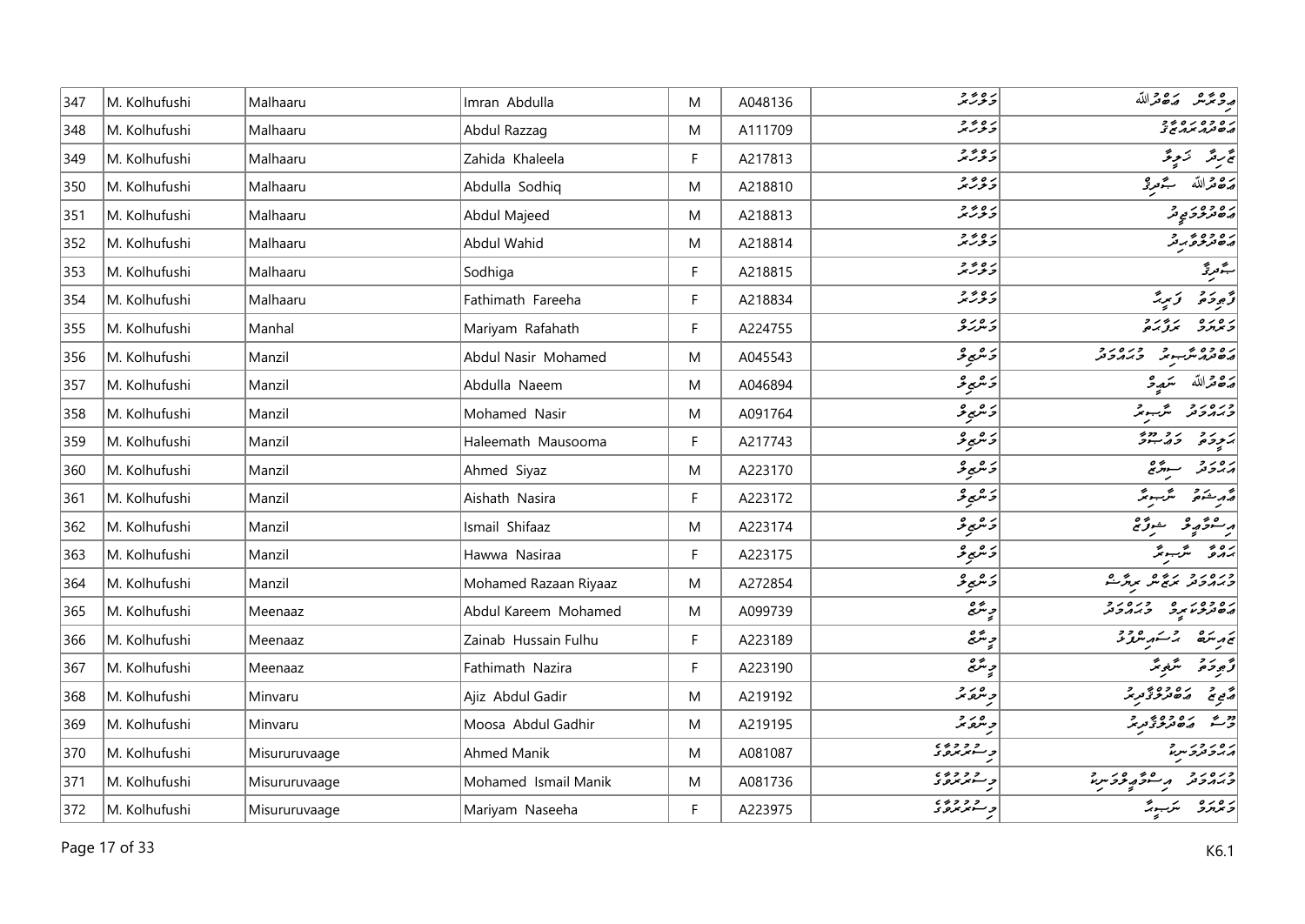| 373 | M. Kolhufushi | Misururuvaage    | Ismail Manik          | M         | A223985 | د د د د د و و<br>د سنوپرو د       | و جۇ ئەقرىرىدە                  |
|-----|---------------|------------------|-----------------------|-----------|---------|-----------------------------------|---------------------------------|
| 374 | M. Kolhufushi | Moonimaage       | Yoosuf Sidgee         | M         | A048076 | دد پرې<br>تر سرچ <sub>ک</sub>     | در حيو<br>مرڪبو<br>سبوفرتمج     |
| 375 | M. Kolhufushi | Moonimaage       | Hassan Zareer         | M         | A067126 | ادو په په<br>د سرچنۍ              | ىز كەش ئىچ بىرىمە               |
| 376 | M. Kolhufushi | Moonimaage       | Hareera Moosa Fulhu   | F         | A217979 | ود سرچ ی<br>څسرچ <sub>ک</sub>     | پر پر په دور<br>  پر پر په دور  |
| 377 | M. Kolhufushi | Moonimaage       | Abdulla Azzam Yoosuf  | M         | A217980 | دو په په<br>تر سرچ ک              | مەھەراللە مەم ئەم دور دە        |
| 378 | M. Kolhufushi | Moorithi         | Ahmed Rasheed         | M         | A052687 | دد<br>تر <sub>مرجو</sub>          |                                 |
| 379 | M. Kolhufushi | Moorithi         | Moomina Rasheed       | F         | A217856 | دد<br>تر <sub>مرجو</sub>          | وأروش ترجونر                    |
| 380 | M. Kolhufushi | Moorithi         | Muslima Rasheedh      | F         | A217858 | ود<br>ترسمر مر                    | وصوفر المرجوم                   |
| 381 | M. Kolhufushi | Moorithi         | Mu'umin Rasheed       | ${\sf M}$ | A217862 | ود<br>تر مورمو                    | وورتر برشوتر                    |
| 382 | M. Kolhufushi | Moorithi         | Aminath Zahira        | F         | A218795 | ود<br>تر مرمو                     | أرمحه وترسر                     |
| 383 | M. Kolhufushi | Musthareege      | Mohamed Moosa Fulhu   | M         | A099174 | و ص <sub>ور س</sub> ور<br>مرگ موس | כנסגב מישיב<br>בגהבת ב-תני      |
| 384 | M. Kolhufushi | Musthareege      | Thoha Mohamed         | M         | A217324 | د ه هر د ،<br>د سوه مړي           | پر وره رو<br>چرگ <i>وبرو</i> تر |
| 385 | M. Kolhufushi | Musthareege      | Ahsan                 | M         | A217326 | د صر مر<br>په مسرو کړې            | رويە                            |
| 386 | M. Kolhufushi | Musthareege      | Aminath Mamdhooha     | F         | A217327 | د ه.<br>د سگهڅونو                 | ر ه دوند<br>تر تر تر<br>أرمز    |
| 387 | M. Kolhufushi | Musthareege      | Ahsam Thoha           | ${\sf M}$ | A217333 | د صمر سره<br>د سومبرد             | ړه پره پرځ                      |
| 388 | M. Kolhufushi | Musthareege      | Ahmed As'ham Labeeb   | ${\sf M}$ | A254109 | ر سه هم بر <sup>ج</sup>           |                                 |
| 389 | M. Kolhufushi | Nafaa            | Sofoora Mohamed       | F         | A054384 | سرتر                              | ردور وره رو<br>سوفر سر جد مرحل  |
| 390 | M. Kolhufushi | Nafaa            | Mohamed Shiraj        | M         | A126601 | سَرَدٌ                            | ورەرو شەرقى                     |
| 391 | M. Kolhufushi | Nalareethi Villa | Mohamed Majdhee       | M         | A057070 | يتزبخ ببرء وقحه                   | وره رو دور<br>د برمرد د د دي    |
| 392 | M. Kolhufushi | Nalareethi Villa | Ali Solah             | M         | A111648 | يتزبخ برجوعه                      | أەيجة السنوفر                   |
| 393 | M. Kolhufushi | Nalareethi Villa | Ismail Khalid Mohamed | M         | A113328 | ىئەنجە يېرىدىگە                   | ړ څو پو د ژور د ده د د          |
| 394 | M. Kolhufushi | Nalareethi Villa | Khalid Mohamed        | M         | A130588 | ىئەنجە يېرىدىگە                   | وحدد ورودو                      |
| 395 | M. Kolhufushi | Nalareethi Villa | Aishath Hassan        | F         | A130708 | ىئر <del>ى</del> ز برە و څ        | مەم شىم ئەسكىش                  |
| 396 | M. Kolhufushi | Nalareethi Villa | Aminath Nazima        | F         | A220860 | يئر <i>ۇ بىرە و</i> رۇ            | أزوينهم التنموذ                 |
| 397 | M. Kolhufushi | Nalareethi Villa | Haleemath Mukhushiya  | F         | A220862 | يَرَدَّبُرِهِ وِ دَّ              | 5 ژ شوهر<br>برَجِرة و           |
| 398 | M. Kolhufushi | Nares            | Moosa Anwar           | ${\sf M}$ | A094186 | ىئە پر م                          | $220 - 22$                      |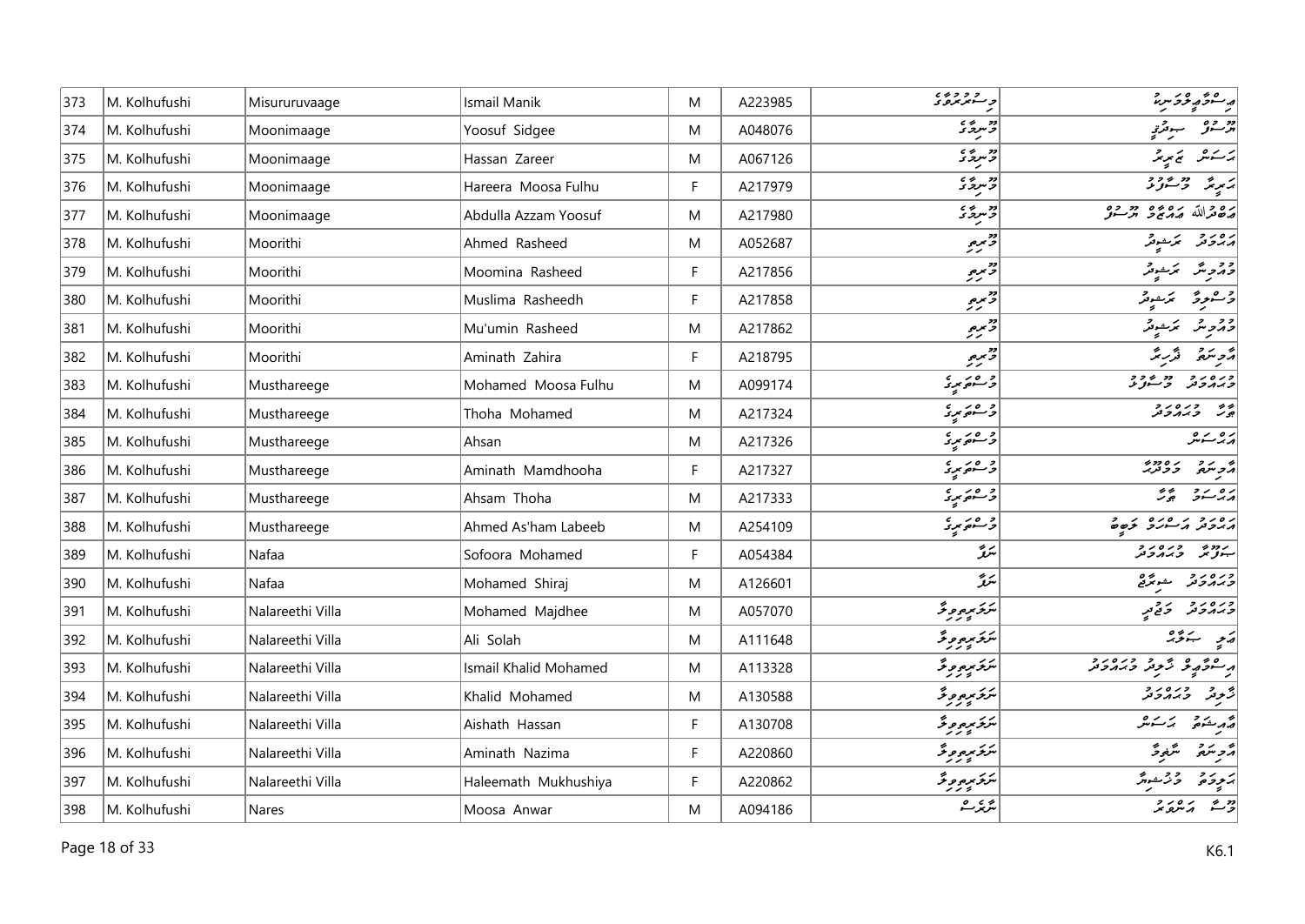| 399 | M. Kolhufushi | Nares            | Mariyam Mufeedha           | F         | A114631 | پڑ پڑ ہے                     | دەرە دېۋ                                               |
|-----|---------------|------------------|----------------------------|-----------|---------|------------------------------|--------------------------------------------------------|
| 400 | M. Kolhufushi | Narugis Villa    | Abdul Samad Hussain        | M         | A224447 | يئر پر پر شورځه              | ره وه رر و ور د ه                                      |
| 401 | M. Kolhufushi | Neena Villa      | Abdul Hameed Abdul Rasheed | ${\sf M}$ | A222827 | سریتن و قر                   | ره وه رحد در ۵۶۵ کرد.<br>مان مورد کرد در مان ماند کرد. |
| 402 | M. Kolhufushi | Night Star       | Fathimath Azmaa            | F         | A147653 | سَمَدِ هُ سُنَاءٌ سَر        |                                                        |
| 403 | M. Kolhufushi | Noovil           | Fathimath Rasheeda         | F         | A114733 | يتر <sub>عر</sub> ثر         | ۇۋۇق ئېشىڭە                                            |
| 404 | M. Kolhufushi | Noovil           | Maimoona Rasheedha         | F         | A153545 | يتر <sub>عر</sub> و          | كارده للمستحر المتحر المتحر                            |
| 405 | M. Kolhufushi | Noovil           | Aminath Waheedha           | F         | A217624 | لترهو فخر                    | أأدحني أوارقه                                          |
| 406 | M. Kolhufushi | Noovil           | Mauroof Rasheed            | ${\sf M}$ | A217627 | لتروغه                       | ر و دوه<br><i>د و برو</i> ه تر شونتر                   |
| 407 | M. Kolhufushi | Noovil           | Abdul Sattar Ali           | ${\sf M}$ | A217646 | يتر <sub>عر</sub> قر         | גם כם גם גביב הב                                       |
| 408 | M. Kolhufushi | Noovil           | Minna                      | F         | A217651 | يتر <sub>عر</sub> قر         | جەنگر                                                  |
| 409 | M. Kolhufushi | Noovil           | Misthohu Abdul Sattar      | ${\sf M}$ | A217663 | يتروعه                       | 010102010102010                                        |
| 410 | M. Kolhufushi | Noovil           | Mohamed Jazlan             | M         | A217670 | يتروعه                       | ورەرو رەۋە                                             |
| 411 | M. Kolhufushi | Noovilla ge      | Zuhura Hussain             | F         | A153103 | دد په په<br>سرعو تر د        | ى ئەنگە بەر شەر بىر                                    |
| 412 | M. Kolhufushi | Noovilla ge      | Ali Firag                  | ${\sf M}$ | A159803 | دد<br>سرع څرنه               | أەسمج ويترقى                                           |
| 413 | M. Kolhufushi | Noovilla ge      | Hussain Moosa              | ${\sf M}$ | A223614 | دد<br>متر <sub>جو</sub> بحری | $\frac{2}{\sqrt{3}}$ $\frac{2}{\sqrt{3}}$              |
| 414 | M. Kolhufushi | Noovilla ge      | Mareena Hussain            | F         | A223670 | دو پرې<br>سرعر پرې           | ۇيرىتر برگىزمىر                                        |
| 415 | M. Kolhufushi | Noovilla ge      | Wisama Ismail              | F         | A223690 | دو په <sup>پ</sup> ه         | وسترق وستروره                                          |
| 416 | M. Kolhufushi | Noovilla ge      | Ahmed Afleel               | M         | A223815 | دد پر ،<br>سره څرن           | رەرد روپو                                              |
| 417 | M. Kolhufushi | Noovilla ge      | Aishath Niha               | F         | A223819 | دو په په<br>سرچ گرۍ          | سرچ<br>پ <sup>و</sup> پر ڪوي<br>هر                     |
| 418 | M. Kolhufushi | Pink Rose        | Ibrahim Rasheed            | ${\sf M}$ | A059157 | ويتروه ترعه                  | ە ھەترىر <sup>ە</sup><br>ىمەسىيەتىر                    |
| 419 | M. Kolhufushi | <b>Pink Rose</b> | Ibrahim Riyaz              | ${\sf M}$ | A079546 | ابر عروفير مع                | وە پۇرۇ<br>ىىر پىر شە                                  |
| 420 | M. Kolhufushi | Pink Rose        | Aishath Fareeda            | F         | A221961 | ابر عده چرم                  | د د شود.<br>د د شود کومینگ                             |
| 421 | M. Kolhufushi | <b>Pink Rose</b> | Aminath Siyaza             | F         | A221973 | ابر چوچوے                    | سىزىرىنج<br>أرمز                                       |
| 422 | M. Kolhufushi | Raiyvilla ge     | Aishath Mohamed            | F         | A156117 | ىر ە<br>ئىرقومونترى          | و رە ر د<br>تر پروتر<br>پ <sup>و</sup> مرشومو<br>مرم   |
| 423 | M. Kolhufushi | Raiyvilla ge     | Ibrahim Samoon             | M         | A217751 | برە وېژ                      | ە ھەترىرى<br>مەھىرىرى<br>ر ه دو ه<br>سر <i>و پ</i> ر س |
| 424 | M. Kolhufushi | Ranasseyri       | Moosa Firaq                | ${\sf M}$ | A123086 | بر ەر ەپ،                    | ارديد و پره د                                          |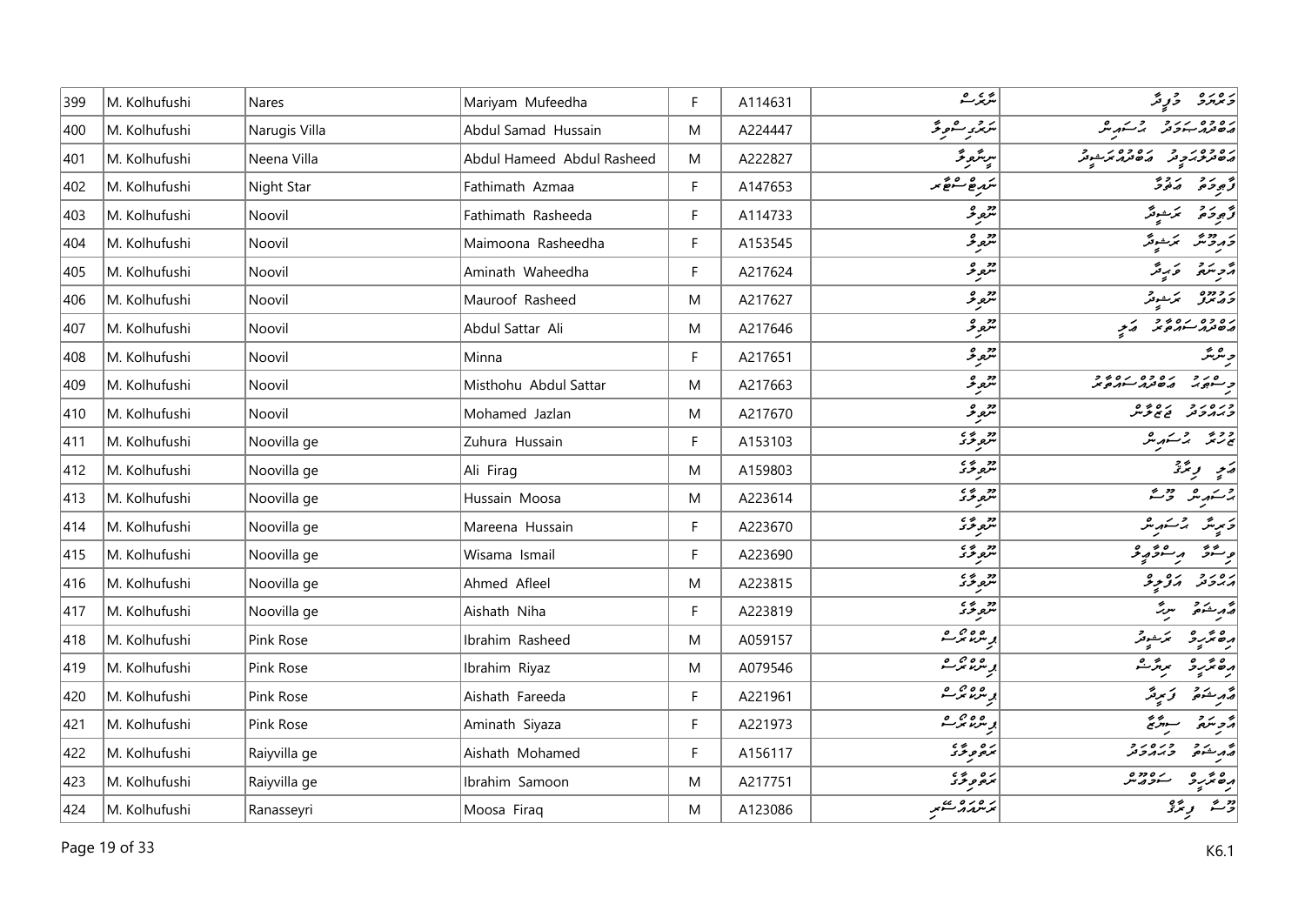| 425 | M. Kolhufushi | Ranasseyri    | Fathimath Muneera     | F         | A123917 | بر ۵٫۰۵ مئیر                            | خ سرپر<br>و محرم د<br>اقرام در حر            |
|-----|---------------|---------------|-----------------------|-----------|---------|-----------------------------------------|----------------------------------------------|
| 426 | M. Kolhufushi | Ranasseyri    | Mariyam Fazuliyaa     | F         | A221863 | بر ۵٫۰۵ مئیر                            | ترنج مجردگر<br>ر ه ر ه<br><del>ر</del> بربرگ |
| 427 | M. Kolhufushi | Ranasseyri    | Mohamed Fazeel        | M         | A224787 | ر ۱۵ ده <sup>دی</sup> د                 | ورەرو تەببى                                  |
| 428 | M. Kolhufushi | Ranavi        | Ismail Naseer         | M         | A218385 | برعدتمو                                 | ر جۇرچە سىيەتر                               |
| 429 | M. Kolhufushi | Ranavi        | Nasfa Ismail Naseer   | F         | A218460 | ابرمرمر                                 | ىرتوگە بەستۇپاي ئىبايد                       |
| 430 | M. Kolhufushi | Ranavi        | Aminath Yasfa         | F         | A218504 | ابرمرمزمر                               | أأرجع الرجو                                  |
| 431 | M. Kolhufushi | Ranavi        | Fathimath Zahira      | F         | A218802 | برىرد                                   | أزَّوِدَةً بِمَرِيزٌ                         |
| 432 | M. Kolhufushi | Ranavi        | Ahmed Mifzal          | ${\sf M}$ | A404567 | برەر                                    | د ه د د و و د و                              |
| 433 | M. Kolhufushi | Randhoadhi    | Mohamed Wafir         | M         | A098193 | برەم                                    | ورەرو ئەرو                                   |
| 434 | M. Kolhufushi | Randhoadhi    | Aishath Siyama        | F         | A220846 | برەم                                    | وكرم شكوم المستركز                           |
| 435 | M. Kolhufushi | Randhoadhi    | Wafa Mohamed Wafir    | F         | A222866 | برەم                                    | ره وره دو ه و و                              |
| 436 | M. Kolhufushi | Randhuni      | Adam Musavvir         | ${\sf M}$ | A224820 | برمروزسر                                | أروه وره و                                   |
| 437 | M. Kolhufushi | Ranhandhuvaru | Ahmed Wafir           | M         | A081702 | ىر ن <i>ىرىر بىرى تى</i> ر              | پرەر ئەربر                                   |
| 438 | M. Kolhufushi | Ranhandhuvaru | Ibrahim Hamdhoon      | ${\sf M}$ | A222853 | ر ہ ر سرگرد د                           | ر ه دو ه<br>ر د تر س<br>ەر ھەتمەر 2<br>س     |
| 439 | M. Kolhufushi | Ranhandhuvaru | Fathimath Rimna       | F         | A222856 | ىر ئەرىر بىرى بىر<br>بىر ئىرىر بىرى بىر | وٌجودَ جود مر                                |
| 440 | M. Kolhufushi | Ranvilu       | Mohamed Thaufeeg      | ${\sf M}$ | A063113 | برمروخه                                 | כנים כי היבים                                |
| 441 | M. Kolhufushi | Ranvilu       | Numan Wisham          | M         | A122087 | برمروغه                                 | حوم مشرح                                     |
| 442 | M. Kolhufushi | Ranvilu       | Hawwa Zahira          | F         | A223164 | برمروخه                                 | يرەۋ ھى يىر                                  |
| 443 | M. Kolhufushi | Ranvilu       | Ali Saleem            | ${\sf M}$ | A223571 | ترىثرو قر                               | ړې سکوپو                                     |
| 444 | M. Kolhufushi | Reehussabaa   | Mariyam Areefaa       | F         | A357742 | ا<br>سربر در جنگ                        | دەرە كەيدۇ                                   |
| 445 | M. Kolhufushi | Reyvilla ge   | Saeen Ahmed           | M         | A076074 | ء،<br>ترح قر                            | سكهر شرك ورو                                 |
| 446 | M. Kolhufushi | Reyvilla ge   | Aminath Latheefa      | F         | A111522 | محرور محر<br>  محرور حر                 | أأدبتكم تكوفر                                |
| 447 | M. Kolhufushi | Reyvilla ge   | Abdul Latheef Ali     | M         | A120750 | محرم محرمه<br>  محرم محرمه              | . פרסבת בית כ                                |
| 448 | M. Kolhufushi | Reyvilla ge   | Ibrahim Haleem        | M         | A157035 | مَرْحِرْ تَرَى                          | رەترىر تەرە                                  |
| 449 | M. Kolhufushi | Reyvilla ge   | Haleemath Naeema      | F         | A221920 | محرم عربي<br>  محرم عربي                | رَ وِ دَوَ مَدِوَّ                           |
| 450 | M. Kolhufushi | Reyvilla ge   | Mariyam Raihana Ahmed | F         | A221942 | محروج د<br>  محروج د                    | رەرە بر بەش رەرد                             |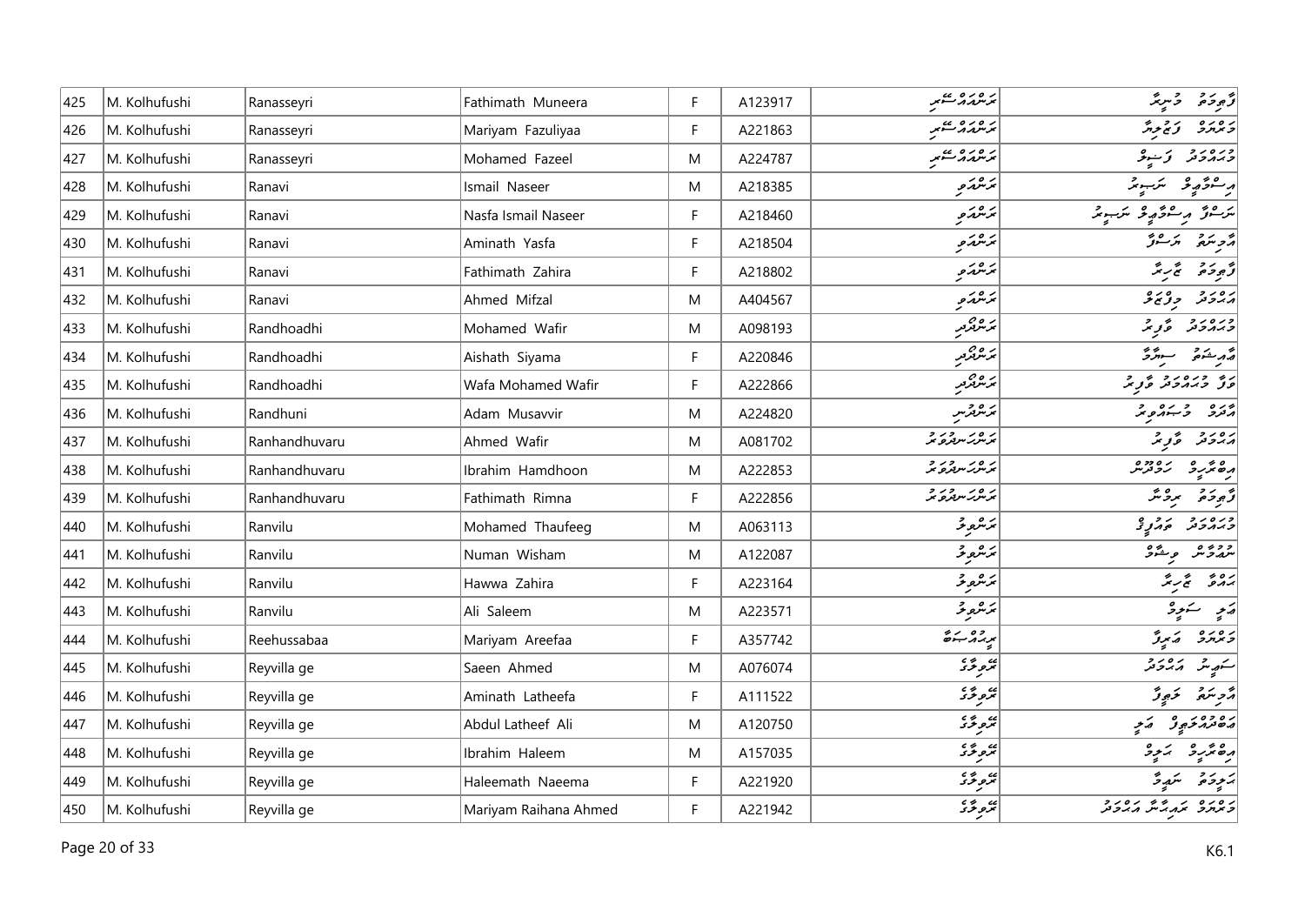| 451 | M. Kolhufushi | Rihivilaage | Fathimath Raheema     | F         | A011894 | ىررو ۋ <sup>ى</sup><br>برىرو ۋى  | و موځ مو<br>د کارونکو<br>ىمەرچ                  |
|-----|---------------|-------------|-----------------------|-----------|---------|----------------------------------|-------------------------------------------------|
| 452 | M. Kolhufushi | Rihivilaage | Rahma Ibrahim         | F         | A126745 | ا برره وي<br>اس د و و د          | برەپچ<br>ەھ ئرىرى                               |
| 453 | M. Kolhufushi | Rihivilaage | Hassan Ibrahim        | M         | A144604 | ابرره وي<br><u>سبب</u>           | ە ھەترىر ۋ<br>برسەمىر                           |
| 454 | M. Kolhufushi | Rihivilaage | Mariyam Fazla         | F         | A153551 | ابرره وی<br><u>درو</u> وی        | ر ه ر ه<br><del>د</del> بر د د<br>ىق شىقر       |
| 455 | M. Kolhufushi | Rihivilaage | Aishath Ibrahim       | F         | A218891 | ابرره وی<br><u>درو</u> وی        | رگەر شەھ                                        |
| 456 | M. Kolhufushi | Rihivilaage | Mohamed Moonis        | ${\sf M}$ | A218897 | ىرر ە ئىچ<br>ئرىر ئىس            | و رە ر د<br>تر پر تر تر<br>ج سرے                |
| 457 | M. Kolhufushi | Rihivilaage | Mohamed Riuman        | ${\sf M}$ | A254108 | ابوره وی<br>ایرره و دی           | بىر ئەڭ بىر<br>و ر ه ر د<br>د بر بر تر          |
| 458 | M. Kolhufushi | Riveli      | Ibrahim Naseeh        | ${\sf M}$ | A123084 | برءٌ م                           | ىئەسىدىر<br>ەھ ئ <sup>ۆ</sup> ر ۋ               |
| 459 | M. Kolhufushi | Riveli      | Aminath Siyama        | F         | A220847 | برة و                            | أزوينهم<br>سيبرد                                |
| 460 | M. Kolhufushi | Rose Mead   | Ahmed Waheed          | M         | A224734 | لىمى پە                          | بر 2 بر 15<br>م.بر <del>5</del> تر<br>ءَ ٻرير   |
| 461 | M. Kolhufushi | Rose Mead   | Easa Mumdhoodh        | M         | A224738 | ە ە<br>ئىرىنى ج <sub>ە</sub> يا  | پەشتە<br>و ه دوه<br>تر <del>و</del> توتو        |
| 462 | M. Kolhufushi | Rose Mead   | Ibrahim Ashraf        | M         | A224739 | ە ە<br>ئىرىنى ج <sub>ە</sub> يا  | رە ئەر ئەشىر                                    |
| 463 | M. Kolhufushi | Rose Mead   | Hassan Safuraz        | M         | A224741 | مرج حر ۽<br>  مرج حر             | بر کے معرض کے ترتیبی ج                          |
| 464 | M. Kolhufushi | Rose Mead   | Abdulla Gassan Ahmed  | ${\sf M}$ | A224744 | مرج ح ع<br>  سرج ح ع             | رە داللە نەھ ئەھ بەھ دە                         |
| 465 | M. Kolhufushi | Rose Mead   | Mariyam Hussain       | F         | A252911 | مرج ح <sub>و</sub> ء             | دەرە جەكەر                                      |
| 466 | M. Kolhufushi | Royal Gold  | Ismail Faheem         | ${\sf M}$ | A048719 | صرو صوه<br>  سرمرمی محرو         | و جۇمۇھ ئېرو                                    |
| 467 | M. Kolhufushi | Royal Gold  | Aishath Wafira        | F         | A111656 | ەرە قوم <b>ە</b>                 | ە ئەر ئىسىم ئىتى ئىگە                           |
| 468 | M. Kolhufushi | Royal Gold  | Ahmed Sharuwanu       | M         | A223566 | ہ رہ مہوہ<br>مربری تح <b>ر</b> ی | رەرە بەدەر                                      |
| 469 | M. Kolhufushi | Ruhkara     | Mohamed Hassan        | M         | A146511 | حەم ئە<br>ئىرەر ئىر              | ورەرو پەسكىر                                    |
| 470 | M. Kolhufushi | Ruhkara     | Fathimath Samiha      | F         | A224459 | د ه ر ر<br>مرد ري                | ژوده شربر                                       |
| 471 | M. Kolhufushi | Ruhkara     | Hassan Nahid Mohamed  | M         | A224508 | وه ر ر<br>مرد ريمه               | يُرَكَبُو شَرِيْرٍ وَيَرْمُرُونَدِ              |
| 472 | M. Kolhufushi | Ruhkuri     | Abdul Gaadhir Adam    | M         | A155201 | ۔<br>اعرا <i>ز ما</i> عر         | ד פריפי בינים בינים<br>הסתיביות המכ             |
| 473 | M. Kolhufushi | Ruhkuri     | Haleemath Shakira     | F         | A224682 | ابتروع مر                        | ر <i>زېږده څورنگ</i> ر                          |
| 474 | M. Kolhufushi | Ruhkuri     | Yahya                 | ${\sf M}$ | A224686 | بره د بر                         | ر ه پر<br>پربرگر                                |
| 475 | M. Kolhufushi | Ruhkuri     | Naffaah Abdul Gaadhir | ${\sf M}$ | A224690 | وه و<br>  برړند س                | ره و د<br>سرو بر<br>ر ٥ و ٥ و پر و<br>پرڪٽريزيز |
| 476 | M. Kolhufushi | Ruhkuri     | Fathimath Zahaba      | F         | A224691 | وه و<br>  برونا س                | وٌجوحَ حَرَبَ صَ                                |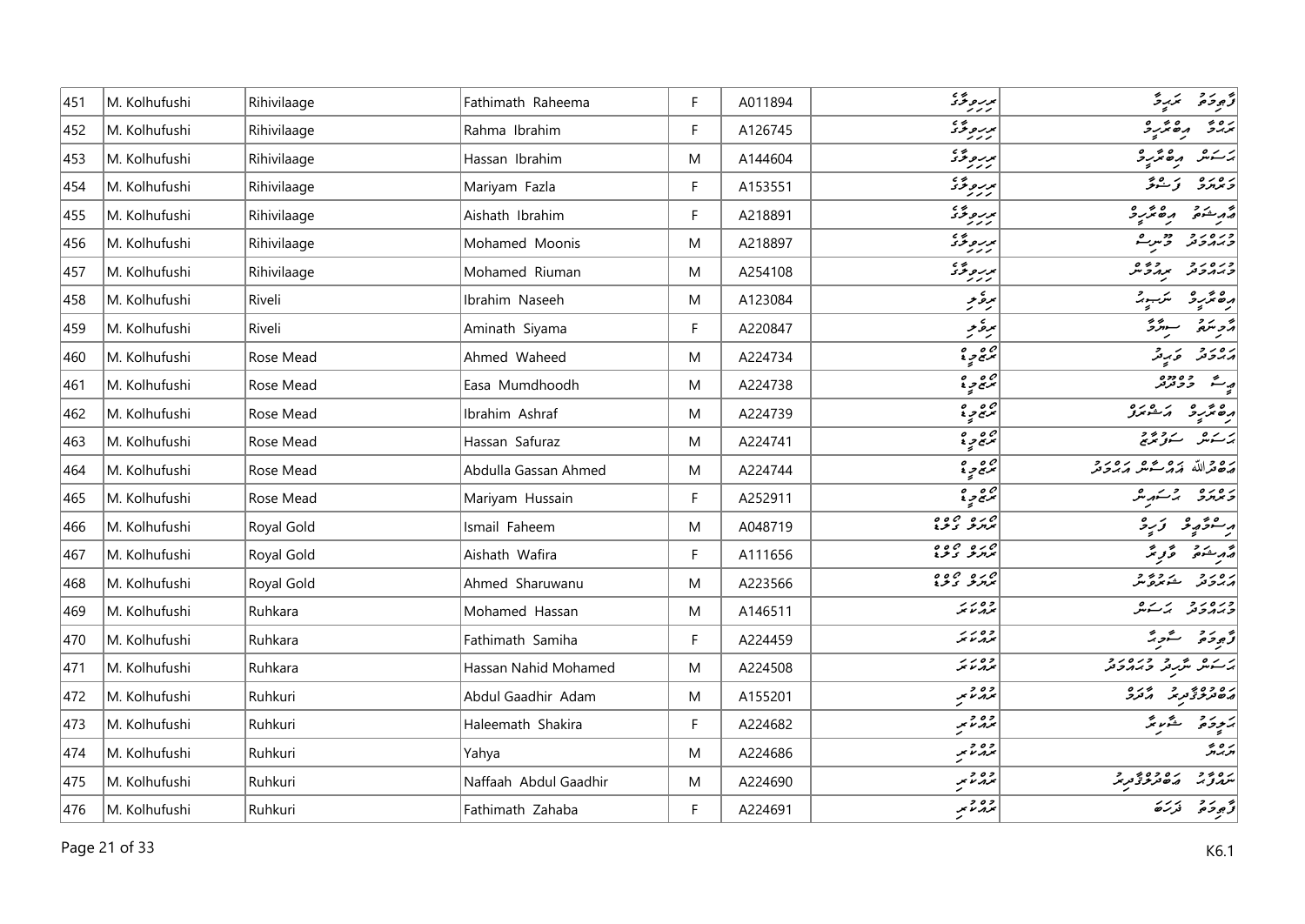| 477 | M. Kolhufushi | Ruhkuri           | Mariyam Aiha                  | F         | A224694 | ۔<br> برمریم سر      | د ه ده د کرد ر                                                                                                                                                                                                                   |
|-----|---------------|-------------------|-------------------------------|-----------|---------|----------------------|----------------------------------------------------------------------------------------------------------------------------------------------------------------------------------------------------------------------------------|
| 478 | M. Kolhufushi | Ruhkuri           | Hilmiyya Abdul Gadir          | F         | A224697 | وه و<br>محمد ما محمد | ره وه ده ده وه د                                                                                                                                                                                                                 |
| 479 | M. Kolhufushi | Ruhkuri           | Imasa Abdul Gadhiru           | F         | A254111 | أتره وير             | د و محمد معامل د د در د در د                                                                                                                                                                                                     |
| 480 | M. Kolhufushi | Saadhaage         | Fathimath Rizama              | F         | A063862 | ر پیچه پ             |                                                                                                                                                                                                                                  |
| 481 | M. Kolhufushi | Saadhaage         | Abdulla Mohamed               | ${\sf M}$ | A114610 | ر میخون              | و رە ر د<br>تر پر تر تر<br>برە قراللە                                                                                                                                                                                            |
| 482 | M. Kolhufushi | Saadhaage         | Dhiyana Ali                   | F         | A224132 | ر پیچه به            | مریز شہر<br>ابر سر                                                                                                                                                                                                               |
| 483 | M. Kolhufushi | Saadhaage         | Shuaib Abdulla                | ${\sf M}$ | A224152 | شۇرى<br>سىۋتىرى      | شمكرة كمكاني                                                                                                                                                                                                                     |
| 484 | M. Kolhufushi | Saahil            | Sahula Ali                    | F         | A113758 | سەر بۇ               | لەردۇ كەيپ                                                                                                                                                                                                                       |
| 485 | M. Kolhufushi | Saahil            | Abdul Baaree                  | ${\sf M}$ | A218122 | سەر بۇ               | ره وه هم پر                                                                                                                                                                                                                      |
| 486 | M. Kolhufushi | Saahil            | Aishath Zameela               | F         | A218125 | سەر بۇ               |                                                                                                                                                                                                                                  |
| 487 | M. Kolhufushi | Saahil            | Abdul Alim Ali                | M         | A218192 | سەر بۇ               | ره وه د د و<br>م <i>ه مرده د</i> و<br>رځ مو                                                                                                                                                                                      |
| 488 | M. Kolhufushi | Satharuge         | Ahmed                         | M         | A221223 | ر ر و ،<br>ستمبری    | بروير و                                                                                                                                                                                                                          |
| 489 | M. Kolhufushi | Satharuge         | Ismail Rasheed                | ${\sf M}$ | A221231 | ر ر د د<br>ستمبر     | ر جۇرگە ئىشىر                                                                                                                                                                                                                    |
| 490 | M. Kolhufushi | Satharuge         | Adam Shafeeg                  | ${\sf M}$ | A221284 | ر ر د د<br>ستمبر     | ر<br>د ترو شورٍ و                                                                                                                                                                                                                |
| 491 | M. Kolhufushi | Satharuge         | Gamariyya Ibrahim             | F         | A221299 | ے ر و ۽<br>ستوجري    |                                                                                                                                                                                                                                  |
| 492 | M. Kolhufushi | Satharuge         | Fathimath Reesha              | F         | A221320 | ر ر و ،<br>ستمبری    | و و ده برگ                                                                                                                                                                                                                       |
| 493 | M. Kolhufushi | Seena             | Khadeeja Ikurisha Abdul Hadee | F         | A114714 | اسومتر<br>په         | دَمِيعٌ أَمِرْ مُرْجَدٌ أَمَا مُرْوَرُ مِنْ أَمَرَ مِنْ أَمَرَ مِنْ أَمَرَ مِنْ أَمَرَ مِنْ أَمَرَ م<br>أَمَا إِمَا أَمْ أَمَرِ أَمَرَ أَمَرَ أَمَرَ أَمَرَ أَمَرَ أَمَرَ أَمَرَ أَمَرَ أَمَرَ أَمَرَ أَمَرَ أَمَرَ أَ           |
| 494 | M. Kolhufushi | Seena             | Aishath Khaleela              | F         | A217358 | ىيە پىگر             |                                                                                                                                                                                                                                  |
| 495 | M. Kolhufushi | Seena             | Badhurrunaseef                | M         | A217668 | سوېتر                | ر و وه ر<br>حو برد متر ب                                                                                                                                                                                                         |
| 496 | M. Kolhufushi | Shifaa            | Shaheenaa Abdul Raheem        | F         | A060499 | شوتر                 | شور مره ده در مدرد در در در در حدار در در حدار در در حدار در حدار در حدار در حدار در حدار در حدار در حدار دارد<br>مسئولین در حدار در حدار در حدار در حدار در حدار در حدار در حدار دارد و در حدار دارد و در حدار دارد و در حدار د |
| 497 | M. Kolhufushi | Shifaa            | Anisa Abdul Raheem            | F         | A075842 | ىشەرگە<br>مەس        | ره وه ر<br>پره تربر تربر د                                                                                                                                                                                                       |
| 498 | M. Kolhufushi | Shifaa            | Asima                         | F         | A093022 | خوتو<br>م            | ړ شرت<br>د شرت                                                                                                                                                                                                                   |
| 499 | M. Kolhufushi | Shifaa            | Aishath Shifana               | F         | A147280 | شوترٌ                |                                                                                                                                                                                                                                  |
| 500 | M. Kolhufushi | Shifaa            | Mahidha                       | F         | A150289 | شورٌ<br>م            |                                                                                                                                                                                                                                  |
| 501 | M. Kolhufushi | Shifaa            | Abdul Raheem Ali              | ${\sf M}$ | A150293 | شوترٌ                |                                                                                                                                                                                                                                  |
| 502 | M. Kolhufushi | Sithaaraa Vaadhee | Aminath Naseera               | F         | A218427 | سىۋىمە ئۇر           | ر مستقبل من<br>مرکز من میکنید میکنید میکن                                                                                                                                                                                        |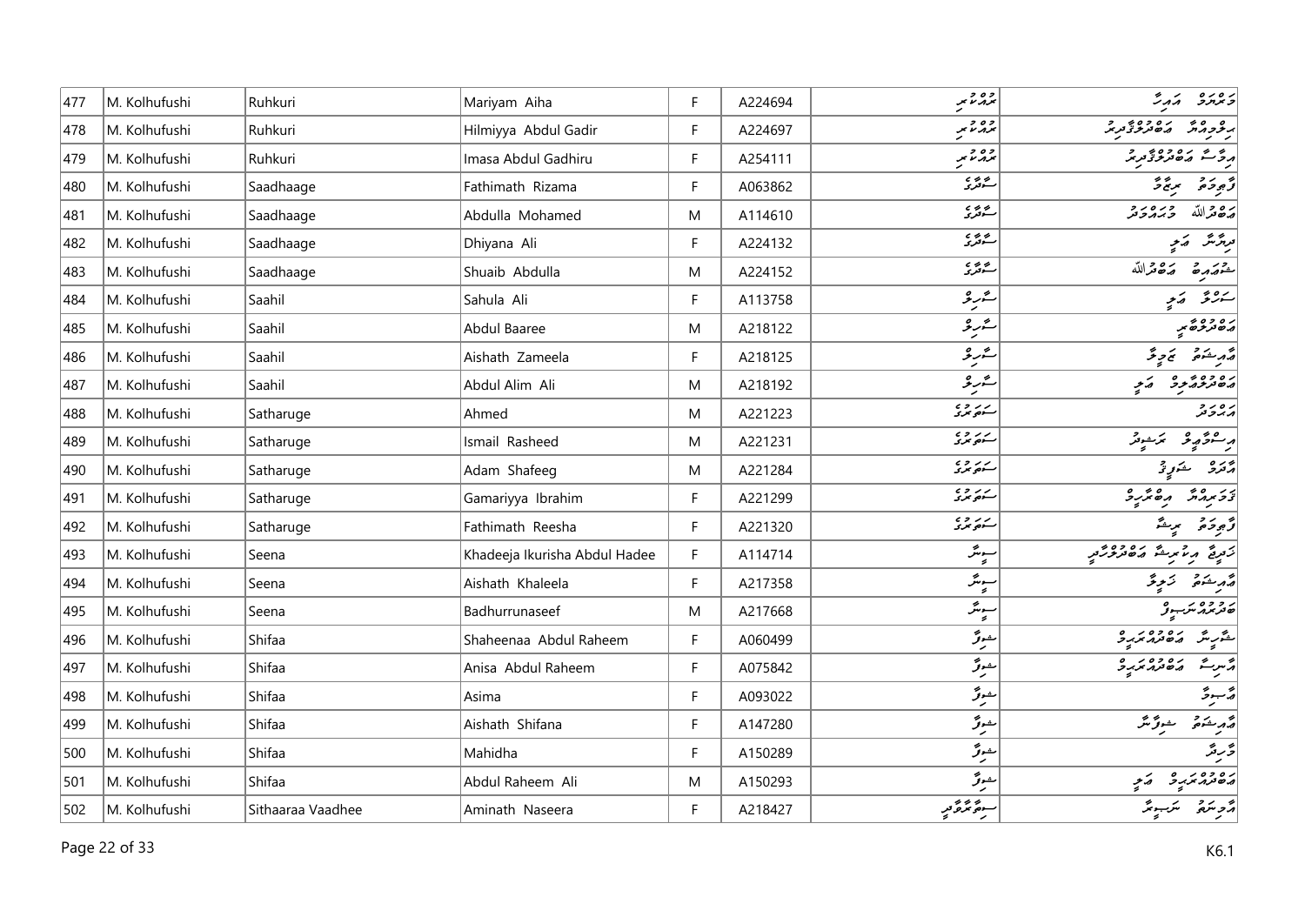| 503 | M. Kolhufushi | Sithaaraa Vaadhee | Abdul Shakoor Mohamed    | M         | A218765 | سىۋىم ئىرقۇمر                | ره وه ردد و دره رو<br>هاده در شون بر بر بر بر بر                                                     |
|-----|---------------|-------------------|--------------------------|-----------|---------|------------------------------|------------------------------------------------------------------------------------------------------|
| 504 | M. Kolhufushi | Sithaaraa Vaadhee | Naseema                  | F         | A218767 | _ پر پر پور                  | ىئەسەۋ                                                                                               |
| 505 | M. Kolhufushi | Sithaaraa Vaadhee | Juwairiyya Abdul Shakoor | F         | A218768 | — پۇ ئۆرگۈر<br>سرەتمەتقى     | ره ده بردد د<br>پره ترو <sup>من</sup> وس<br>כן<br>הפקידות                                            |
| 506 | M. Kolhufushi | Sithaaraa Vaadhee | Fathmath Seereen         | F         | A218772 | سوە ئەرەپىر<br>سوە ئىرەكتوپە | و در د<br>گرموخو<br>سەمىرىتر<br>ئىقتى                                                                |
| 507 | M. Kolhufushi | Tharividhaage     | Ali Naseem               | M         | A119755 | ړ<br>حومرو تر د              | ړنې ترکيږ                                                                                            |
| 508 | M. Kolhufushi | Tharividhaage     | Mariyam Naseema          | F         | A153550 | ئەسرە تۈرى<br>مۇسرە تۈرى     | ر ه ر ه<br>  <del>ر</del> بربرو<br>ىئرسىدۇ                                                           |
| 509 | M. Kolhufushi | Tharividhaage     | Haleemath Zeena          | F         | A223236 | ر<br>حوموع فری               | بروده پېژ                                                                                            |
| 510 | M. Kolhufushi | Thiburoazuge      | Nazma Ismail             | F         | A147702 |                              | يتموش مشرقها و                                                                                       |
| 511 | M. Kolhufushi | Thiburoazuge      | Fathimath Saeeda         | F         | A218645 | 5500                         | أرٌمورَمْ سَنهِ مَدْ                                                                                 |
| 512 | M. Kolhufushi | Thiburoazuge      | Ibrahim Zahir            | M         | A218796 | د ۵ و ٤<br>موھ مربح ي        | ە ھەترىرى<br>رەھىرىرى<br>سچ ریخه                                                                     |
| 513 | M. Kolhufushi | Udha              | Haleemath Afeefa         | F         | A217769 | پر تئر                       | بروزة<br>ەردۇ                                                                                        |
| 514 | M. Kolhufushi | Udha              | Aminath Dhimna           | F         | A217771 | پر تئر                       | أرمزة<br>ىر ۋىگر                                                                                     |
| 515 | M. Kolhufushi | Udha              | Easa Khaleel             | M         | A217805 | پر تھر                       | ړ شه د تر په د                                                                                       |
| 516 | M. Kolhufushi | Udha              | Adam Sobaah              | ${\sf M}$ | A217824 | پر تئر                       | په ره<br>در تر ژ<br>$20 - 7$                                                                         |
| 517 | M. Kolhufushi | Udha              | Fathimath Yumna          | F         | A217828 | پر تھر                       | ق بالمحمد المحمد المحمد المحمد المحمد المحمد المحمد المحمد المحمد المحمد المحمد المحمد المحمد المحمد |
| 518 | M. Kolhufushi | Udhares           | Mohamed Aazad            | ${\sf M}$ | A057739 | د ر ، م<br>مرمرسه            | כנסנכ בבכ<br>כגתכת השת                                                                               |
| 519 | M. Kolhufushi | Udhares           | Ahmed Saavee             | M         | A122082 | د ر ، م<br>مرمر سه           | دەر د سگوپ                                                                                           |
| 520 | M. Kolhufushi | Udhares           | Zameera Hassan           | F         | A150429 | ە ئەرىئە ھ                   | ئج جانگ انگرانسگر                                                                                    |
| 521 | M. Kolhufushi | Udhares           | Mariyam Aqula            | F         | A218776 | ە ئەرىئە ھ                   | رەرە روپ                                                                                             |
| 522 | M. Kolhufushi | Unimaage          | Ibrahim Mohamed          | M         | A123652 | په سرچ <sub>ک</sub>          | و ره ر و<br><i>و پر</i> و تر<br>ە ھەترىر <sup>ە</sup>                                                |
| 523 | M. Kolhufushi | Unimaage          | Fathimath Ramiza         | F         | A217962 | د سرچ ی<br>م                 | وٌوِدَهُ گُرَدِيَّ                                                                                   |
| 524 | M. Kolhufushi | Unimaage          | Ismail Mohamed           | ${\sf M}$ | A217963 | د<br>پرسرچر                  | ۶ ر ٥ ر ۶<br>تر بر بر تر<br>وستخوفر                                                                  |
| 525 | M. Kolhufushi | Unimaage          | Aishath Mohamed          | F         | A217964 | د<br>مسرچې                   | پھر شہور<br>مسر<br>و ره ر و<br><i>و ټ</i> رونر                                                       |
| 526 | M. Kolhufushi | Unimaage          | Haleemath Inaaya         | F         | A217965 | د سرچ ی<br>د سرچ ی           | برودة ويثتر                                                                                          |
| 527 | M. Kolhufushi | Uraha             | Adam Shaheem             | M         | A224295 | ەئەرىر                       | ء ر ه<br>مرگر<br>ے کرو                                                                               |
| 528 | M. Kolhufushi | Uraha             | Fathimath Faakhira       | F         | A224328 | پرسر                         | وَّجْوَحَةُ وَرَبَّرَ                                                                                |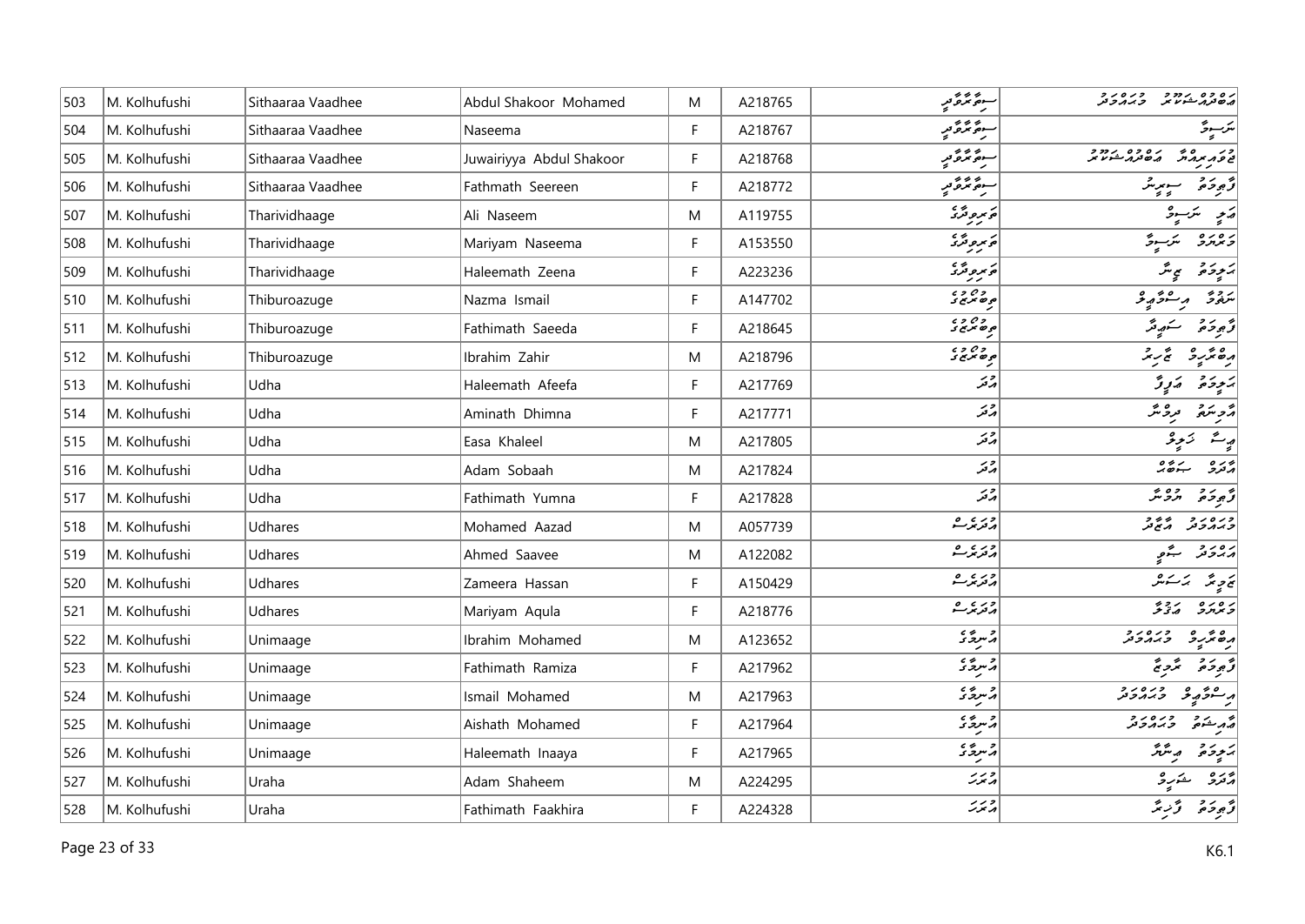| 529 | M. Kolhufushi | Uthuruge     | Mohamed Farooq          | M         | A061025 | د د د د<br>پره پرې            | وره رو په دوو<br><i>وبرورونو و</i> مر                          |
|-----|---------------|--------------|-------------------------|-----------|---------|-------------------------------|----------------------------------------------------------------|
| 530 | M. Kolhufushi | Uthuruge     | Zuhuriyya Abdul Fathah  | F         | A061567 | د د د پ<br>پره مرد            | ככ סי גם בסגסיב<br>גבאות השינות באופי                          |
| 531 | M. Kolhufushi | Uthuruge     | Abdul Faththah Mohamed  | M         | A113264 | د د د ،<br>پره پرې            | ره وه ره ده در ور در<br>مصر دورمور در در در                    |
| 532 | M. Kolhufushi | Uthuruge     | Naziyya                 | F         | A218727 | د د د پ<br>پره پور            | سكبي وهمر                                                      |
| 533 | M. Kolhufushi | Vaarey Villa | Mohamed Adam            | ${\sf M}$ | A219381 | جۇ ئېچىدىچە                   | ورەر د درە<br><i>دى</i> رمەنر مەنر <i>و</i>                    |
| 534 | M. Kolhufushi | Vaarey Villa | Sanfa Shiuna            | F         | A219430 | و بر<br>  عربر عر             | سەسىر ھەرش                                                     |
| 535 | M. Kolhufushi | Vaijeheyge   | Haleema Moosa Fulhu     | F         | A217390 | ر<br>تو دي ري                 | د ه شو د د<br> پر پیچنگ                                        |
| 536 | M. Kolhufushi | Vaijeheyge   | Moosa Fathuhee          | M         | A217392 | ر<br>تو در ج ر د              | دوية وكالمي                                                    |
| 537 | M. Kolhufushi | Vaijeheyge   | Aishath Hurriyya        | F         | A217415 | ر<br>  د مړين د د             |                                                                |
| 538 | M. Kolhufushi | Vaijeheyge   | Fathuhiyaa Moosa        | F         | A217421 | ر<br>  عرض رئ                 | رو ەپر دوپ                                                     |
| 539 | M. Kolhufushi | Vaijeheyge   | Hussain Ayaaz           | M         | A217423 | ر<br>تو در ج ر د              | جر شهر شهر محمد المراجع                                        |
| 540 | M. Kolhufushi | Vaivaru      | Mahudiyya               | F         | A063524 | ءَرِءَ پُر                    | ر و ره و<br>تر تر <i>م</i> ر مر                                |
| 541 | M. Kolhufushi | Vaivaru      | Mohamed Majudhee Naseer | ${\sf M}$ | A102780 | ءَ مرءُ مُر                   | وره رو رو رو شهر                                               |
| 542 | M. Kolhufushi | Vaivaru      | Ahmed Madeeh            | M         | A114633 | ءَ مرءَ تر                    | ړه رو د وړ                                                     |
| 543 | M. Kolhufushi | Vaivaru      | Ali Naseer              | M         | A159617 | ءَرِءَ پُر                    | ە ئەسىر ئىسىر ئىسىر ئىسىر<br>ئىسىر ئىسىر ئىسىر                 |
| 544 | M. Kolhufushi | Vaivaru      | Rugiyya Rasheeda        | F         | A224413 | ءَرءَ پر                      | ر<br>ترتوم <sup>ه</sup> ر ترجوم                                |
| 545 | M. Kolhufushi | Vaivaru      | Hassan Mahudhee         | ${\sf M}$ | A224417 | ءَروَ پر                      | ېزىكەنتر<br>وكرقو                                              |
| 546 | M. Kolhufushi | Vaivaru      | Majeeda                 | F         | A346932 | ءَمرِءَ تر                    | ترمچ قر                                                        |
| 547 | M. Kolhufushi | Veevaru      | Fathimath Zaky          | F         | A218837 | اءٍءَ بَرْ                    | وٌودَهُ بَي                                                    |
| 548 | M. Kolhufushi | Veevaru      | Sanfa Abdul Faththah    | F         | A218838 | عرو تمر                       | ره وه ره ده<br>پره تر <del>ژ</del> تر چر<br>سەئىد              |
| 549 | M. Kolhufushi | Veevaru      | Hareera Mohamed         | F         | A218839 | <sub>عب</sub> وء تنر          | و ره ر و<br>تر پر تر تر<br>ئەسەپىتىر<br>ئە                     |
| 550 | M. Kolhufushi | Veevaru      | Sehenaza                | F         | A218841 | حە جە ئىر<br>ئى               | سوريږ                                                          |
| 551 | M. Kolhufushi | Vinares      | Farhad Mohamed          | ${\sf M}$ | A050801 | <sub>ع</sub> بىر ئەر م        | ر و و و<br>تو برگ <sup>و</sup> تر<br>ورەر د<br><i>دى</i> رمەتر |
| 552 | M. Kolhufushi | Vinares      | Sabeeha Mohamed         | F         | A111546 | <sub>ع</sub> سر پڑے           | و ره ر و<br><i>و پر</i> و تر<br>بەھ ب <sup>ە</sup>             |
| 553 | M. Kolhufushi | Vinares      | Hareera Mohamed         | F         | A113579 | <sub>ع</sub> پئر <i>پڑ</i> ہے | بر دره دره                                                     |
| 554 | M. Kolhufushi | West         | Nashida Abdulla         | F         | A219349 | ۇرمۇ                          | سَّرَشوتَر صَرْهِ تَرَاللَّه                                   |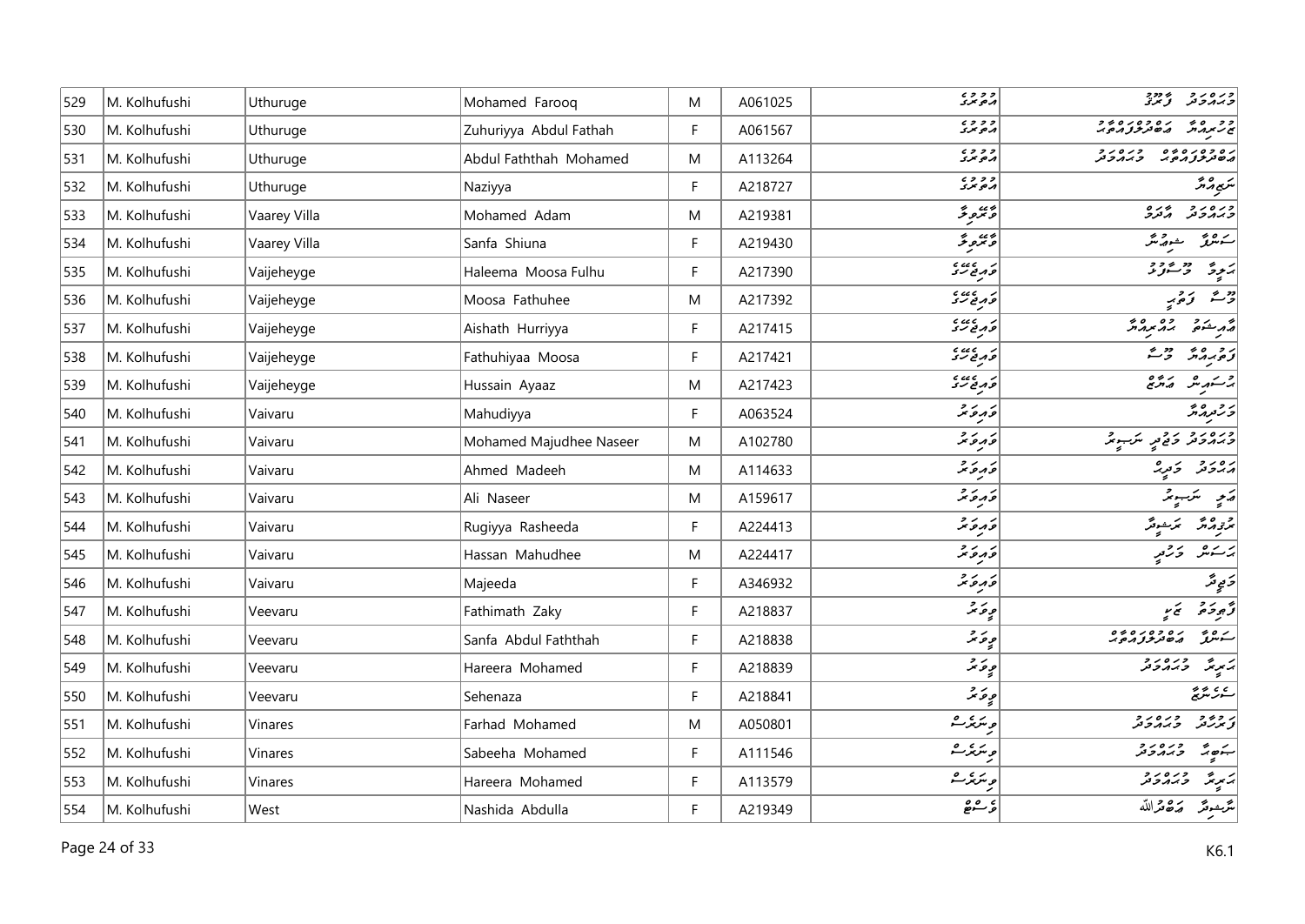| 555         | M. Kolhufushi  | Zaheeraa Manzil        | Abdulla Rauf              | M  | A085125 | ئەربە ئەئەھرى                        | برەقراللە بردوم<br>مەھىراللە بىر <i>م</i> و |
|-------------|----------------|------------------------|---------------------------|----|---------|--------------------------------------|---------------------------------------------|
| 556         | M. Kolhufushi  | Zaheeraa Manzil        | Nashadh Waleedh Muhammadh | M  | A122083 | ئ <sub>ە</sub> پەئەد ئىبى بۇ         | ش المستحقر المحركة وبراه والمحرار والمستحضر |
| 557         | M. Kolhufushi  | Zaheeraa Manzil        | Zahina Waleed             | F. | A130617 | ئ <sub>ە</sub> پەئىر ئىرىمو پىر      | ڭرىگ قۇچۇ                                   |
| 558         | M. Kolhufushi  | Zaheeraa Manzil        | Aishath Ibrahim           | F. | A138892 | ئەر ئەز ئىر ئىر ئى                   | و مشهور و هنگرد                             |
| 559         | M. Kolhufushi  | Zaheeraa Manzil        | Waleed Mohamed            | M  | A157649 | ئ <sub>ەس</sub> ېئەد ئىبى قە         | وكمحيض وبرورد                               |
| 560         | M. Kolhufushi  | Zaheeraa Manzil        | Mohamed Nazeem            | M  | A220104 | ئ <sub>ە</sub> پەئىر ئىرىمو پىر      | ورەرو شھرو                                  |
| 561         | M. Kolhufushi  | Zaheeraa Manzil        | Aishath Naghma Rashid     | F  | A220115 | ئەربە ئەئەھرى                        | و المسلم و المردوح المرشوقر                 |
| 562         | M. Kolhufushi  | Zaheeraa Manzil        | Mohamed Rabaah Raoof      | M  | A364448 | ئ <sub>ە</sub> ر ئەئزە ئىرىد         | כנסנכ נשב נחסם<br>בגהכת הפה ההנ             |
|             | M. Maduvvari   |                        |                           |    |         |                                      |                                             |
| 563         | M. Maduvvari   | Daisy ge               | Ameena Ali                | F  | A155647 | ۽ سمج تر                             | أرَدٍ مَنْ أَرْمَزِ                         |
| M. Mulah    |                |                        |                           |    |         |                                      |                                             |
| 564         | M. Mulah       | Veevaru                | Ramziyya Abdul Sattar     | F  | A217615 | حو حر حر                             | נם סמ נפכם נסמד                             |
|             | M. Naalaafushi |                        |                           |    |         |                                      |                                             |
| 565         | M. Naalaafushi | Asseyri                | Aminath Sifana            | F  | A223692 | لئەۋرىئىمىر                          | قرىرىقى سۆتىگە<br>مەسىر قەرىج               |
| 566         | M. Naalaafushi | Hadhuvareege           | Hassan Faiz               | M  | A222123 | ر ور<br>رتده مړي                     |                                             |
| 567         | M. Naalaafushi | Karankaage             | Sheeneez Yoosuf           | F  | A336799 | ر رەپە ي<br>ئابىر بىرىزى             | ے سرچ درجو<br>خوشرچ افراد                   |
| Male'       |                |                        |                           |    |         |                                      |                                             |
| 568         | Male'          | Dhaftharu. No RS 12467 | Mariyam Fareedha          | F. | A076522 | تروپر س سرگھ پر - 12467              | د ه ره و مړينگر                             |
| 569         | Male'          | Dhaftharu. No RS 2657  | Mohamed Aslam             | M  | A007321 | $2657$ سروم پر سرچ صلی سر سه         | ورەر د رەرە<br>وبرەرىر كەسىر                |
| 570         | Male'          | Dhaftharu. No RS 4135  | Abdulla Mufeed            | M  | A078391 | ىرە بەش. سەھقەتمە بىر سە 4135        | أرجع فرالله وريد                            |
| 571         | Male'          | Dhaftharu. No RS 6518  | Mariyam Manike            | F. | A010230 | $6518$ مرکز مرکز مرکز مرکز ک         | ر ەرەر يېرىكى                               |
| 572         | Male'          | G. Hiyaadhoshuge       | Fathimath Shafia          | F. | A070231 | ء - رنگوری<br>ع - رنگورگری           | ژُودَهُ ځُږړٌ                               |
| 573         | Male'          | H. Hithigasdhoshuge    | AISHATH MIRHAAN           | F  | A078416 | ر . ره د مود و ،<br>ر . ره د سوتربرد | ومرشكم ويروها                               |
| 574         | Male'          | V. Fazeelaa Manzil     | Haleemath Shathira        | F. | A072269 | ورۇپ زېږۇدىمبر                       | رَ پِرِ دَ پِر مِنَ پِر ک                   |
| N. Velidhoo |                |                        |                           |    |         |                                      |                                             |
| 575         | N. Velidhoo    | Meyvaage               | Aminath Hushaama          | F. | A341674 | ړے پر بر<br>خرجو ت                   | أأوسكة الأحدقة                              |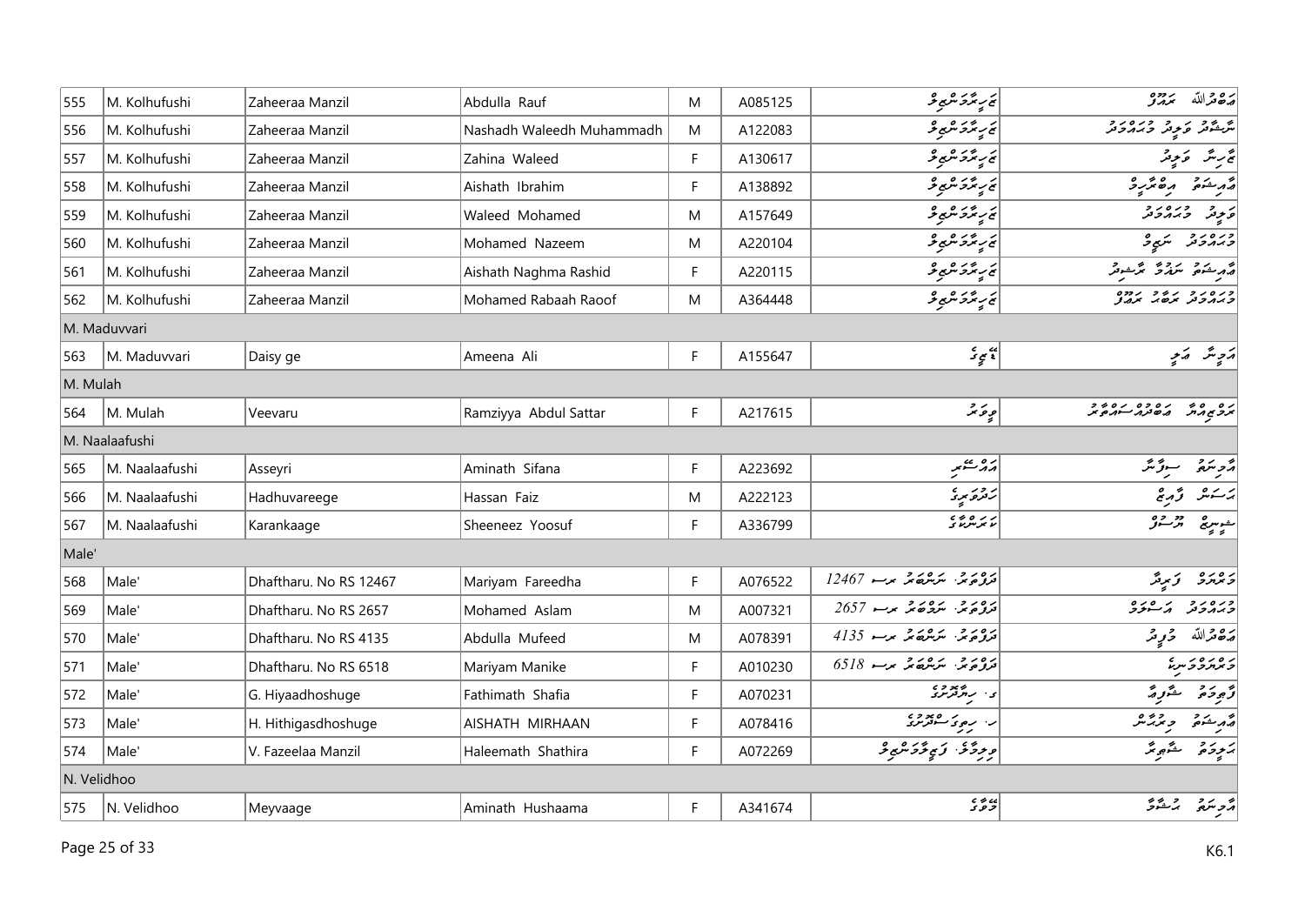| 576         | N. Velidhoo    | Relax          | Ibrahim Mohamed Fulhu  | M  | A205738 | برېژ مړ                                      | و ر ه ر و و و<br>تر بر بر ترو نر  | پرځ پر ژ                      |
|-------------|----------------|----------------|------------------------|----|---------|----------------------------------------------|-----------------------------------|-------------------------------|
| R. Vaadhoo  |                |                |                        |    |         |                                              |                                   |                               |
| 577         | R. Vaadhoo     | Kinaaraamanzil | Mariyam Nasheedha      | F. | A236058 | ، ئەنگە ئەسىم ب <sup>ى</sup> ر               | سكرسفيوقر                         | ئە ئەرە                       |
| S. Feydhoo  |                |                |                        |    |         |                                              |                                   |                               |
| 578         | S. Feydhoo     | Diamond Villa  | Aminath Shazra Khaleel | F. | A164499 | ، ئەر ئەھمى ئۇ                               | أأدوسكم المشتور كالموفى           |                               |
|             | S. Meedhoo     |                |                        |    |         |                                              |                                   |                               |
| 579         | S. Meedhoo     | Aazaadhu Villa | Hussain Ahmed          | M  | A095485 | پر پچ تئرہ گر                                |                                   | بر کشمه شد می برد و در و      |
|             | Sh. Foakaidhoo |                |                        |    |         |                                              |                                   |                               |
| 580         | Sh. Foakaidhoo | Marine Villa   | Mariyam Juhaina        | F  | A263742 | ڈىرىثرمرقر                                   | قى <i>شەھ</i> رىتىگە              | ر ه ر ه<br><del>و</del> بربرو |
| Sh. Maroshi |                |                |                        |    |         |                                              |                                   |                               |
| 581         | Sh. Maroshi    | Fusvilla ge    | Naufath Abdul Raheem   | F. | A323002 | د و ه و د ،                                  | ניני נסיפונים.<br>מתנים השנה בניב |                               |
| Th. Buruni  |                |                |                        |    |         |                                              |                                   |                               |
| 582         | Th. Buruni     | Alithari       | Easa Rafeeu            | M  | A086399 | لأحره تبر                                    |                                   | ۾ پُ سُمَدِ ۾                 |
| 583         | Th. Buruni     | Feeroazge      | Mariyam Ibrahim        | F  | A084658 | ر ص ه ء<br>پ <sub>و</sub> تر بح <sub>ک</sub> | フンメめハ                             | ر ه ر ه<br><del>ر</del> بربرو |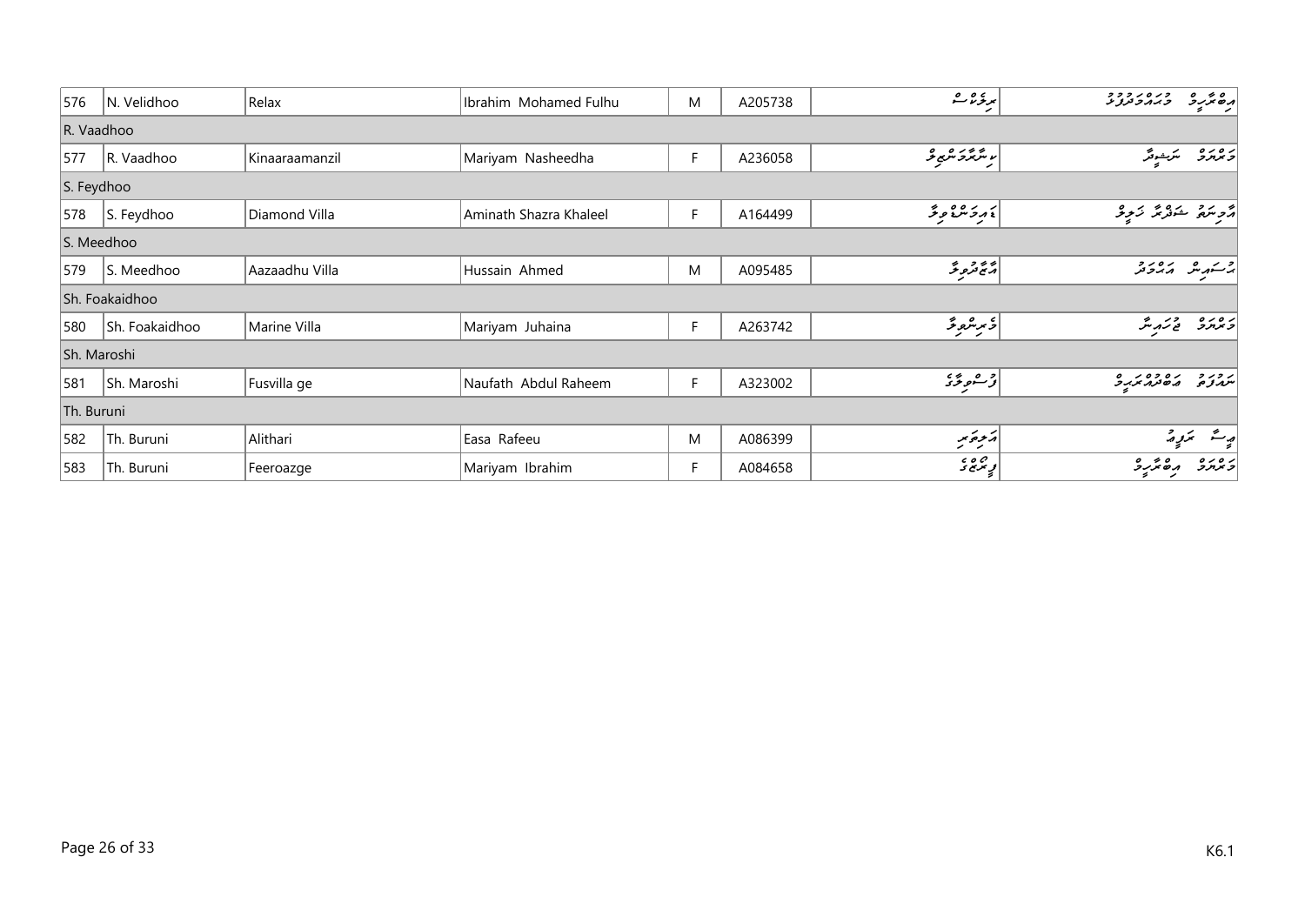## *w7qAn8m? sCw7mRo>u; wEw7mRw;sBo<*

| ' مرمر | 'يئرىثر: |
|--------|----------|
|        |          |
|        |          |
|        |          |

## *w7q9r@w7m> sCw7qHtFoFw7s; mAm=q7 w7qHtFoFw7s;*

| ىر تە | $\mathcal{O} \times$<br>$\sim$ | $\sim$<br>. . | لترنثر |
|-------|--------------------------------|---------------|--------|
|       |                                |               |        |
|       |                                |               |        |
|       |                                |               |        |

| يره | $^{\circ}$ | $\frac{2}{n}$ | $^{\circ}$<br>سرسر. |
|-----|------------|---------------|---------------------|
|     |            |               |                     |
|     |            |               |                     |
|     |            |               |                     |

| ىرتىر: | 。<br>سر سر | .,<br>مرسر |
|--------|------------|------------|
|        |            |            |
|        |            |            |
|        |            |            |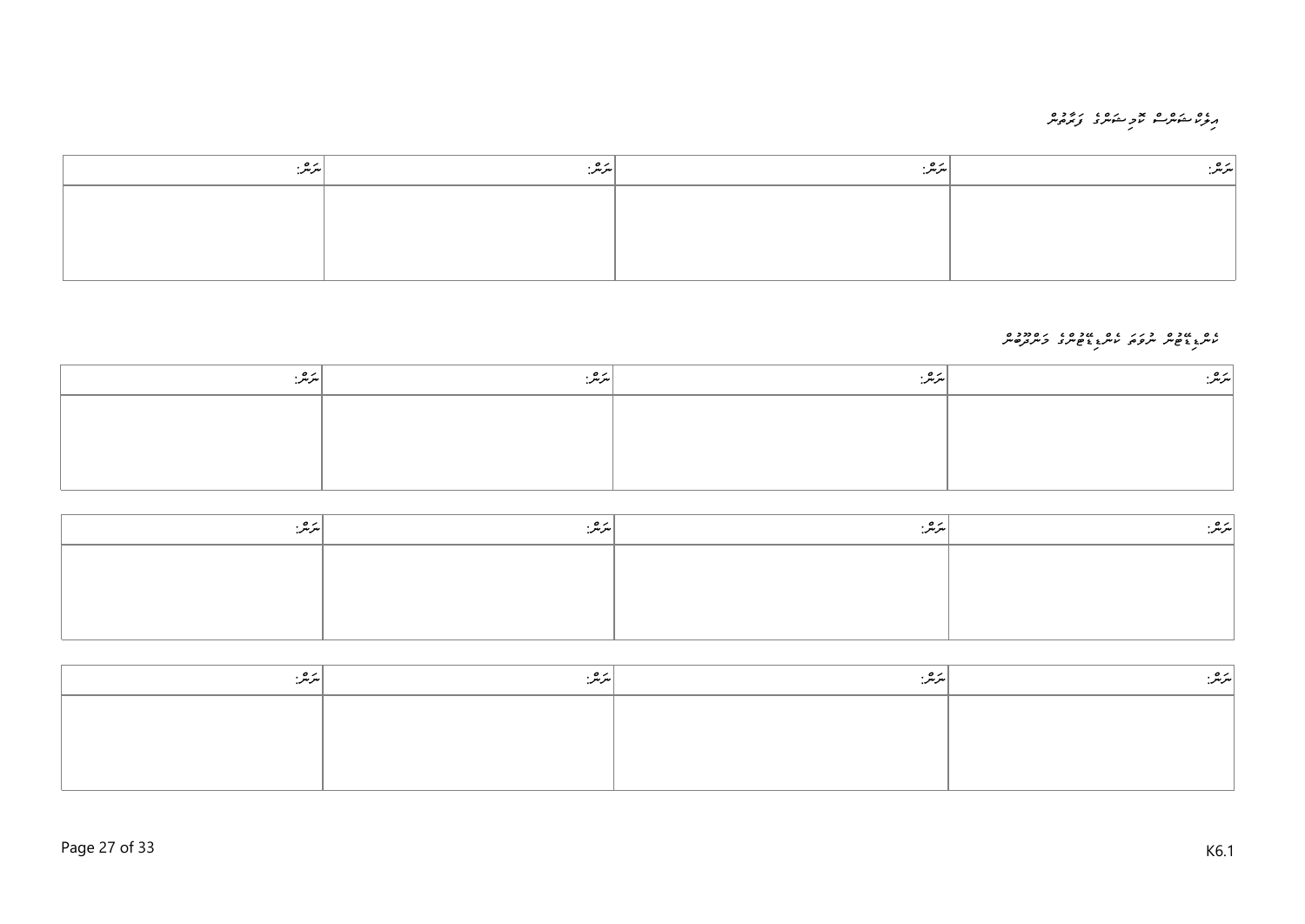| يره. | ο. | ا ير ه |  |
|------|----|--------|--|
|      |    |        |  |
|      |    |        |  |
|      |    |        |  |

| <sup>.</sup> سرسر. |  |
|--------------------|--|
|                    |  |
|                    |  |
|                    |  |

| ىئرىتر. | $\sim$ | ا بر هه. | لىرىش |
|---------|--------|----------|-------|
|         |        |          |       |
|         |        |          |       |
|         |        |          |       |

| 。<br>مرس. | $\overline{\phantom{a}}$<br>مر مىر | يتريثر |
|-----------|------------------------------------|--------|
|           |                                    |        |
|           |                                    |        |
|           |                                    |        |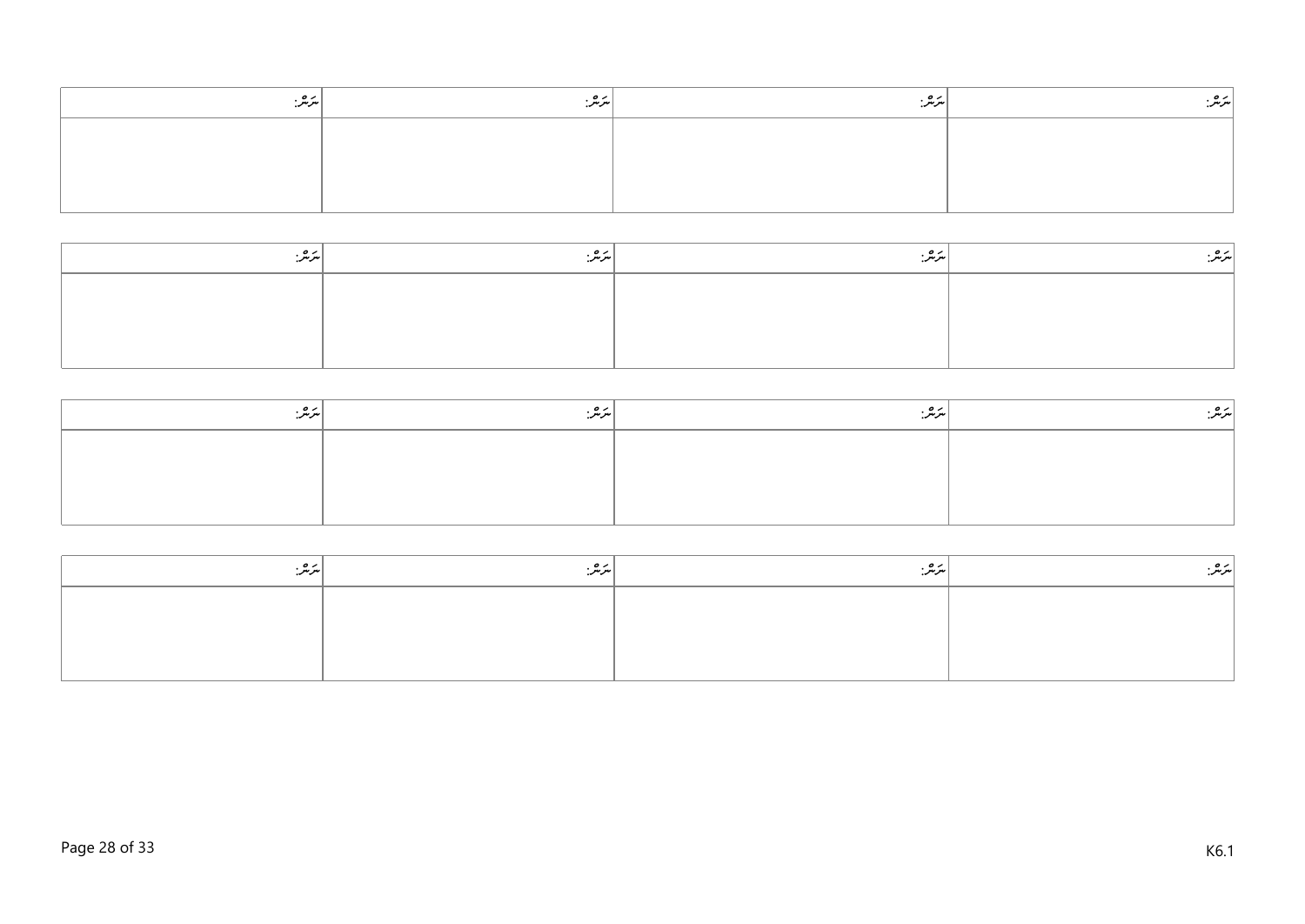| ير هو . | $\overline{\phantom{a}}$ | يرمر | اير هنه. |
|---------|--------------------------|------|----------|
|         |                          |      |          |
|         |                          |      |          |
|         |                          |      |          |

| ىر تىر: | $\circ$ $\sim$<br>" سرسر . | يبرحه | o . |
|---------|----------------------------|-------|-----|
|         |                            |       |     |
|         |                            |       |     |
|         |                            |       |     |

| الترنثر: | ' مرتكز: | الترنثر: | .,<br>سرسر. |
|----------|----------|----------|-------------|
|          |          |          |             |
|          |          |          |             |
|          |          |          |             |

|  | . ه |
|--|-----|
|  |     |
|  |     |
|  |     |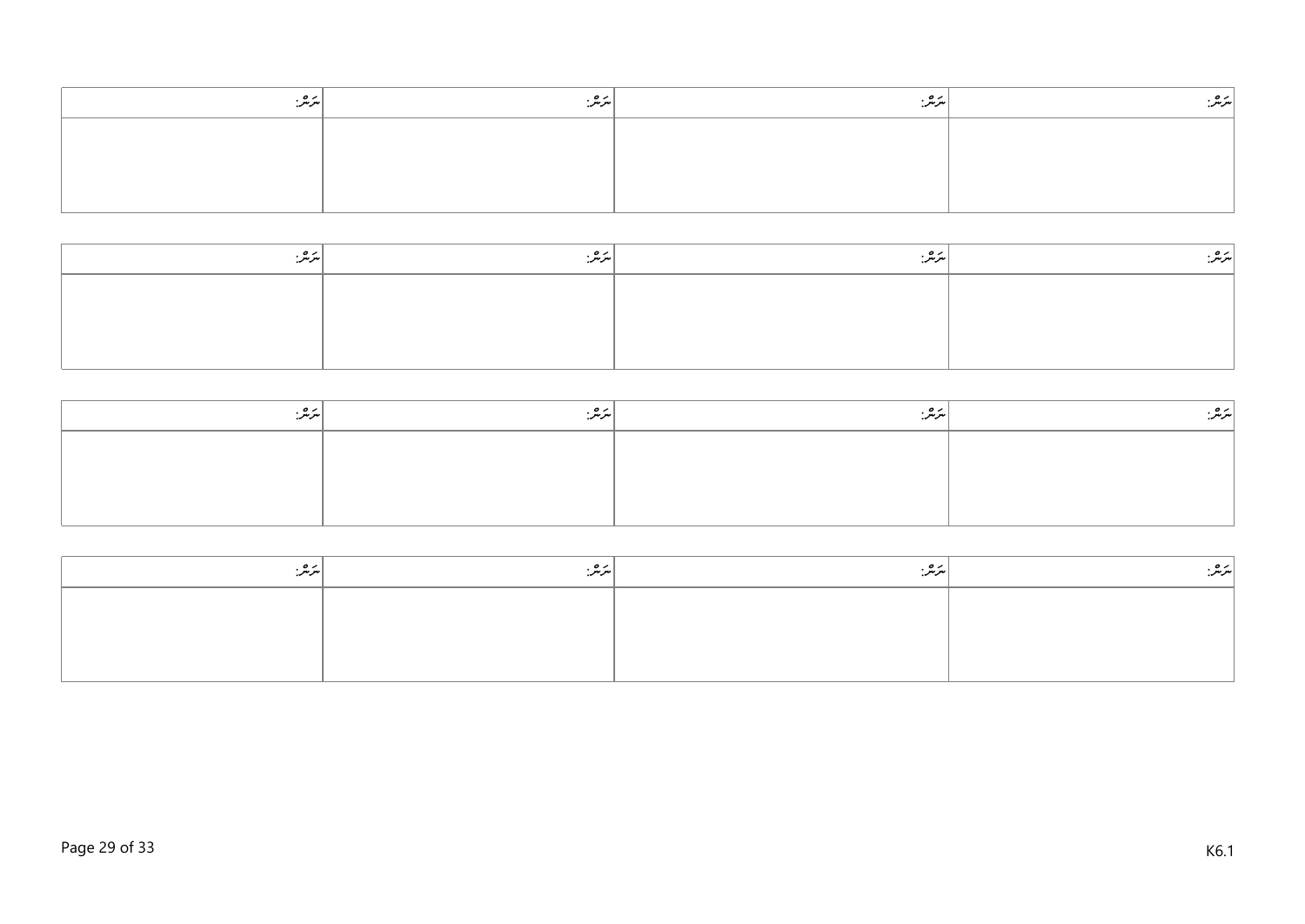| ير هو . | $\overline{\phantom{a}}$ | يرمر | اير هنه. |
|---------|--------------------------|------|----------|
|         |                          |      |          |
|         |                          |      |          |
|         |                          |      |          |

| ئىرتىر: | $\sim$<br>ا سرسر . | يئرمثر | o . |
|---------|--------------------|--------|-----|
|         |                    |        |     |
|         |                    |        |     |
|         |                    |        |     |

| 'تترنثر: | ر ه |  |
|----------|-----|--|
|          |     |  |
|          |     |  |
|          |     |  |

|  | . ه |
|--|-----|
|  |     |
|  |     |
|  |     |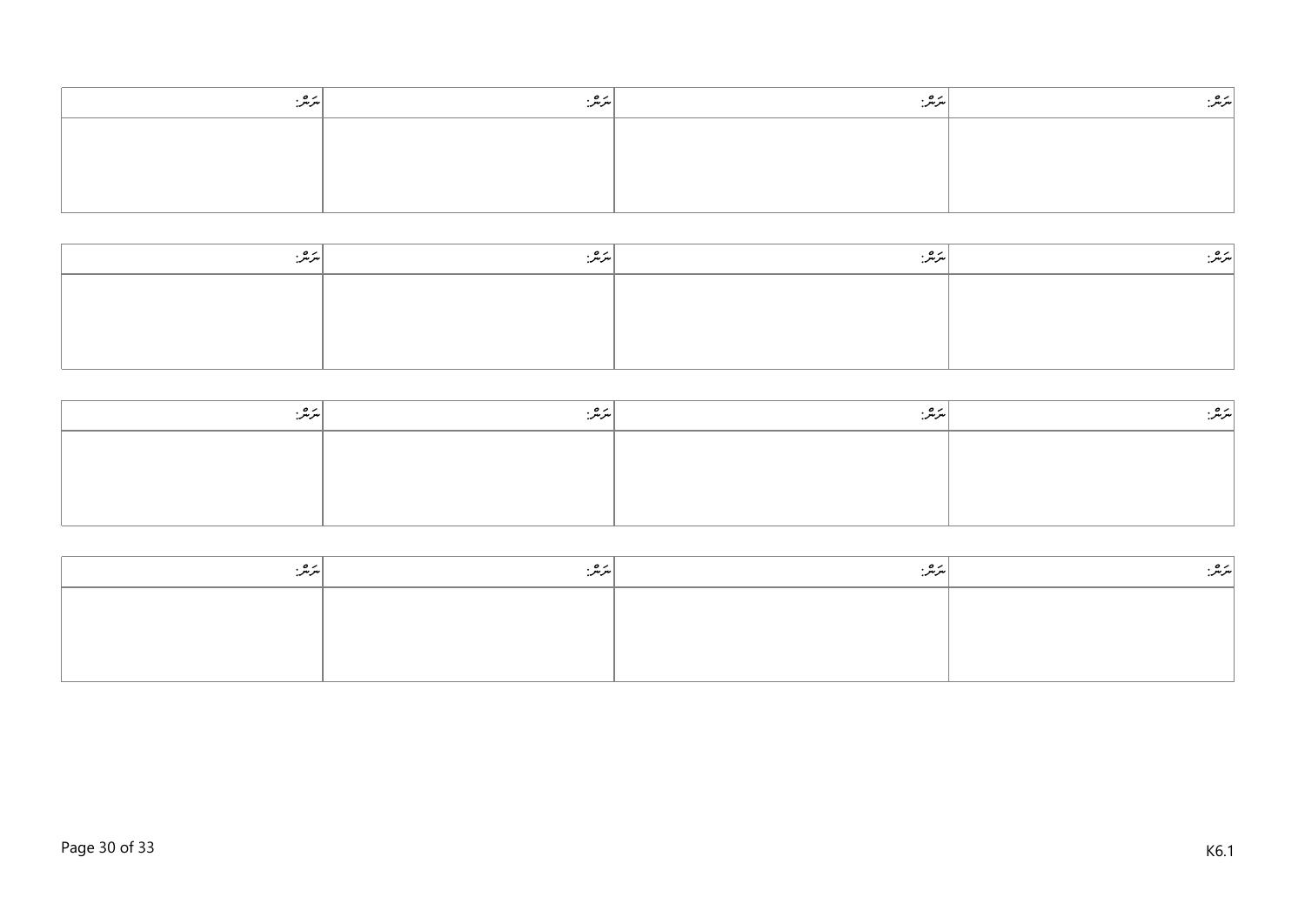| $\frac{\circ}{\cdot}$ | 。 | $\frac{\circ}{\cdot}$ | $\sim$<br>سرسر |
|-----------------------|---|-----------------------|----------------|
|                       |   |                       |                |
|                       |   |                       |                |
|                       |   |                       |                |

| ترتثر: | َ سرسر. |  |
|--------|---------|--|
|        |         |  |
|        |         |  |
|        |         |  |

| بر ه | . ه | $\sim$<br>سرسر |  |
|------|-----|----------------|--|
|      |     |                |  |
|      |     |                |  |
|      |     |                |  |

| 。<br>. س | ىرىىر |  |
|----------|-------|--|
|          |       |  |
|          |       |  |
|          |       |  |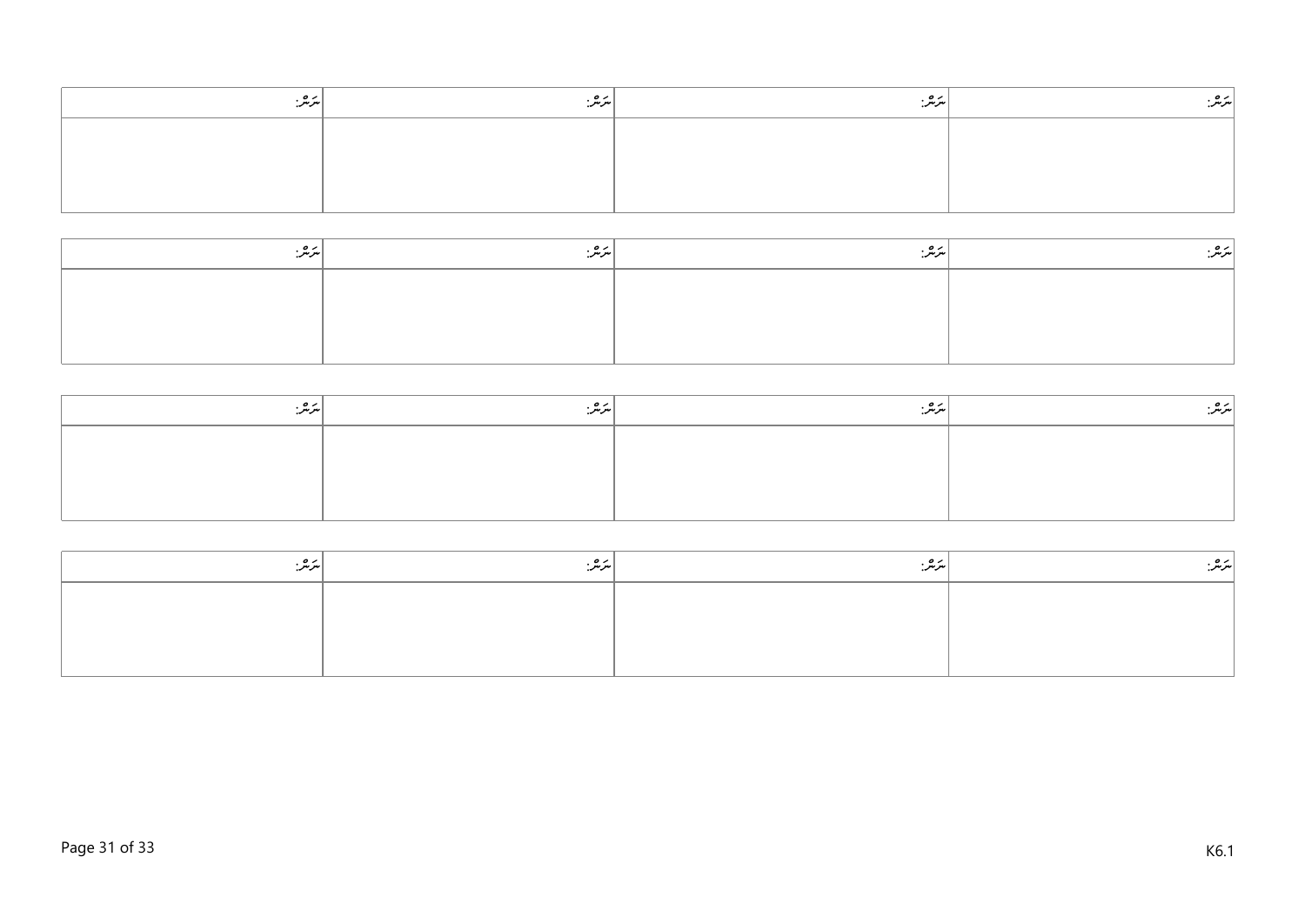| ير هو . | $\overline{\phantom{a}}$ | يرمر | اير هنه. |
|---------|--------------------------|------|----------|
|         |                          |      |          |
|         |                          |      |          |
|         |                          |      |          |

| ئىرتىر: | $\sim$<br>ا سرسر . | يئرمثر | o . |
|---------|--------------------|--------|-----|
|         |                    |        |     |
|         |                    |        |     |
|         |                    |        |     |

| 'تترنثر: | 。<br>,,,, |  |
|----------|-----------|--|
|          |           |  |
|          |           |  |
|          |           |  |

|  | . ه |
|--|-----|
|  |     |
|  |     |
|  |     |